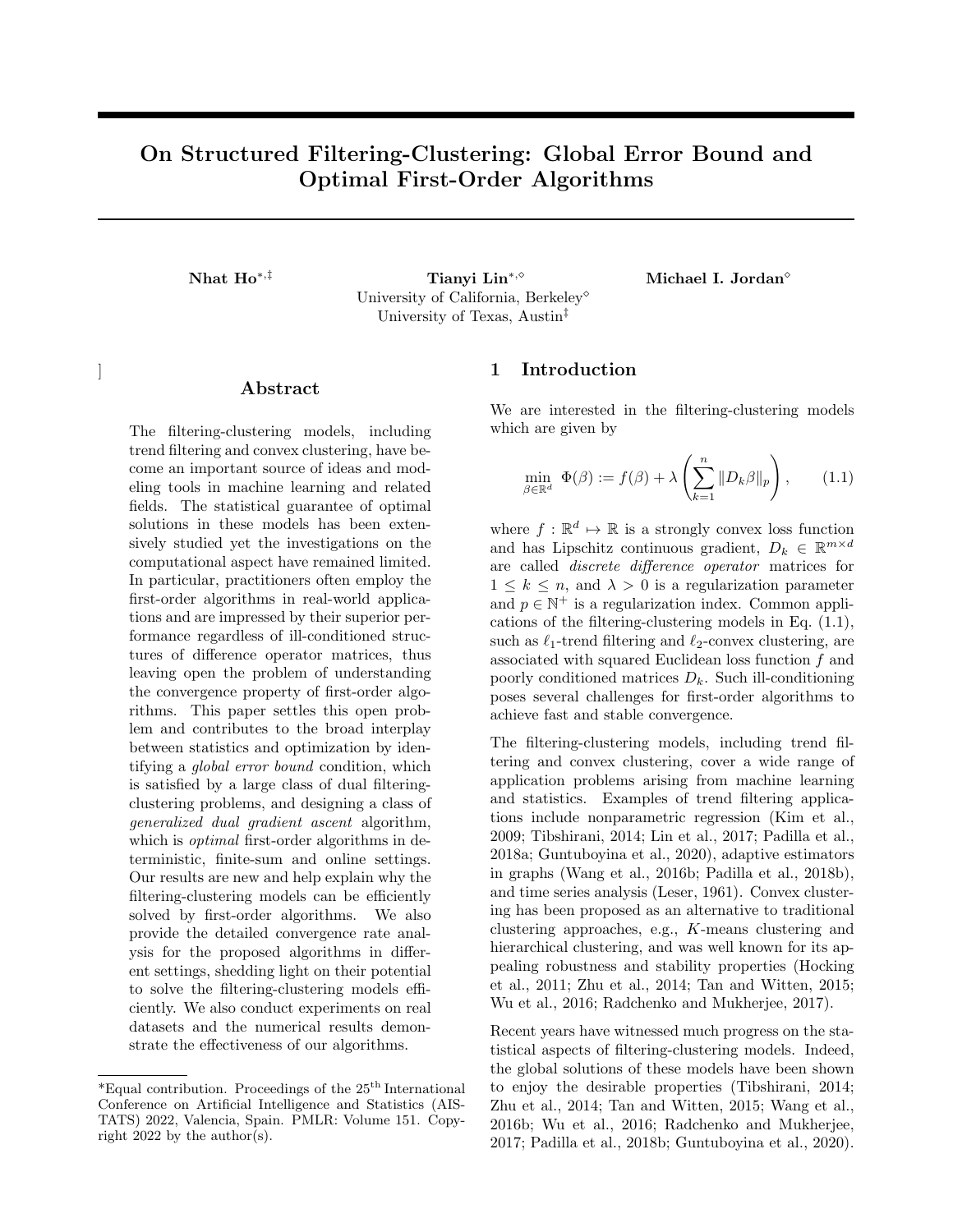However, investigations on the computational theory for the filtering-clustering models is relatively scarce. Indeed, there have been a flurry of optimization algorithms that were proposed for solving the filteringclustering models in the literature. For example, the trend filtering algorithms include primal-dual interiorpoint method (PDIP) (Kim et al., 2009), alternating direction method of multipliers (ADMM) (Ramdas and Tibshirani, 2016) and specialized Newton's method (Wang et al., 2016b). The convex clustering algorithms include ADMM, alternating minimization algorithm (AMA) (Chi and Lange, 2015), projected dual gradient ascent (Wang et al., 2016a) and semismooth Newton's method (Sun et al., 2021). Most of these existing approaches were built on first-order algorithmic frameworks and have been recognized as the benchmark in the literature due to their simplicity and ease-of-the-implementation. Practitioners employ them in real-world applications and often observe superior performance (Chi and Lange, 2015; Ramdas and Tibshirani, 2016; Wang et al., 2016a) regardless of ill-conditioned structures of difference operator matrices. This is somehow surprising since the first-order algorithms are known to suffer from the slow sublinear convergence rate for general convex problems, thus leaving open the problem of understanding the convergence property of the first-order algorithms as applied to the filtering-clustering models. To our knowledge, there is currently a paucity of computational theory that can uncover the mysterious success of these firstorder algorithms and further lead to better algorithms.

Contributions. In this paper, we study the computational theory concerning the filtering-clustering models. Our contributions are summarized as follows:

- 1. We analyze the structure of the filtering-clustering model in Eq.  $(1.1)$  and prove that a *global* error bound condition holds for the dual filteringclustering model when  $p = 1$  or  $p \in [2, +\infty]$ . Our results are nontrivial: first of all, the filteringclustering model is not amenable to the existing techniques developed in Wang and Lin (2014) since the non-smooth term in the objective function of the dual form does not a polyhedral epigraph when  $p \in [2, +\infty)$ . Second, the filteringclustering model in (1.1) can not be formulated as an  $\ell_{1,p}$ -regularized problem for some  $p \geq 1$ . As such, our results are not a straightforward consequence of Zhou et al. (2015).
- 2. We propose a class of first-order primal-dual optimization algorithms for solving the filteringclustering model with an optimal linear convergence rate. There are two fundamental reasons for the non-triviality of the result: (i) The objec-

tive function of the filtering-clustering model is non-strongly convex since  $D_k^{\top}$  are not full column rank; (ii) the gradient of the objective function of the dual filtering-clustering model is inaccessible.

3. In addition to deterministic counterparts, we propose and analyze a class of stochastic first-order primal-dual optimization algorithms for solving the filtering-clustering model in Eq. (1.1). In the finite-sum setting, the proposed stochastic variance reduced first-order algorithms attain an optimal linear convergence rate. In the online setting, we conduct a similar analysis and show that our algorithm achieve the optimal rate up to log factors. Notably, our algorithms are build on celebrated gradient-based algorithms from Allen-Zhu (2017) and Rakhlin et al. (2012).

**Notation.** We denote [n] as to the set  $\{1, 2, \ldots, n\}$ . For  $p \in [1, +\infty]$ , the notion  $\|\cdot\|_p$  denotes  $\ell_p$ -norm and  $\|\cdot\|$  denotes the Euclidean norm for a vector and the operator norm for a matrix. For all  $q \geq 1$ ,  $\mathbb{B}_q = \{ \alpha \in$  $\mathbb{R}^m$  |  $\|\alpha\|_q \leq 1$ } refers to a  $\ell_q$ -norm unit ball in  $\mathbb{R}^m$ and  $\overline{D}_q = \max_{\mathbf{x}, \mathbf{x}' \in \mathbb{B}_q} ||\mathbf{x} - \mathbf{x}'||$  refers to a diameter of  $\ell_q$ -norm unit ball in  $\ell_2$ -norm. For simplicity, we let  $\mathbb{B}_q^n$  denote the product of n unit balls in  $\ell_q$ -norm. For a convex function  $f$ ,  $\partial f$  refers to the subdifferential of f. If f is differentiable,  $\partial f = \{ \nabla f \}$  where  $\nabla f$  is the gradient vector of f. For any closed set  $S$ , we let  $d(\mathbf{x}, \mathcal{S})$  denote the distance between **x** and *S*. If *S* is convex, we let  $\mathcal{N}_{\mathcal{S}}(\mathbf{x})$  denote the normal cone to  $\mathcal{S}$  at **x**. Lastly, given a tolerance  $\varepsilon \in (0,1)$ , the notation  $n = \Omega(b(\varepsilon))$  and  $n = O(b(\varepsilon))$  stand for lower bound  $n \geq c_1 \cdot b(\varepsilon)$  and upper bound  $n \leq c_2 \cdot b(\varepsilon)$  where  $c_1, c_2 > 0$  are independent of  $1/\varepsilon$ . In addition,  $n =$  $\Theta(b(\varepsilon))$  means that upper and lower bounds hold true.

## 2 Related Work

Regarding the computation theory for deterministic first-order optimization algorithms, the best possible that we can expect is linear rate of convergence (Nesterov, 2018). Such convergence result is commonly established under some additional assumptions on problem structure; e.g., strong convexity, global and local error bound (Pang, 1987, 1997; Zhou and So, 2017; Drusvyatskiy and Lewis, 2018) and restricted strongly convexity (Negahban et al., 2012; Negahban and Wainwright, 2012). The former two assumptions are standard in the optimization literature and the error bound condition can be interpreted as a relaxation of strong convexity. Local error bound provides a guarantee for the asymptotic linear convergence of feasible descent algorithms (Luo and Tseng, 1992, 1993; Tseng, 2010), conditional gradient method (Beck and Shtern, 2017), ADMM (Hong and Luo, 2017), and proximal gradient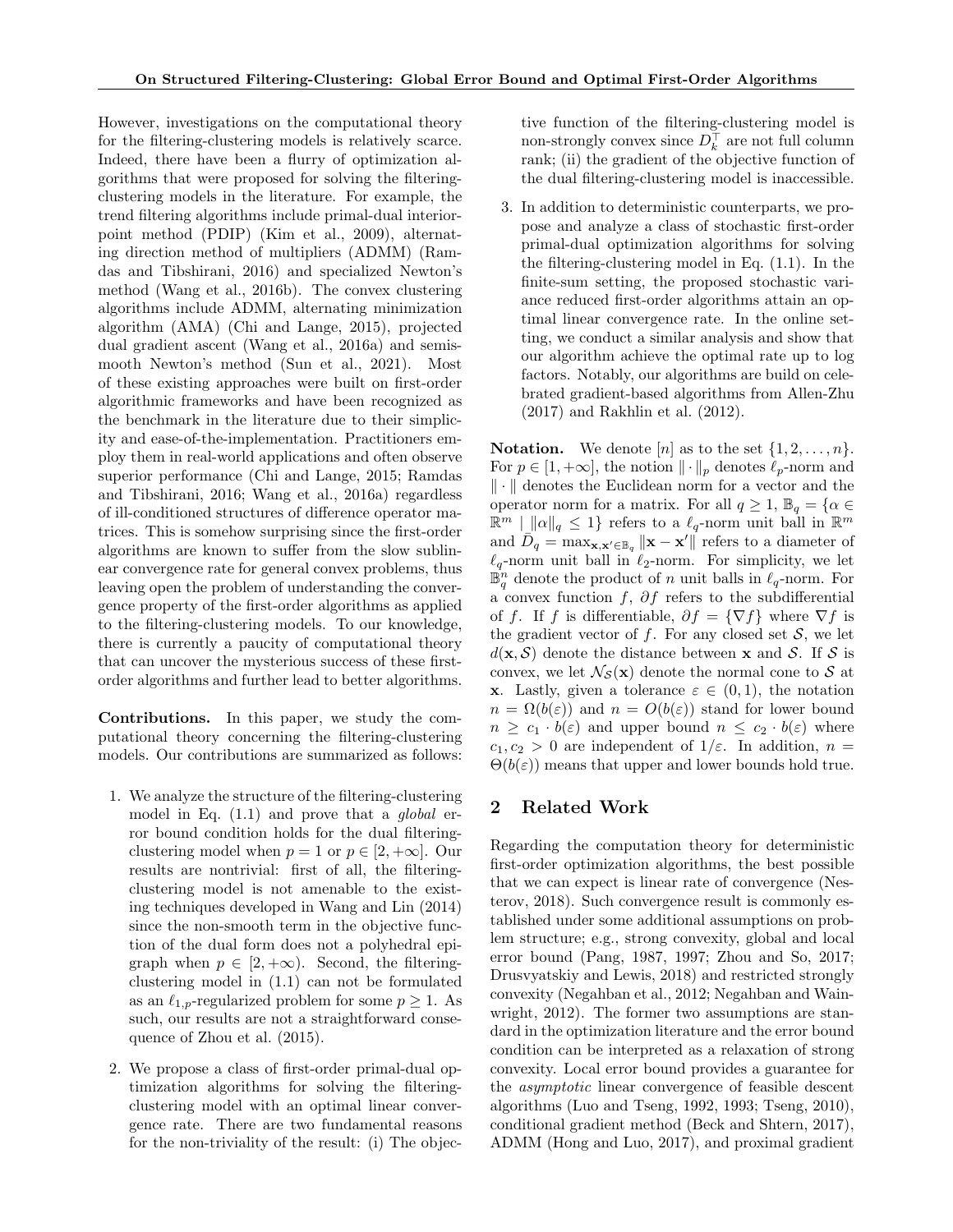algorithms (Drusvyatskiy and Lewis, 2018). Many application problems were shown to satisfy error bound conditions. For example, Zhou et al. (2015) proved local error bound condition for  $\ell_{1,p}$ -norm regularized problems and Wang and Lin (2014) derived a clean form of global error bound for a class of nonstrongly convex problems. In addition, Karimi et al. (2016) established the linear convergence of proximal gradient algorithms in various non-strongly convex settings under the Polyak-Lojasiewicz condition (another relaxation of strong convexity). Very recently, Jane et al. (2021) have introduced a new framework based on the error bound, which enables us to provide some sufficient conditions for linear convergence and applicable approaches for calculating linear convergence rates of these first-order algorithms for a class of structured convex problems. On the other hand, the restricted strongly convexity played an important role in statistical learning literature and forms the basis for deriving optimal rate of first-order algorithms as applied to high-dimensional statistical recovery problems with sparsity-induced regularization (Agarwal et al., 2012; Wang et al., 2014; Loh and Wainwright, 2015). However, the aforementioned works do not contain (or imply) any global error bound analysis for the filteringclustering models in Eq. (1.1) due to the regularization term  $\sum_{k=1}^{n} ||D_k \beta||_p$  and thus can not explain the success of first-order algorithms, e.g., projected dual gradient ascent and ADMM, for solving the filteringclustering models.

Another line of relevant work focuses on firstorder primal-dual optimization algorithms for convexconcave saddle-point problems; see, e.g., Chen and Rockafellar (1997); Palaniappan and Bach (2016); Wang and Xiao (2017); Zhang and Xiao (2017) and the references therein. More specifically, some works have derived the linear convergence results if the model is associated with either a strongly convex-concave structure (Chen and Rockafellar, 1997; Palaniappan and Bach, 2016), together with efficient computed proximal mappings for nonsmooth terms. Nevertheless, these assumptions are not satisfied by the filteringclustering models in Eq. (1.1). An alternative way to establish the linear convergence of first-order primaldual optimization algorithms is based on the construction of a potential function which decreases at a linear rate (Wang and Xiao, 2017; Zhang and Xiao, 2017); however, it remains open how to construct such function for the filtering-clustering models. In addition, our algorithm is an inexact first-order primal-dual algorithm and thus resembles a generic inexact proximal algorithms (Schmidt et al., 2011). However, their analysis is conducted under strong convexity and can not be extended to the filtering-clustering models.

## 3 Preliminaries

We flesh out the basic filtering-clustering model in Eq.  $(1.1)$  and then turn to specific examples of this model. We also discuss primal and dual forms of the filtering-clustering model and demonstrate that its structure is suitable for the development of first-order primal-dual optimization algorithms.

### 3.1 Filtering-clustering model

The goal of this paper is to find a way to efficiently compute an optimal solution of the filtering-clustering model in Eq. (1.1). Formally, we have

**Definition 3.1** A point  $\beta^* \in \mathbb{R}^d$  is an optimal solution of the filtering-clustering model in Eq. (1.1) if  $\Phi(\beta^{\star}) \leq \Phi(\beta)$  for all  $\beta \in \mathbb{R}^d$ .

Since the convergence of first-order optimization algorithms to an optimal solution will depend on the gradient of the loss function  $f$  in its neighborhood, it is necessary to impose Lipschtiz continuity conditions on the gradient  $\nabla f$ . We also impose the strong convexity on f and remark that this assumption is standard in the filtering-clustering model arising from real-world application problems (Kim et al., 2009; Chi and Lange, 2015; Ramdas and Tibshirani, 2016). However, we notice that  $\sum_{k=1}^{n} ||D_k \beta||_p$  is nonsmooth and does not admit an efficiently computed proximal mapping (even when  $p = 1$ ). Thus, the proximal gradient algorithms can not be directly applied to the filteringclustering model in Eq. (1.1) with linear convergence.

**Definition 3.2** f is  $\ell$ -gradient Lipschitz if  $\forall \beta, \beta' \in$  $\mathbb{R}^d$ ,  $\|\nabla f(\beta) - \nabla f(\beta')\| \leq \ell \|\beta - \beta'\|.$ 

**Definition 3.3** f is  $\mu$ -strongly convex if  $\forall \beta, \beta' \in \mathbb{R}^d$ ,  $\|\nabla f(\beta) - \nabla f(\beta')\| \ge \mu \|\beta - \beta'\|^1.$ 

In online setting, we impose unbiased and boundedness conditions on the stochastic gradient oracle that has become standard in the literature.

**Definition 3.4**  $g(\cdot, \xi)$  is unbiased and bounded if for  $\forall \beta \in \mathbb{R}^d$ ,  $\mathbb{E}[g(\beta,\xi)] = \nabla f(\beta)$  and  $\mathbb{E}[\Vert g(\beta,\xi)\Vert^2] \leq G^2$ for a constant  $G > 0$ .

Assumption 3.1 The loss function  $f$  is  $\ell$ -gradient Lipschitz and  $\mu$ -strongly convex. The stochastic gradient oracle  $g(\cdot,\xi)$  is unbiased and bounded. The optimal set is nonempty.

<sup>&</sup>lt;sup>1</sup>The definition here is a consequence of the standard definition in the textbook (Nesterov, 2018); that is,  $(\beta (\beta')^{\top}(\nabla f(\beta) - \nabla f(\beta')) \geq \mu \|\beta - \beta'\|^2$ . Nevertheless, we define it like this for simplicity.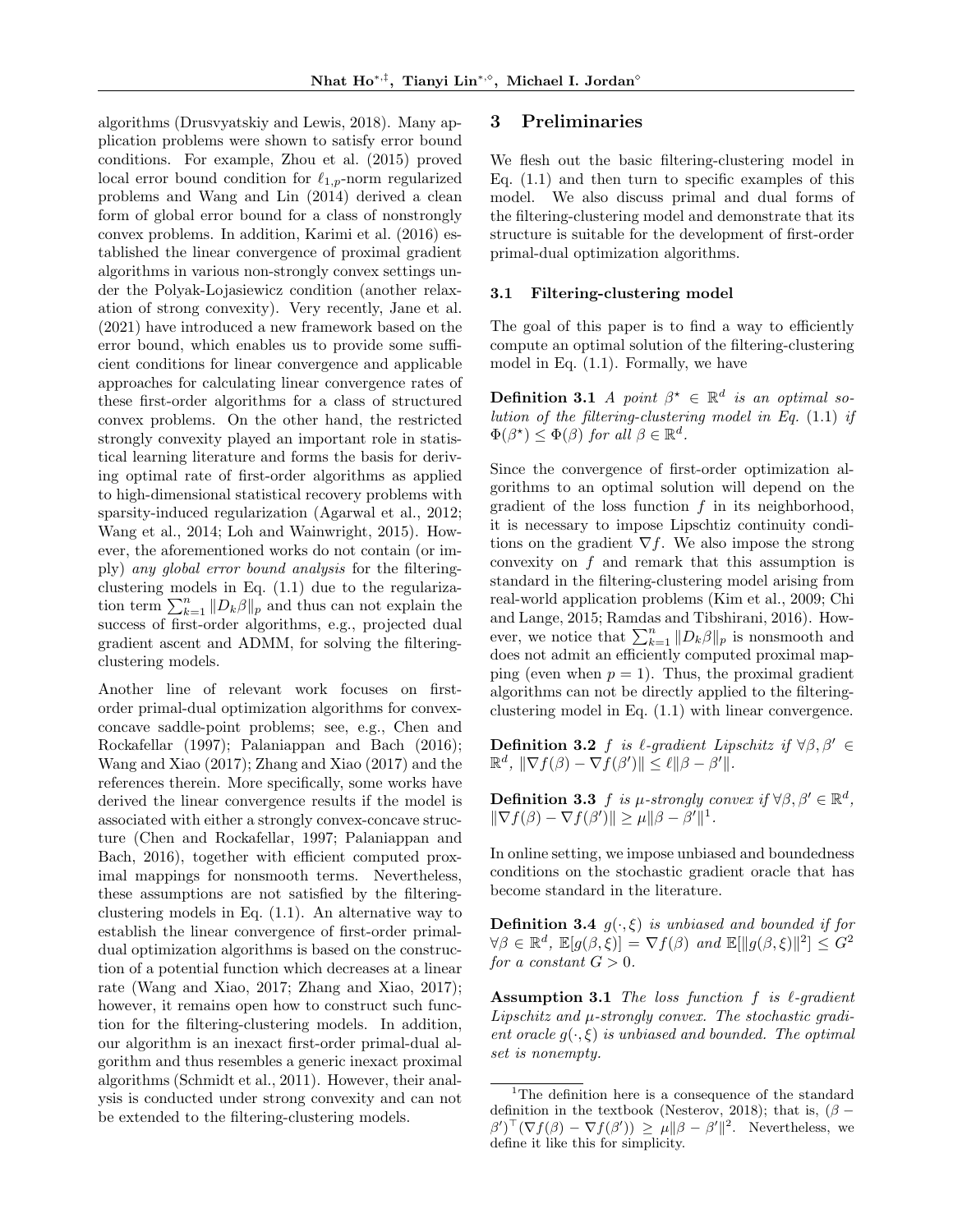Under Assumption 3.1, the objective function  $\Phi$  in Eq.  $(1.1)$  is non-smooth but strongly convex and at least one optimal solution exists. Thus, the filteringclustering model has a unique optimal solution  $\beta^*$ . In general, a first-order optimization algorithm can not return an exact optimal solution in finite time. As such, we define an  $\varepsilon$ -optimal solution of the filteringclustering model in Eq. (1.1).

**Definition 3.5**  $\beta \in \mathbb{R}^d$  is an  $\varepsilon$ -optimal solution of the filtering-clustering model in Eq. (1.1) if  $\|\beta - \beta^*\|^2 \leq \varepsilon$ given that  $\beta^*$  is a unique optimal solution.

With these notions in mind, one opts to develop firstorder algorithms in that the required number of gradient evaluations to return an  $\varepsilon$ -optimal solution has the logarithmic dependence on  $1/\varepsilon$  (deterministic or finite-sum setting) and the linear dependence on  $1/\varepsilon$ (online setting) under Assumption 3.1.

### 3.2 Specific instances

We provide some typical examples of the filteringclustering model in real-world application and give an overview of the existing algorithms.

 $\ell_1$ -trend filtering (Kim et al., 2009; Tibshirani, 2014) has been recently recognized as a benchmark approach to nonparametric regression in the area of statistical learning. The problem setup is given as follows: for  $1 \leq i \leq \bar{n}$ , we have a few input/response pairs  $(\mathbf{x}_i, y_i)$ such that  $y_i = f_0(\mathbf{x}_i) + w_i$  where  $w_1, \ldots, w_{\bar{n}}$  are independent and identically distributed random variables. Given an integer  $k \geq 0$ , the k-th order  $\ell_1$ -trend filtering is implemented by solving the  $\ell_1$ -regularized leastsquares problem:

$$
\min_{\beta \in \mathbb{R}^n} \frac{1}{2} \|y - \beta\|^2 + \lambda \|D^{(k+1)}\beta\|_1, \tag{3.1}
$$

.

where  $\lambda \geq 0$  is a regularization parameter and  $D^{(k+1)} \in \mathbb{R}^{(\bar{n}-k-1)\times \bar{n}}$  is a discrete difference operator of order  $k + 1$ . For example, we have

$$
D^{(1)} = \begin{bmatrix} -1 & 1 & 0 & \dots & 0 & 0 \\ 0 & -1 & 1 & \dots & 0 & 0 \\ \vdots & \vdots & \vdots & \dots & \vdots & \vdots \\ 0 & 0 & 0 & \dots & -1 & 1 \end{bmatrix}
$$

In general, the nonzero entries in each row of the matrix  $D^{(k+1)}$  are the  $(k+1)$ -th row of Pascal's triangle with alternating signs. When  $k = 0$ , the  $\ell_1$ -trend filtering model in Eq. (3.1) can be interpreted as a special instance of 1-dimensional total variation denoising (Rudin et al., 1992) and fused Lasso (Tibshirani et al., 2005). Two classical algorithms for solving  $\ell_1$ trend filtering model include primal-dual interior-point algorithm (PDIP) (Kim et al., 2009) and alternating direction of multiplier method (ADMM) (Ramdas and Tibshirani, 2016). Despite their superior practical performance, these algorithms lack theoretical guarantees. In fact, we are not aware of any provably linearly convergent first-order algorithms that have been proposed for solving  $\ell_1$ -trend filtering model in Eq. (3.1).

Graph  $\ell_1$ -trend filtering (Wang et al., 2016b) can be seen as an extension of  $\ell_1$ -trend filtering to graph problems. The problem setup is given as follows: let  $G = (V, E)$  denote a graph consisting of a set of nodes  $V = \{1, 2, ..., \bar{n}\}\$ and undirected edges  $E =$  $(e_1, \ldots, e_{\bar{m}})$ . Given  $k \geq 0$  and a few inputs associated with the nodes,  $y = (y_1, \ldots, y_{\bar{n}}) \in \mathbb{R}^{\bar{n}}$ , the k-th order graph  $\ell_1$ -trend filtering is implemented by solving the following  $\ell_1$ -regularized least squares problem:

$$
\min_{\beta \in \mathbb{R}^n} \frac{1}{2} \|y - \beta\|^2 + \lambda \|\Delta^{(k+1)}\beta\|_1, \tag{3.2}
$$

where  $\lambda \geq 0$  is a regularization parameter and  $\Delta^{(k+1)} \in \mathbb{R}^{\bar{m} \times \bar{n}}$  is a discrete graph difference operator of order  $k + 1$ . Concretely, the explicit form of each row of  $\Delta^{(1)}$  is given by: (if  $e_l = (i, j)$  for  $1 \leq l \leq m$ )

$$
\Delta_l^{(1)}=(0,\ldots,\underbrace{-1}_{i},\ldots,\underbrace{1}_{j},\ldots,0).
$$

Recursively,  $\Delta^{(k+1)}$  can be represented by

$$
\Delta^{(k+1)} = \begin{cases} (\Delta^{(1)})^\top \Delta^{(k)} & \text{if } k \text{ is odd,} \\ \Delta^{(1)} \Delta^{(k)} & \text{if } k \text{ is even.} \end{cases}
$$

When  $k = 0$ , the graph  $\ell_1$ -trend filtering model in Eq. (3.2) can be interpreted as a special instance of graph fused Lasso (Tibshirani and Taylor, 2011). Two popular algorithms for solving graph  $\ell_1$ -trend filtering model include ADMM and specialized Newton's method (Wang et al., 2016b). However, the theoretical convergence guarantee for these algorithms is missing, and it remains open whether a linearly convergent first-order algorithm exists for solving graph  $\ell_1$ -trend filtering model in Eq. (3.2) or not.

 $\ell_2$ -convex clustering has been proposed as an effective alternative to classical clustering approaches in the literature and can be represented as a convex optimization model (Hocking et al., 2011). The problem setup is given as follows: given a number of inputs  $\{x_1, x_2, \ldots, x_{\bar{n}}\} \subseteq \mathbb{R}^{\bar{n}}$ , the  $\ell_2$ -convex clustering is implemented by solving the following  $\ell_2$ -regularized least square problem:

$$
\min_{\{\beta_1,\dots,\beta_{\bar{n}}\}} \frac{1}{2} \left( \sum_{i=1}^{\bar{n}} \|x_i - \beta_i\|^2 \right) + \lambda \left( \sum_{1 \le i < j \le \bar{n}} w_{ij} \|\beta_i - \beta_j\|_2 \right),\tag{3.3}
$$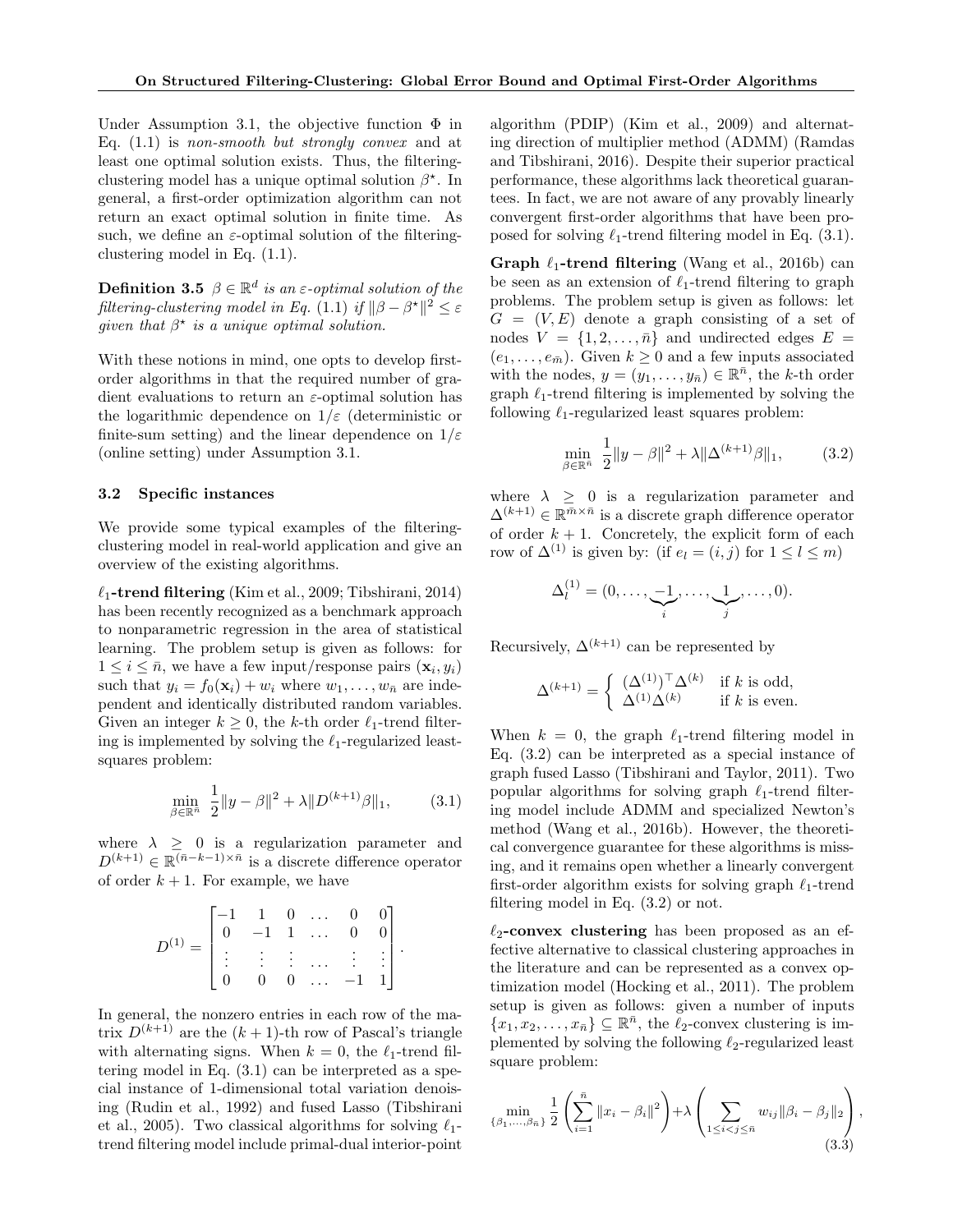where  $\lambda$  and  $\{w_{ij}\}_{1\leq i < j \leq \bar{n}}$  are both positive parameters. The benchmark first-order algorithms that have been used in practice for solving  $\ell_2$ -convex clustering model in Eq. (3.3) include ADMM and alternating minimization algorithm (AMA) (Chi and Lange, 2015). However, these algorithms are mostly heuristic and lack the solid theoretical guarantee. As an alternative, Sun et al. (2021) have proposed to use the secondorder algorithm (e.g., semismooth Newton method) for solving  $\ell_2$ -convex clustering model and proved a linear convergence under certain condition. To the best of our knowledge, there are no provably linearly convergent first-order algorithms that have been proposed for solving  $\ell_2$ -convex clustering model in Eq. (3.3).

#### 3.3 Primal-dual filtering-clustering model

We give an alternative form of the filtering-clustering model in Eq. (1.1) by starting with a convex-concave saddle-point formulation. Suppose  $q = \frac{p}{p-1}$ , we reformulate the filtering-clustering model equivalently as

$$
\min_{\beta \in \mathbb{R}^d} \max_{\alpha \in \mathbb{B}_q^n} f(\beta) - \lambda \alpha^\top D \beta, \quad \alpha := \begin{bmatrix} \alpha_1 \\ \vdots \\ \alpha_n \end{bmatrix}, D := \begin{bmatrix} D_1 \\ \vdots \\ D_n \end{bmatrix},
$$
\n(3.4)

where  $\mathbb{B}_q^n$  is the product of n unit balls in  $\ell_q$ -norm.

The saddle-point formulation in Eq. (3.4) is different from the existing saddle-point formulation in Lan and Zhou (2017) and Zhang and Xiao (2017). To be more specific, the formulation in the previous works as applied to the filtering-clustering model in Eq. (1.1) is given by

$$
\min_{\beta \in \mathbb{R}^d} \max_{\alpha \in \mathbb{R}^d} \alpha^{\top} \beta - f^{\star}(\alpha) + \lambda \left( \sum_{k=1}^n \|D_k \beta\|_p \right).
$$

where  $f^*$ :  $\mathbb{R}^d \to \mathbb{R}$  is the convex conjugate of the loss function  $f$ ; see Rockafellar (2015) for the definition. Here the proximal mapping of  $\sum_{k=1}^{n} ||D_k \beta||_p$  can not be efficiently computed in the filtering-clustering model (Parikh et al., 2014). Therefore, the algorithms developed in Lan and Zhou (2017) and Zhang and Xiao (2017) are not suitable for solving the filteringclustering model in Eq. (1.1). Second, the saddle-point formulation in Eq. (3.4) also differs from the existing linearly constrained formulation in Ramdas and Tibshirani (2016). In particular, the formulation in Ramdas and Tibshirani (2016) as applied to the filteringclustering model in Eq. (1.1) is given by

$$
\min_{\beta \in \mathbb{R}^d, \alpha_k \in \mathbb{R}^m} f(\beta) + \lambda \left( \sum_{k=1}^n \|\alpha_k\|_p \right), \quad \text{s.t. } \alpha_k = D_k \beta.
$$

Based on the convex-concave saddle point formulation in Eq. (3.4), we obtain the dual filtering-clustering model as follows,

$$
\min_{\alpha \in \mathbb{B}_q^n} \bar{f}(\alpha) := f^\star(\lambda D^\top \alpha),\tag{3.5}
$$

where  $f^*$ :  $\mathbb{R}^d \mapsto \mathbb{R}$  is the convex conjugate of the loss function f. As such, the dual filtering-clustering model in Eq. (3.5) is derived by,

$$
\min_{\beta \in \mathbb{R}^d} \max_{\alpha \in \mathbb{B}_q^n} f(\beta) - \lambda \alpha^\top D \beta \iff \max_{\alpha \in \mathbb{B}_q^n} \min_{\beta \in \mathbb{R}^d} f(\beta) - \lambda \alpha^\top D \beta
$$
  

$$
\iff \max_{\alpha \in \mathbb{B}_q^n} -f^{\star}(\lambda \alpha^\top D) \iff \min_{\alpha \in \mathbb{B}_q^n} f^{\star}(\lambda \alpha^\top D).
$$

Notably, the above dual filtering-clustering model is amenable to structure analysis and algorithmic design. Indeed,  $f^*$  is a smooth and strongly convex function and  $\mathbb{B}_{q}$  is a structured and bounded convex set with efficient projection when  $q = 1, 2, +\infty$ . In the sequel, we demonstrate that a global error bound condition is satisfied for the dual filtering-clustering model in Eq. (3.5), making it possible to develop a class of firstorder optimization algorithms with desirable convergence guarantee in different settings.

## 4 Global Error Bound Condition

We prove that the global error bound (GEB) condition holds for the dual filtering-clustering model in Eq. (3.5). Indeed, we investigate the special structure of the dual filtering-clustering model and use them to prove that the GEB condition holds for the dual filtering-clustering model when  $q \in [1, 2] \cup \{+\infty\}$  under certain conditions, which correspond to the filteringclustering model in Eq. (1.1) with  $p \in \{1\} \cup [2, +\infty]$ . All the proof details are deferred to the appendix.

### 4.1 Problem structure

We investigate the special structure of the dual filtering-clustering model concerning the objective function and the optimal set. Before our formal analysis, we recall some notations:

$$
f^{\star}(z) = \min_{\beta \in \mathbb{R}^d} f(\beta) - z^{\top} \beta,
$$
  
\n
$$
\beta^{\star}(\alpha) = \operatorname*{argmin}_{\beta \in \mathbb{R}^d} f(\beta) - \lambda \alpha^{\top} D\beta,
$$
  
\n
$$
\bar{f}(\alpha) = f^{\star}(\lambda D^{\top} \alpha).
$$

where  $f^*$  is the convex conjugate of the loss function f and  $\bar{f}$  is the objective function of the dual filteringclustering model in Eq. (3.5).

**Lemma 4.1** Under Assumption 3.1,  $f^*$  is  $\frac{1}{\mu}$ -gradient Lipschitz and  $\frac{1}{\ell}$ -strongly convex.

**Lemma 4.2** Under Assumption 3.1,  $\beta^*$  is a Lipschitz function over  $\mathbb{B}_q^n$  with parameter  $\frac{\lambda ||D||}{\mu}$ .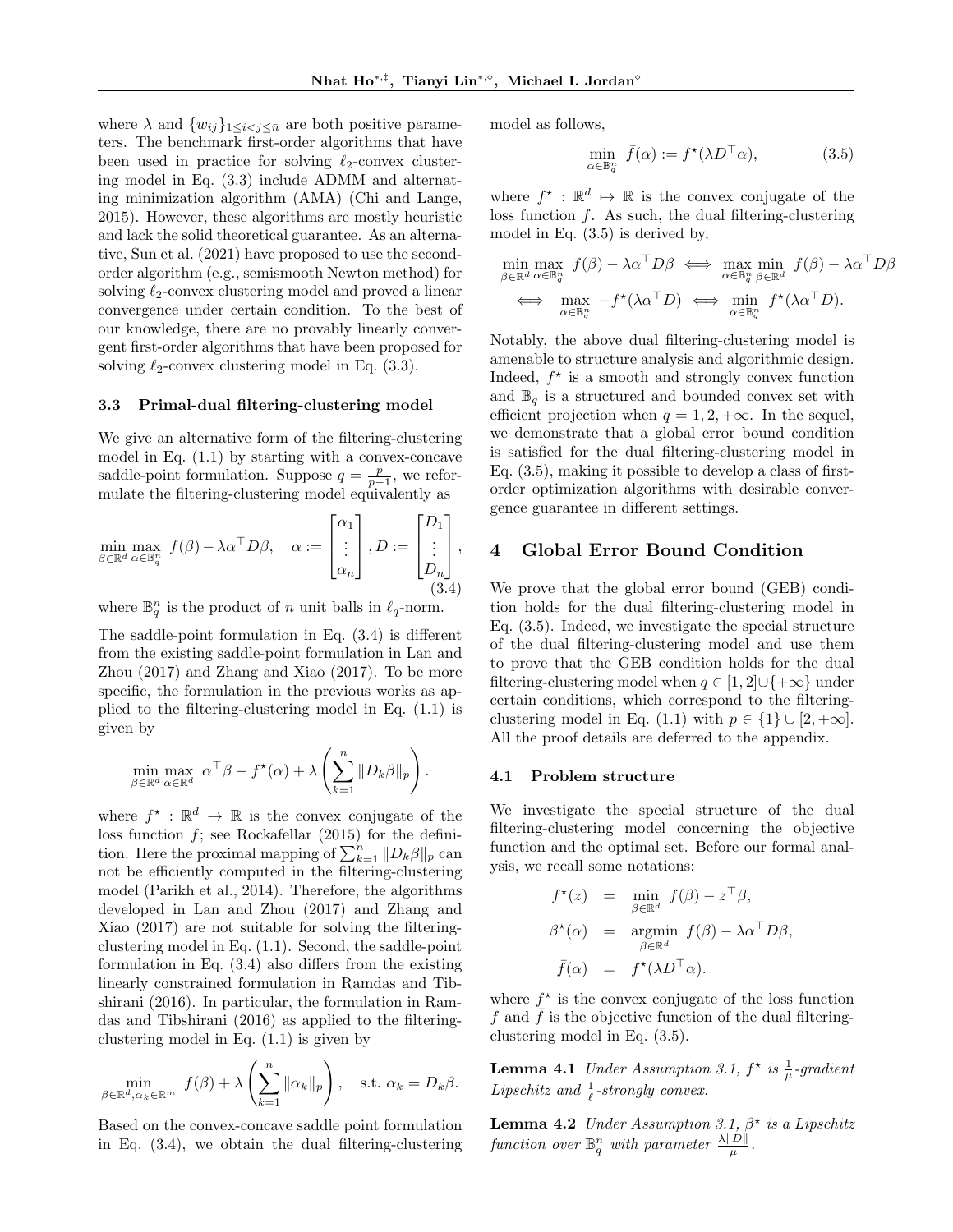**Lemma 4.3** Under Assumption 3.1,  $\bar{f}$  is differentiable and  $\frac{\lambda^2 ||D||^2}{\mu}$  $\frac{|D||}{\mu}$ -gradient Lipschitz.

From the above lemmas, we see that  $f^*$  and  $\bar{f}$  have favorable structures from an algorithmic point of view.

### 4.2 GEB condition and ULC property

We introduce the notion of upper Lipschitz continuity (ULC) and use it to prove a sufficient condition for the dual filtering-clustering model in Eq. (3.5) to satisfy the global error bound (GEB) condition. In particular, we first introduce the quantity  $d(\alpha, \Omega^*)$  that measures the distance between a point  $\alpha$  and the optimal set  $\Omega^*$ . Note that this quantity is generally not accessible since  $\Omega^*$  is unknown. As an alternative, we consider a function  $R : \mathbb{R}^{mn} \to \mathbb{R}^{mn}$ , which we refer to as *residual* function. Formally, it is given by

$$
R(\alpha) := \mathcal{P}_{\mathbb{B}_q^n}(\alpha - \nabla \bar{f}(\alpha)) - \alpha.
$$
 (4.1)

It is easy to verify that  $R(\alpha) = 0$  if and only if  $\alpha \in$  $\Omega^*$ . Notably, the quantity  $R(\alpha)$  can be computed for any  $\alpha \in \mathbb{R}^{mn}$  given the access to  $\nabla \bar{f}(\cdot)$ . As such, this suggests that  $||R(\alpha)||$  is a reasonable surrogate for characterizing the optimality of  $\alpha \in \mathbb{B}_q^n$ . Then, it is natural to ask whether  $||R(\alpha)||$  is related to  $d(\alpha, \Omega^*)$ or not, further motivating the GEB condition for the dual filtering-clustering model in Eq. (3.5).

Definition 4.1 The dual filtering-clustering model in Eq. (3.5) satisfies a GEB condition if there exists  $\tau > 0$ such that  $d(\alpha, \Omega^*) \leq \tau || R(\alpha) ||$  for all  $\alpha \in \mathbb{B}_q^n$ .

The GEB condition is a relaxed notion of global strong convexity (Pang, 1987). After removing the constraint set  $\mathbb{B}_q^n$ , we see that  $R(\alpha) = -\nabla \bar{f}(\alpha)$  and the GEB condition is satisfied when  $\bar{f}$  is strongly convex. The above definition is only given for the sake of completeness and does not give the insights on the range of  $q$  in which the GEB condition holds for the dual filtering-clustering model in Eq. (3.5). This is because the residual function  $R$  is in the abstract form and it remains elusive which value of  $q$  can guarantee that  $d(\alpha, \Omega^*) \leq \tau \|R(\alpha)\|$  holds for some  $\tau > 0$ . Zhou et al. (2015) have presented an alternative approach based on the notion of ULC property of set-valued mapping and used it to identify the range of  $p$  in which the local error bound condition holds for  $\ell_{1,p}$ -norm regularized problems. Combined with some nontrivial modifications, we show that this approach can be adopted here.

We compute an upper bound for  $\tau$  in a special example of the dual filtering-clustering model in Eq. (3.5). Since the graph  $\ell_1$ -trend filtering reduces to  $\ell_1$ -trend filtering if we choose a proper graph, we focus on  $\ell_1$ trend filtering. Our example shows that a dimensionfree upper bound for  $\tau$  in some application problems.

Consider fused Lasso (Tibshirani et al., 2005) which is the  $\ell_1$ -trend filtering with  $k = 0$ . For simplicity, we assume that  $y = 0$  is an input data and  $\lambda = 1$ . Then, the problem in Eq. (3.1) is given by

$$
\min_{\beta \in \mathbb{R}^n} \frac{1}{2} ||\beta||^2 + ||D\beta||_1, \text{ s.t. } D = \begin{bmatrix} -1 & 1 & 0 & \dots & 0 & 0 \\ 0 & -1 & 1 & \dots & 0 & 0 \\ \vdots & \vdots & \vdots & \dots & \vdots & \vdots \\ 0 & 0 & 0 & \dots & -1 & 1 \end{bmatrix}.
$$
\n(4.2)

which implies the dual filtering-clustering model:

$$
\min_{\alpha \in \mathbb{R}^{\bar{n}-1}} \frac{1}{2} \|D^{\top}\alpha\|^2, \quad \text{s.t.} -1 \le \alpha_i \le 1, \ \forall 1 \le i \le \bar{n}-1.
$$

It is easy to verify that

|                  | $\boldsymbol{0}$ | 0              | .        |                |
|------------------|------------------|----------------|----------|----------------|
|                  | $\mathbf{1}$     | $\overline{0}$ | $\cdots$ | $\frac{1}{2}$  |
| $\geq$ : :<br>DD |                  |                |          | $\frac{1}{2}$  |
|                  |                  |                |          |                |
|                  |                  |                |          | 1 <sub>1</sub> |

which implies that  $\bar{f}(\alpha) = (1/2) ||D^{\top} \alpha||^2$  is 1-strongly convex. Combining it with Drusvyatskiy and Lewis (2018, Corollary 3.6), we have  $\tau \leq 4$ .

**Remark 4.4** Computing an upper bound of  $\tau$  is very difficult in general and has been a research topic by itself in the community. Indeed, Drusvyatskiy and Lewis (2018) provided a comprehensive qualitative treatment of error bound with quantitative studies for special cases and Wang and Lin (2014) studied machine learning problems and algorithms using error bound condition. We are also aware of a recent work (Pena et al., 2018) that proposed an algorithm to compute the error bound. Can we compute a bound of  $\tau$  for special graph  $\ell_1$ -trend filtering? We leave it to future work.

We present our main results on the GEB condition holds for the dual filtering-clustering model when  $q \in [1, 2] \cup \{+\infty\}$ , which correspond to the filteringclustering model in Eq. (1.1) with  $p \in \{1\} \cup [2, +\infty]$ .

**Theorem 4.5** Under Assumption 3.1 and let  $q \in$  ${1, +\infty}$ , the GEB condition holds for the dual filtering-clustering model in Eq. (3.5).

Note that  $\mathbf{g}^* = \nabla \bar{f}(\alpha^*)$  for all optimal solutions  $\alpha^*$ (see Proposition A.1), we let  $\mathcal{J} = \{j \in [n] \mid \mathbf{g}_j^* \neq 0\}$ be the set of indices of nonzero coordinates.

**Theorem 4.6** Under Assumption 3.1 and let  $q \in$  $(1, 2)$  and  $\mathcal{J} = [n]$ , the GEB condition holds for the dual filtering-clustering model in Eq. (3.5).

**Remark 4.7**  $\mathcal{J} = [n]$  is necessary for deriving the GEB condition when  $q \in (1, 2]$  (see Appendix A.7 for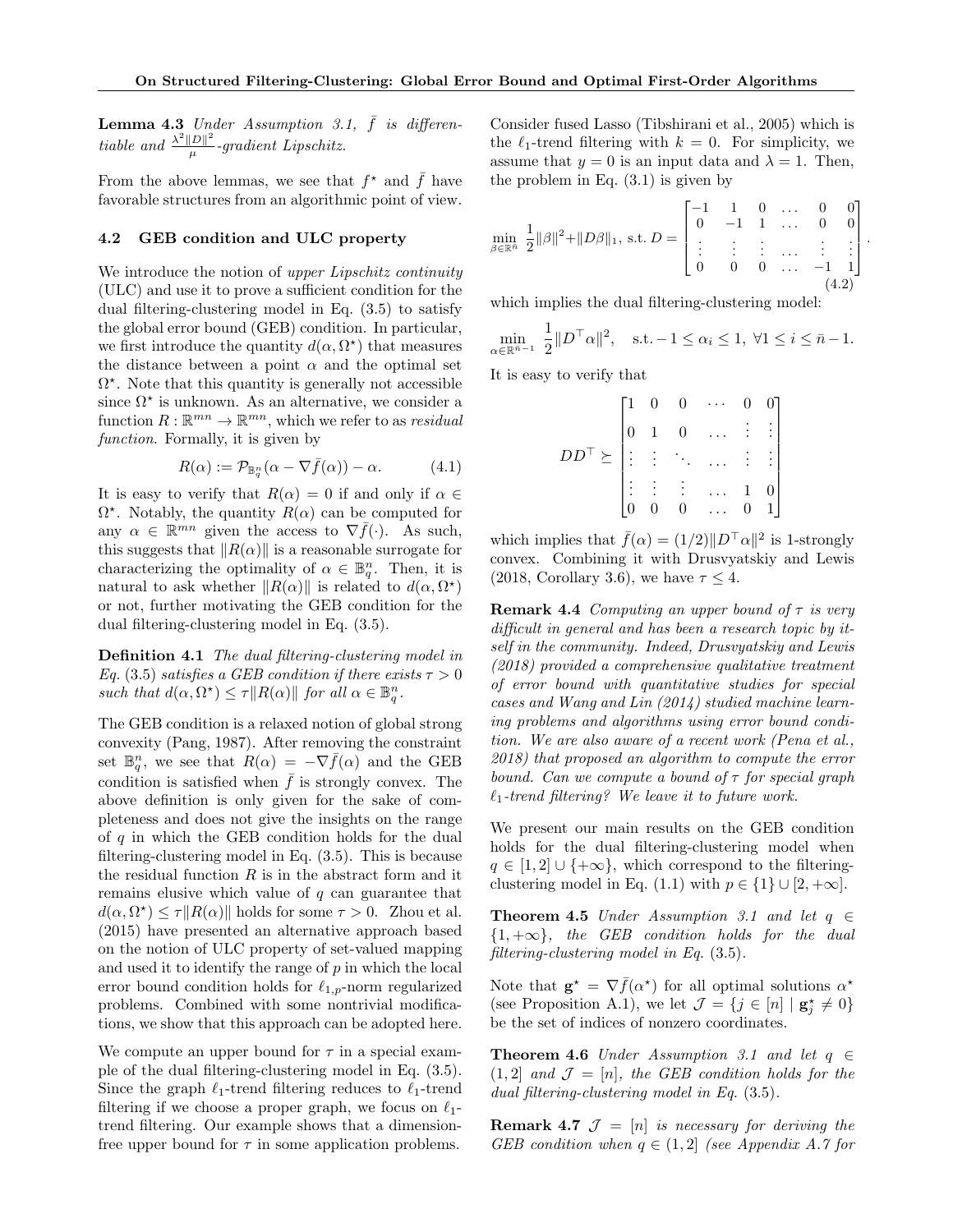| Algorithm 1 Generalized Dual Gradient Ascent |  |  |  |  |  |
|----------------------------------------------|--|--|--|--|--|
|----------------------------------------------|--|--|--|--|--|

**Input:** learning rate  $\eta > 0$  and tolerance  $\varepsilon > 0$ . **Initialization:**  $\beta_0 \in \mathbb{R}^d$ ,  $\alpha_1 \in \mathbb{B}_q^n$  and the other tolerance  $\hat{\varepsilon} > 0$ . for  $t = 1, 2, \ldots, T$  do  $\beta_t \leftarrow \text{INNERLoop}(f, \lambda, D, \alpha_t, \beta_{t-1}, \hat{\varepsilon}).$  $\alpha_{t+1} \leftarrow \mathcal{P}_{\mathbb{B}_q^n} (\alpha_t - \eta \lambda D \beta_t).$ end for Return:  $\beta_{T+1}$ .

an example) and also assumed in Jane et al. (2021, Theorem 6) for proving the metric subregularity. As argued in Jane et al. (2021, Remark 2), this assumption is mild in terms of applications since an optimal solution often lie on the boundary of a constraint set.

# 5 Algorithmic Framework

We propose and analyze a *generalized dual gradient as* $cent$  (GDGA) algorithm for solving Eq.  $(1.1)$ . It can be interpreted as an inexact forward-backward splitting algorithm (Tseng, 1991, 2000) and reduces to the alternating minimization algorithm (AMA) (Chi and Lange, 2015) when specialized to convex clustering.

### 5.1 Generalized dual gradient ascent

Our GDGA algorithm is a first-order optimization algorithm that only accesses the gradient of  $f$ , the matrix D and the regularization parameter  $\lambda$ . Since  $f^*$ does not admit an analytic form in general, we design a subroutine which returns an approximation of  $\nabla f^*$ by minimizing the smooth and strongly convex objective  $f(\beta) - \lambda \alpha_t^\top D\beta$  with respect to  $\beta$ ; see Algorithm 1.

Algorithm 1 is simple, matrix-free, and amenable to distributed implementation. It outperforms the existing approaches (Kim et al., 2009; Wang et al., 2016b; Ramdas and Tibshirani, 2016) which require matrix decomposition and suffer from scalability. Specialized to  $\ell_2$ -convex clustering model, Algorithm 1 becomes inexact AMA (Chi and Lange, 2015) and exhibits fast convergence in practice. It is also worth mentioning that the semismooth Newton method (Sun et al., 2021) can outperform our algorithm by exploiting the special structure of Jacobian matrix in  $\ell_2$ -convex clustering model. However, it appears to be difficult to extend such approach to solve general filteringclustering model due to the complicated nonsmooth term  $\sum_{k=1}^n ||D_k \beta||_p$ . Further, the subroutine can be constructed based on different algorithmic components. Indeed,  $\beta_t \leftarrow \text{INNERLoop}(f, \lambda, D, \alpha_t, \beta_{t-1}, \hat{\varepsilon})$ is an  $\hat{\varepsilon}$ -minimizer of  $f(\beta) - \lambda \alpha_t^{\top} D \beta$  satisfying that  $\|\beta_t - \beta^{\star}(\alpha_t)\| \leq \hat{\varepsilon}$  where  $\beta^{\star}(\alpha_t) := \operatorname{argmin}_{\beta \in \mathbb{R}^d} f(\beta) -$ 

 $\lambda \alpha_t^{\top} D \beta$ . The subroutine implements some fast firstorder optimization algorithms with an initial point  $\beta_{t-1}$ . For example, we can apply celebrated Nesterov's accelerated gradient descent (Nesterov, 2018) in the deterministic setting and optimal stochastic gradient descent (Rakhlin et al., 2012) in the online setting. If  $f(\beta) = (1/2) ||\beta - y||^2$ , this subroutine can be removed since we have the analytic form of  $\beta^*(\alpha)$ .

Algorithm 1 enjoys a solid theoretical guarantee. Indeed, we prove that it achieves linear convergence without counting the number of gradient or stochastic gradient oracles used in the subroutine. Although the proof idea is not new but follows the standard strategy (Luo and Tseng, 1992, 1993; Wang and Lin, 2014) given the global error bound condition previously established for the dual filtering-clustering models in Eq. (3.5), we provide the rigorous computational theory for the filtering-clustering model, shedding the light on great potential of AMA to pursue a highaccurate solution in practice.

## 5.2 Complexity of GDGA algorithmic framework

We establish the linear convergence of the GDGA algorithmic framework without counting the number of gradient or stochastic gradient oracles used in the subroutine. We hope to remark that our results are nontrivial due to the following reasons:

First, Eq.  $(1.1)$  is strongly convex but nonsmooth and the term  $\sum_{k=1}^{n} ||D_k \beta||_p$  is not computationally favorable. Indeed, the proximal mapping of  $\sum_{k=1}^{n} ||D_k \beta||_p$ does not have the closed form even when  $p = 1$  and can not be efficiently computed in general. This makes proximal gradient algorithm (Parikh et al., 2014) not applicable. Second,  $f^*$  is smooth and strongly convex. However, the objective function  $\bar{f}$  of the dual filtering-clustering model in Eq. (3.5) is non-strongly convex since a matrix  $D^{\top}$  can be degenerate in real application, e.g., the graph  $\ell_1$ -trend filtering model with  $\bar{m} \gg \bar{n}$ . In addition,  $\nabla \bar{f}$  is not available to the algorithm and necessities an efficient subroutine in both theory and practice. Finally, the objective function of the saddle-point formulation in Eq. (3.4) is strongly convex in  $\beta$  but linear in  $\alpha$  with a ball constraint set  $\mathbb{B}_{q}^{n}$ . As such, we can not derive the linear convergence of a few existing primal-dual optimization algorithms as a consequence of the existing results (Palaniappan and Bach, 2016; Wang and Xiao, 2017).

We present our main theorem and refer the readers to the appendix for the full version of Theorem 5.1.

**Theorem 5.1** Under Assumption 3.1 and set  $\eta \in$  $(0, \min\{1, \frac{\mu}{4\|D\|^2 \max\{1,\lambda^2\}}\})$  in Algorithm 1 and  $\hat{\varepsilon} > 0$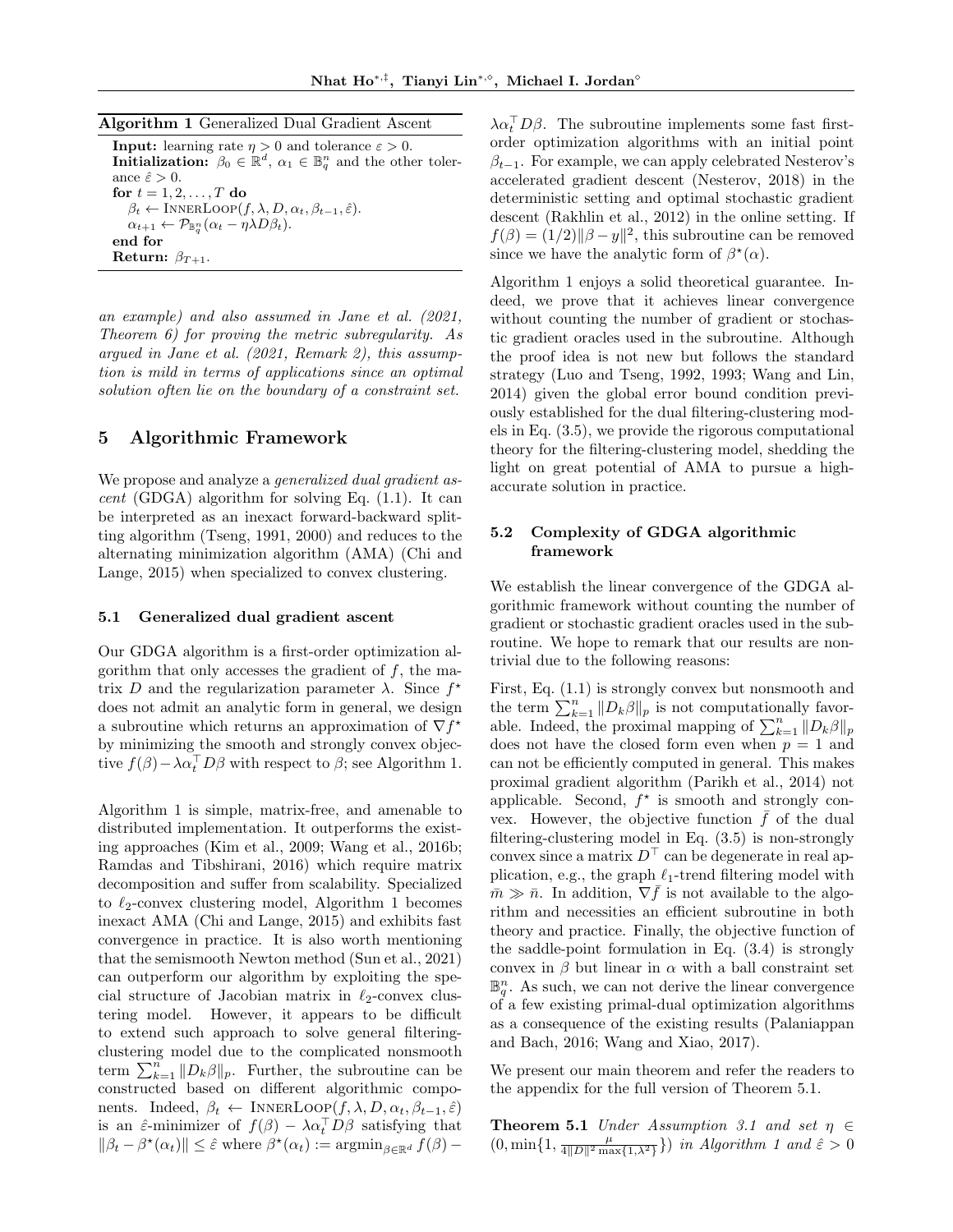### Algorithm 3 Deterministic GDGA

**Input:** learning rates  $\eta > 0$  and tolerance  $\varepsilon > 0$ . Initialization:  $\beta_0 \in \mathbb{R}^d$  and  $\alpha_1 \in \mathbb{B}_q^n$ . for  $t = 1, 2, \ldots, T$  do  $\beta_t \leftarrow \text{INNERLoopAGD}(f(\cdot), \lambda, D, \alpha_t, \beta_{t-1}, \hat{\varepsilon}).$  $\alpha_{t+1} \leftarrow \mathcal{P}_{\mathbb{B}_q^n} (\alpha_t - \eta \lambda D \beta_t).$ end for Return:  $\beta_{T+1}$ .

properly. Then, the number of iterations to return an  $\varepsilon$ -optimal solution is  $T = O(\log(1/\varepsilon)).$ 

Corollary 5.2 Under same setting as Theorem 5.1 with stopping criterion in the subroutine as  $\mathbb{E}[\delta_t] < \hat{\varepsilon}$ , the number of iterations required by the stochastic  $GDGA$  algorithm to return an  $\varepsilon$ -optimal solution is bounded by  $T = O(\log(1/\varepsilon)).$ 

The key ingredient here that enables an improved linear convergence rate is that a global error bound condition holds for the dual filtering-clustering model in Eq. (3.5). If the dual form of any optimization problems admits same structure, we can develop an algorithm with the same convergence guarantee. However, it is nontrivial to prove a global error bound for specific problems and the case of the dual filtering-clustering model is rare. As such, it is difficult to generalize our approach to generic convex optimization problems.

We study the case with  $f(\beta) = (1/2) ||\beta - y||^2$  and demonstrate that Algorithm 2 suffices to solve many widely used filtering-clustering models, e.g.,  $\ell_1$ -trend filtering and  $\ell_2$ -convex clustering.

**Theorem 5.3** Under Assumption 3.1 and set  $\eta \in$  $(0, \min\{1, \frac{\mu}{4\|D\|^2 \max\{1,\lambda^2\}}\})$  in Algorithm 2. Then, the number of gradient evaluations to return an  $\varepsilon$ -optimal solution is  $N = O(\log(1/\varepsilon)).$ 

For the deterministic setting in which  $\nabla f$  is accessible by InnerLoop, we do not have the closed-form minimizer of  $f(\beta) - \alpha_t^\top D\beta$  and obtain an  $\hat{\varepsilon}$ -minimizer by implementing InnerLoop using AGD.

**Theorem 5.4** Under Assumption 3.1 and set  $\eta \in$  $(0, \min\{1, \frac{\mu}{4\|D\|^2 \max\{1,\lambda^2\}}\})$  and  $\hat{\varepsilon} > 0$  in Algorithm 3. The number of gradient evaluations to return an  $\varepsilon$ *optimal solution is*  $N = O(\sqrt{\ell/\mu} \log(1/\varepsilon)).$ 

Algorithm 4 Stochastic Variance Reduced GDGA **Input:** learning rates  $\eta > 0$  and tolerance  $\varepsilon > 0$ . Initialization:  $\beta_0 \in \mathbb{R}^d$  and  $\alpha_1 \in \mathbb{B}_q^n$ . for  $t=1,2,\ldots,T$  do  $\beta_t \leftarrow \text{INNERLoopKATYUSHA}(\frac{1}{M}(\sum_{i=1}^{M} f_i(\cdot)), \lambda, D, \alpha_t, \beta_{t-1}, \hat{\varepsilon}).$  $\alpha_{t+1} \leftarrow \mathcal{P}_{\mathbb{B}_q^n} (\alpha_t - \eta \lambda D \beta_t).$ end for

Return:  $\beta_{T+1}$ .

### Algorithm 5 Stochastic GDGA

**Input:** learning rates  $\eta > 0$  and tolerance  $\varepsilon > 0$ . Initialization:  $\beta_0 \in \mathbb{R}^d$  and  $\alpha_1 \in \mathbb{B}_q^n$ . for  $t = 1, 2, \ldots, T$  do  $\beta_t \leftarrow \text{INNERLoopSGD}(\mathbb{E}_P[F(\cdot,\xi)], \lambda, D, \alpha_t, \beta_{t-1}, \hat{\varepsilon}).$  $\alpha_{t+1} \leftarrow \mathcal{P}_{\mathbb{B}_q^n} (\alpha_t - \eta \lambda D \beta_t).$ end for Return:  $\beta_{T+1}$ .

For the finite-sum setting in which the loss function  $f$ is of the form  $\frac{1}{M} \sum_{i=1}^{M} f_i$ , we obtain an  $\hat{\varepsilon}$ -minimizer by implementing InnerLoop using Katyusha.

**Theorem 5.5** Under Assumption 3.1 and set  $\eta \in$  $(0, \min\{1, \frac{\mu}{4\|D\|^2 \max\{1,\lambda^2\}}\})$  and  $\hat{\varepsilon} > 0$  in Algorithm 4. The number of component gradient evaluations to get  $\varepsilon$ -optimal solution is  $N = O((M + \sqrt{\ell M/\mu}) \log(1/\varepsilon)).$ 

Theorem 5.5 guarantees the linear convergence rate for Algorithm 4 which outperforms Algorithm 3 in terms of the required number of component gradient evaluaor the required number of<br>tions by shaving off  $\sqrt{M}$ .

For the online setting where  $f(\cdot) = \mathbb{E}_P[F(\cdot, \xi)]$  and  $\xi \sim P$  is the streaming data that should be processed incrementally without having access to all data, we implement the subroutine using SGD.

**Theorem 5.6** Under Assumption 3.1 and set  $\eta \in$  $(0, \min\{1, \frac{\mu}{4\|D\|^2 \max\{1,\lambda^2\}}\})$  and  $\hat{\varepsilon} > 0$  in Algorithm 5. The number of stochastic gradient evaluations to return an  $\varepsilon$ -optimal solution is  $N = O((1/\varepsilon) \log(1/\varepsilon)).$ 

Theorem 5.6 guarantees the sublinear convergence rate for Algorithm 5. Our results match the lower bound of any stochastic first-order algorithm for nonsmooth and strongly convex setting up to log factors, showing that Algorithm 5 is the best possible that we can expect.

Remark 5.7 We apply different subroutines when the problem has different structure so that the best possible theoretical convergence rate can be achieved. However, the choice of subroutine in practice is different and it is possible that specific subroutines are suitable for solving the particular problems. This is beyond the scope of our paper and we leave the answers to future work.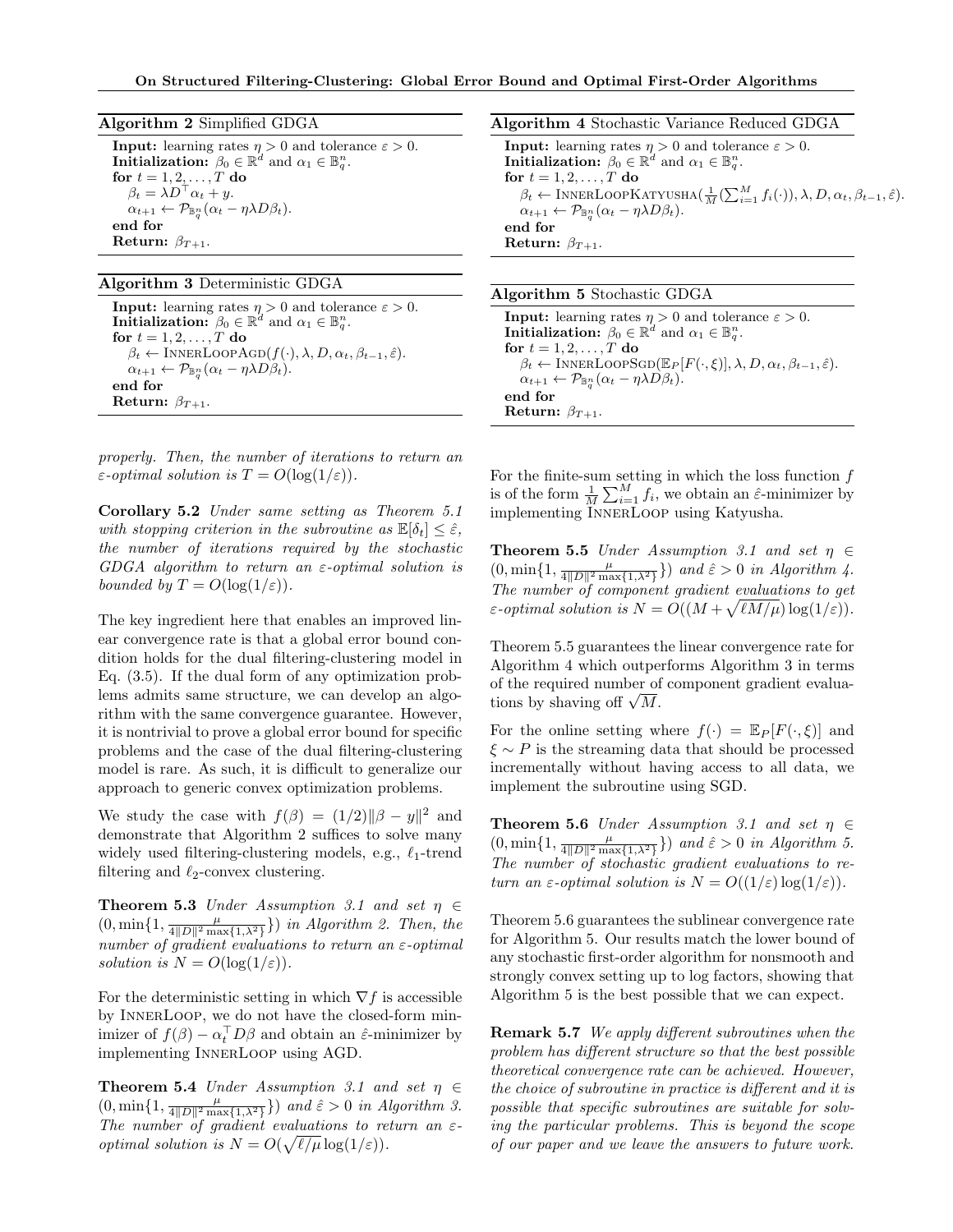

Figure 1: Comparison of Algorithm 2, ADMM, specialized ADMM, and projected Newton method on medium image.

### 6 Experiments

We carefully conduct the experiments on  $\ell_1$ -trend filtering to demonstrate the effectiveness of Algorithm 2. The baseline approaches include ADMM, specialized ADMM (Ramdas and Tibshirani, 2016) and projected Newton method (Wang et al., 2016b) and we consider three real images with various sizes: 128 by 128 pixels (small), 256 by 256 pixels (medium) and 512 by  $512$  pixels  $(large)^2$ . All the algorithms are evaluated as the order k varies in the discrete difference operator  $D^{(k+1)}$  in which the evaluation metric is the objective function value. We choose  $\lambda = 0.2$  in our experiment and consider the adaptive step-size  $\eta_t > 0$  based on Barzilai-Borwein rule (Fletcher, 2005).

We present the numerical results on different images in Figure 1 (see Appendix for other figures). Algorithm 2 is comparable with ADMM and specialized ADMM, all of which significantly outperform projected Newton method. More specifically, Algorithm 2 is the best when  $k = 1$  remain effective as k increases. Note that ADMM and specialized ADMM are robust since they conduct matrix decomposition which significantly alleviates the ill-conditioning of the matrix  $D^{(k+1)}$  as k increases. For small datasets, the ADMM-type methods can work quite well since the matrix inversion is not an issue. However, the ADMM-type methods are likely to fail for large datasets since the matrix inversion becomes a computational bottleneck. In contrast, Algorithm 2 is matrix-free and we find that the Barzilai-Borwein rule can speed up the algorithm by exploring the curvature information and alleviate the ill-conditioning. As such, our algorithms can be good alternatives to the ADMM-type methods in practice.

# 7 Conclusion

This paper contributes to the landscape of computational aspect of filtering-clustering model in Eq. (1.1) by identifying a global error bound condition, which is satisfied by a large class of dual filtering-clustering problems, and designing a class of generalized dual gradient ascent algorithm, which is optimal first-order algorithms in the deterministic, finite-sum and online settings. Our results are new and shed the light on superior performance of several first-order optimization algorithms as applied to solve the filtering-clustering models in practice. We also conduct experiments on real datasets and the numerical results demonstrate the effectiveness of our algorithms.

## Acknowledgments

We would like to thank the AC and five reviewers for suggestions that improve the quality of this paper. This work was supported in part by the Mathematical Data Science program of the Office of Naval Research under grant number N00014-18-1-2764.

 $^{2}$ These images can be found at:  ${\tt http://sipi.usc.edu/}$ database/database.php?volume=misc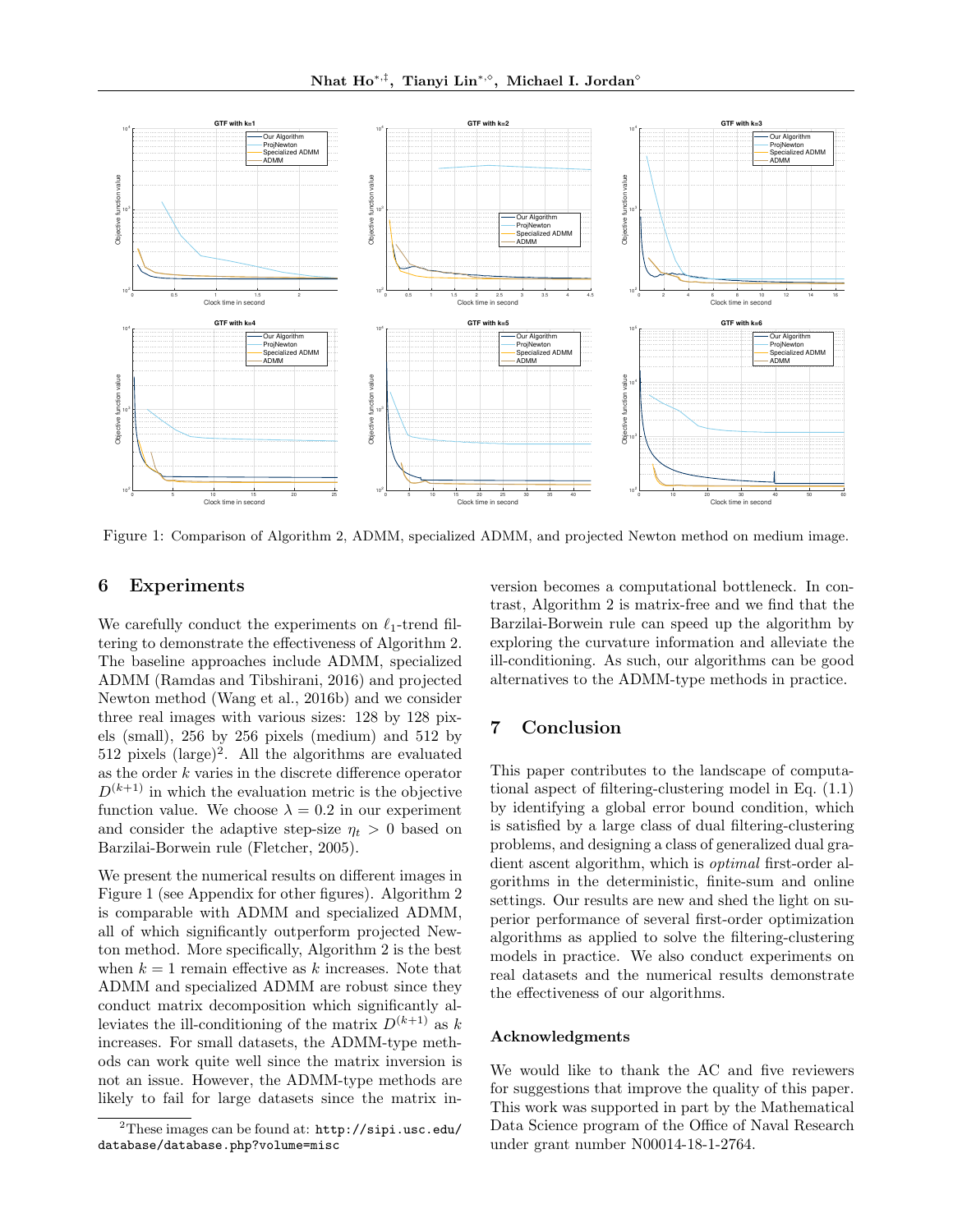### References

- A. Agarwal, S. Negahban, and M. J. Wainwright. Fast global convergence of gradient methods for highdimensional statistical recovery. Annals of Statistics, 40(5):2452–2482, 2012.
- Z. Allen-Zhu. Katyusha: The first direct acceleration of stochastic gradient methods. In STOC, pages 1200–1205. ACM, 2017.
- H. H. Bauschke and J. M. Borwein. On projection algorithms for solving convex feasibility problems. SIAM Review, 38(3):367–426, 1996.
- A. Beck and S. Shtern. Linearly convergent away-step conditional gradient for non-strongly convex functions. Mathematical Programming, 164(1-2):1–27, 2017.
- G. H. G. Chen and R. T. Rockafellar. Convergence rates in forward–backward splitting. SIAM Journal on Optimization, 7(2):421–444, 1997.
- E. C. Chi and K. Lange. Splitting methods for convex clustering. Journal of Computational and Graphical Statistics, 24(4):994–1013, 2015.
- D. Drusvyatskiy and A. S. Lewis. Error bounds, quadratic growth, and linear convergence of proximal methods. Mathematics of Operations Research, 43(3):919–948, 2018.
- R. Fletcher. On the Barzilai-Borwein method. In Optimization and control with applications, pages 235– 256. Springer, 2005.
- E. M. Gafni and D. P. Bertsekas. Two-metric projection methods for constrained optimization. SIAM Journal on Control and Optimization, 22(6):936– 964, 1984.
- A. Guntuboyina, D. Lieu, S. Chatterjee, and B. Sen. Adaptive risk bounds in univariate total variation denoising and trend filtering. Annals of Statistics, 48(1):205–229, 2020.
- T. Hocking, J.-P. Vert, F. Bach, and A. Joulin. Clusterpath: An algorithm for clustering using convex fusion penalties. In ICML, 2011.
- M. Hong and Z-Q. Luo. On the linear convergence of the alternating direction method of multipliers. Mathematical Programming, 162(1-2):165–199, 2017.
- J. Y. Jane, X. Yuan, S. Zeng, and J. Zhang. Variational analysis perspective on linear convergence of some first order methods for nonsmooth convex optimization problems. Set-Valued and Variational Analysis, pages  $1-35$ ,  $2021$ .
- A. Jourani. Hoffman's error bound, local controllability, and sensitivity analysis. SIAM Journal on Control and Optimization, 38(3):947–970, 2000.
- H. Karimi, J. Nutini, and M. Schmidt. Linear convergence of gradient and proximal-gradient methods under the Polyak-Lojasiewicz condition. In Joint European Conference on Machine Learning and Knowledge Discovery in Databases, pages 795– 811. Springer, 2016.
- S-J. Kim, K. Koh, S. Boyd, and D. Gorinevsky.  $\ell_1$ trend filtering. SIAM Review, 51(2):339–360, 2009.
- G. Lan. First-order and Stochastic Optimization Methods for Machine Learning. Springer Nature, 2020.
- G. Lan and Y. Zhou. An optimal randomized incremental gradient method. Mathematical Programming, pages 1–49, 2017.
- C. Leser. A simple method of trend construction. Journal of the Royal Statistical Society: Series B, 23: 91–107, 1961.
- K. Lin, J. L. Sharpnack, A. Rinaldo, and R. J. Tibshirani. A sharp error analysis for the fused Lasso, with application to approximate changepoint screening. In NIPS, 2017.
- P-L. Loh and M. J. Wainwright. Regularized mestimators with nonconvexity: Statistical and algorithmic theory for local optima. The Journal of Machine Learning Research, 16(1):559–616, 2015.
- Z-Q. Luo and P. Tseng. On the linear convergence of descent methods for convex essentially smooth minimization. SIAM Journal on Control and Optimization, 30(2):408–425, 1992.
- Z-Q. Luo and P. Tseng. Error bounds and convergence analysis of feasible descent methods: a general approach. Annals of Operations Research, 46 (1):157–178, 1993.
- S. Negahban and M. J. Wainwright. Restricted strong convexity and weighted matrix completion: Optimal bounds with noise. The Journal of Machine Learning Research, 13(1):1665–1697, 2012.
- S. Negahban, P. Ravikumar, M. J. Wainwright, and B. Yu. A unified framework for high-dimensional analysis of m-estimators with decomposable regularizers. Statistical Science, 27(4):538–557, 2012.
- Y. Nesterov. Lectures on Convex Optimization, volume 137. Springer, 2018.
- O. H. M. Padilla, J. Sharpnack, Y. Chen, and D. M. Witten. Adaptive non-parametric regression with the K-NN fused Lasso. Arxiv Preprint: 1807.11641, 2018a.
- O. H. M. Padilla, J. Sharpnack, J. G. Scott, and R. J. Tibshirani. The DFS fused lasso: Linear-time denoising over general graphs. Journal of Machine Learning Research, 18(1):1–36, 2018b.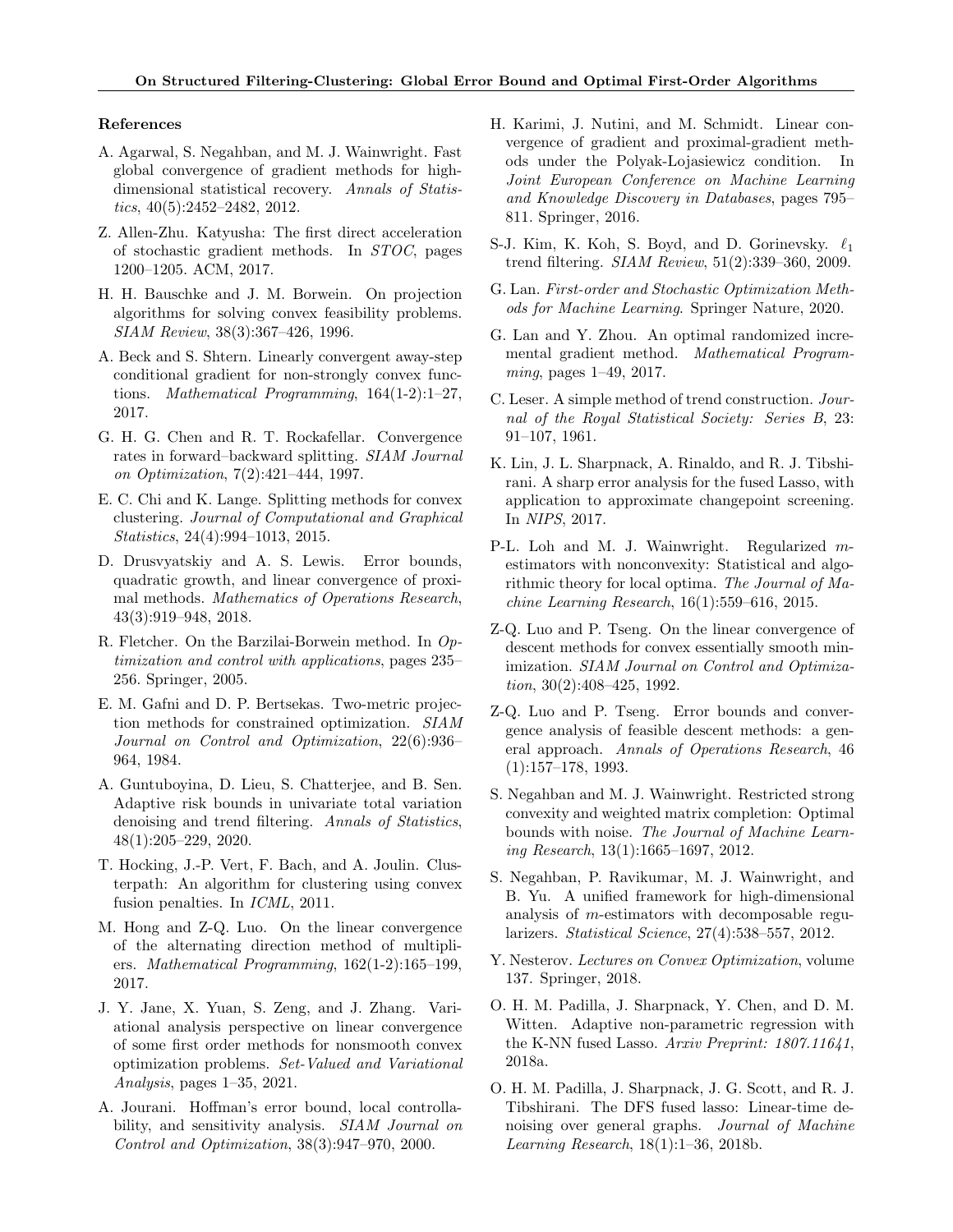- B. Palaniappan and F. Bach. Stochastic variance reduction methods for saddle-point problems. In NeurIPS, pages 1416–1424, 2016.
- J-S. Pang. A posteriori error bounds for the linearlyconstrained variational inequality problem. Mathematics of Operations Research, 12(3):474–484, 1987.
- J-S. Pang. Error bounds in mathematical programming. Mathematical Programming, 79(1):299–332, 1997.
- N. Parikh, S. Boyd, et al. Proximal algorithms. Foundations and Trends $\mathcal{R}$  in Optimization, 1(3):127– 239, 2014.
- J. Pena, J. Vera, and L. Zuluaga. An algorithm to compute the hoffman constant of a system of linear constraints. ArXiv Preprint: 1804.08418, 2018.
- P. Radchenko and G. Mukherjee. Convex clustering via  $\ell_1$  fusion penalization. Journal of the Royal Statistical Society: Series B, 79(5):1527–1546, 2017.
- A. Rakhlin, O. Shamir, and K. Sridharan. Making gradient descent optimal for strongly convex stochastic optimization. In ICML, pages 1571–1578, 2012.
- A. Ramdas and R. J. Tibshirani. Fast and flexible ADMM algorithms for trend filtering. Journal of Computational and Graphical Statistics, 25(3):839– 858, 2016.
- R. T. Rockafellar. Convex Analysis. Princeton University Press, 2015.
- L. I. Rudin, S. Osher, and E. Faterni. Nonlinear total variation based noise removal algorithms. Physica D: Nonlinear Phenomena, 60:259–268, 1992.
- M. Schmidt, N. L. Roux, and F. Bach. Convergence rates of inexact proximal-gradient methods for convex optimization. In NIPS, pages 1458–1466, 2011.
- D. Sun, K-C. Toh, and Y. Yuan. Convex clustering: Model, theoretical guarantee and efficient algorithm. The Journal of Machine Learning Research, 22:1– 32, 2021.
- K. M. Tan and D. Witten. Statistical properties of convex clustering. Electronic Journal of Statistics, 9(2):2324–2347, 2015.
- R. Tibshirani, M. Saunders, S. Rosset, J. Zhu, and K. Knight. Sparsity and smoothness via the fused lasso. Journal of the Royal Statistical Society: Series B, 67(1):91–108, 2005.
- R. J. Tibshirani. Adaptive piecewise polynomial estimation via trend filtering. Annals of Statistics, 42 (1):285–323, 2014.
- R. J. Tibshirani and J. Taylor. The solution path of the generalized lasso. Annals of Statistics, 39(3): 1335–1371, 2011.
- P. Tseng. Applications of a splitting algorithm to decomposition in convex programming and variational inequalities. SIAM Journal on Control and Optimization, 29(1):119–138, 1991.
- P. Tseng. A modified forward-backward splitting method for maximal monotone mappings. SIAM Journal on Control and Optimization, 38(2):431– 446, 2000.
- P. Tseng. Approximation accuracy, gradient methods, and error bound for structured convex optimization. Mathematical Programming, 125(2):263–295, 2010.
- J. Wang and L. Xiao. Exploiting strong convexity from data with primal-dual first-order algorithms. In ICML, pages 3694–3702, 2017.
- P-W. Wang and C-J. Lin. Iteration complexity of feasible descent methods for convex optimization. The Journal of Machine Learning Research, 15(1):1523– 1548, 2014.
- Q. Wang, P. Gong, S. Chang, T. S. Huang, and J. Zhou. Robust convex clustering analysis. In ICDM, pages 1263–1268. IEEE, 2016a.
- Y. Wang, J. Sharpnack, A. J. Smola, and R. J. Tibshirani. Trend filtering on graphs. The Journal of Machine Learning Research, 17(1):3651–3691, 2016b.
- Z. Wang, H. Liu, and T. Zhang. Optimal computational and statistical rates of convergence for sparse nonconvex learning problems. Annals of Statistics, 42(6):2164–2201, 2014.
- C. Wu, S. Kwon, X. Shen, and W. Pan. A new algorithm and theory for penalized regression-based clustering. The Journal of Machine Learning Research, 17:1–25, 2016.
- Y. Zhang and L. Xiao. Stochastic primal-dual coordinate method for regularized empirical risk minimization. The Journal of Machine Learning Research, 18 (1):2939–2980, 2017.
- Z. Zhou and A. M-C. So. A unified approach to error bounds for structured convex optimization problems. Mathematical Programming, 165(2):689–728, 2017.
- Z. Zhou, Q. Zhang, and A. M-C. So.  $\ell_{1,p}$ -norm regularization: error bounds and convergence rate analysis of first-order methods. In ICML, pages 1501–1510. JMLR. org, 2015.
- C. Zhu, H. Xu, C. Leng, and S. Yan. Convex optimization procedure for clustering: Theoretical revisit. In NIPS, 2014.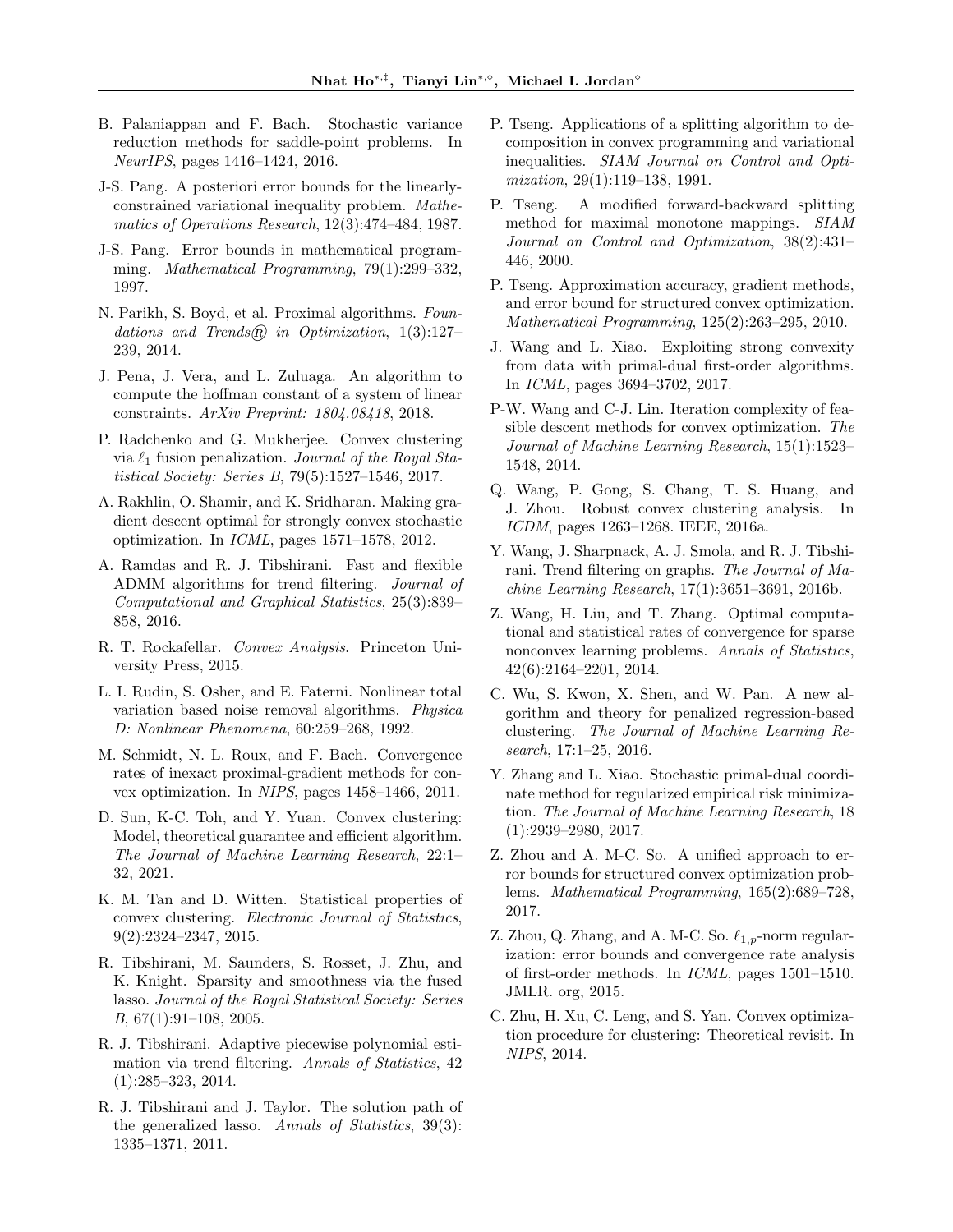# Supplementary Material: On Structured Filtering-Clustering: Global Error Bound and Optimal First-Order Algorithms

## A Postponed Proofs in Section 4

This section first lays out the detailed proofs for Lemma 4.1, Lemma 4.2 and Lemma 4.3. Then, we introduce an upper Lipschitz continuity (ULC) property of a set-valued mapping which suffices to guarantee the GEB condition via appeal to the techniques in Zhou et al. (2015). Finally, we provide the detailed proofs for Theorem 4.5 and Theorem 4.6.

### A.1 Proof of Lemma 4.1

We first show that  $\alpha \in \partial f(\beta) \Leftrightarrow \beta \in \partial f^{\star}(\alpha)$ . Indeed, if  $\alpha \in \partial f(\beta)$ , we have  $f^{\star}(\alpha) = \alpha^{\top} \beta - f(\beta)$ . This implies that  $\beta \in \partial f^{\star}(\alpha)$  since, for all  $\alpha' \in \mathbb{R}^m$ , the following inequality holds true,

$$
f^{\star}(\alpha') - f^{\star}(\alpha) \geq (\alpha')^{\top} \beta - f(\beta) - (\alpha^{\top} \beta - f(\beta)) = (\alpha' - \alpha)^{\top} \beta.
$$

Conversely, if  $\beta \in \partial f^{\star}(\alpha)$ , the above argument implies that  $\alpha \in \partial f^{\star\star}(\beta)$ . Note that f is proper and convex. Rockafellar (2015, Theorem 12.2) shows that  $f = f^{\star\star}$  and  $\alpha \in \partial f(\beta)$ .

We are ready to prove that  $f^*$  is  $\frac{1}{\mu}$ -gradient Lipschitz. Indeed, since f is  $\mu$ -strongly convex and differentiable, the gradient mapping  $\nabla f$  is one-to-one and  $\partial f(\beta)$  is a singleton. This implies that  $\partial f^{\star}(\alpha) = {\nabla f^{\star}(\alpha)}$  and

$$
\|\nabla f^{\star}(\alpha_1) - \nabla f^{\star}(\alpha_2)\| = \|\beta_1 - \beta_2\| \le \frac{\|\nabla f(\beta_1) - \nabla f(\beta_2)\|}{\mu} = \frac{\|\alpha_1 - \alpha_2\|}{\mu}.
$$

By similar arguments, we obtain that  $f^*$  is  $\frac{1}{\ell}$ -strongly convex. Putting these pieces yields the desired result.

### A.2 Proof of Lemma 4.2

Since f is  $\mu$ -strongly convex,  $\beta^*(\alpha)$  is uniquely determined given  $\alpha \in \mathbb{B}_q^n$  and hence well-defined. We see from the optimality condition that  $\nabla f(\beta^*(\alpha)) = \lambda D^{\top} \alpha$ . Therefore, the following inequality holds true for any  $\alpha', \alpha \in \mathbb{B}_q^n$ :

$$
\|\beta^\star(\alpha')-\beta^\star(\alpha)\|\leq \frac{\|\nabla f(\beta^\star(\alpha'))-\nabla f(\beta^\star(\alpha))\|}{\mu}\leq \frac{\lambda\|D^\top\alpha'-D^\top\alpha\|}{\mu}\leq \left(\frac{\lambda\|D\|}{\mu}\right)\|\alpha'-\alpha\|.
$$

Putting these pieces together yields the desired result.

### A.3 Proof of Lemma 4.3

We see from the definition of  $\bar{f}$  that  $\bar{f}(\alpha) = f^{\star}(\lambda D^{\top}\alpha)$ . Lemma 4.1 shows that  $f^{\star}$  is smooth and strongly convex under Assumption 3.1. Therefore, we obtain that  $\bar{f}$  is differentiable and  $\nabla \bar{f}(\alpha) = \lambda D \nabla f^*(\lambda D^{\top} \alpha)$  using the chain rule. Since  $\nabla f(\beta^*(\alpha)) = \lambda D^{\top} \alpha$  and  $\alpha \in \partial f(\beta) \Leftrightarrow \beta \in \partial f^*(\alpha)$  (cf. the proof of Lemma 4.1), we have  $\beta^*(\alpha) = \nabla f^*(\lambda D^{\top}\alpha)$ . Putting these pieces together yields that  $\nabla \bar{f}(\alpha) = \lambda D\beta^*(\alpha)$ . For all  $\alpha', \alpha \in \mathbb{B}_q$ , we have

$$
\|\nabla \bar{f}(\alpha') - \nabla \bar{f}(\alpha)\| \leq \|\lambda D(\nabla f^{\star}(\lambda D^{\top} \alpha') - \nabla f^{\star}(\lambda D^{\top} \alpha_2))\| \leq \left(\frac{\lambda^2 \|D\|^2}{\mu}\right) \|\alpha_1 - \alpha_2\|.
$$

Putting these pieces together yields the desired result.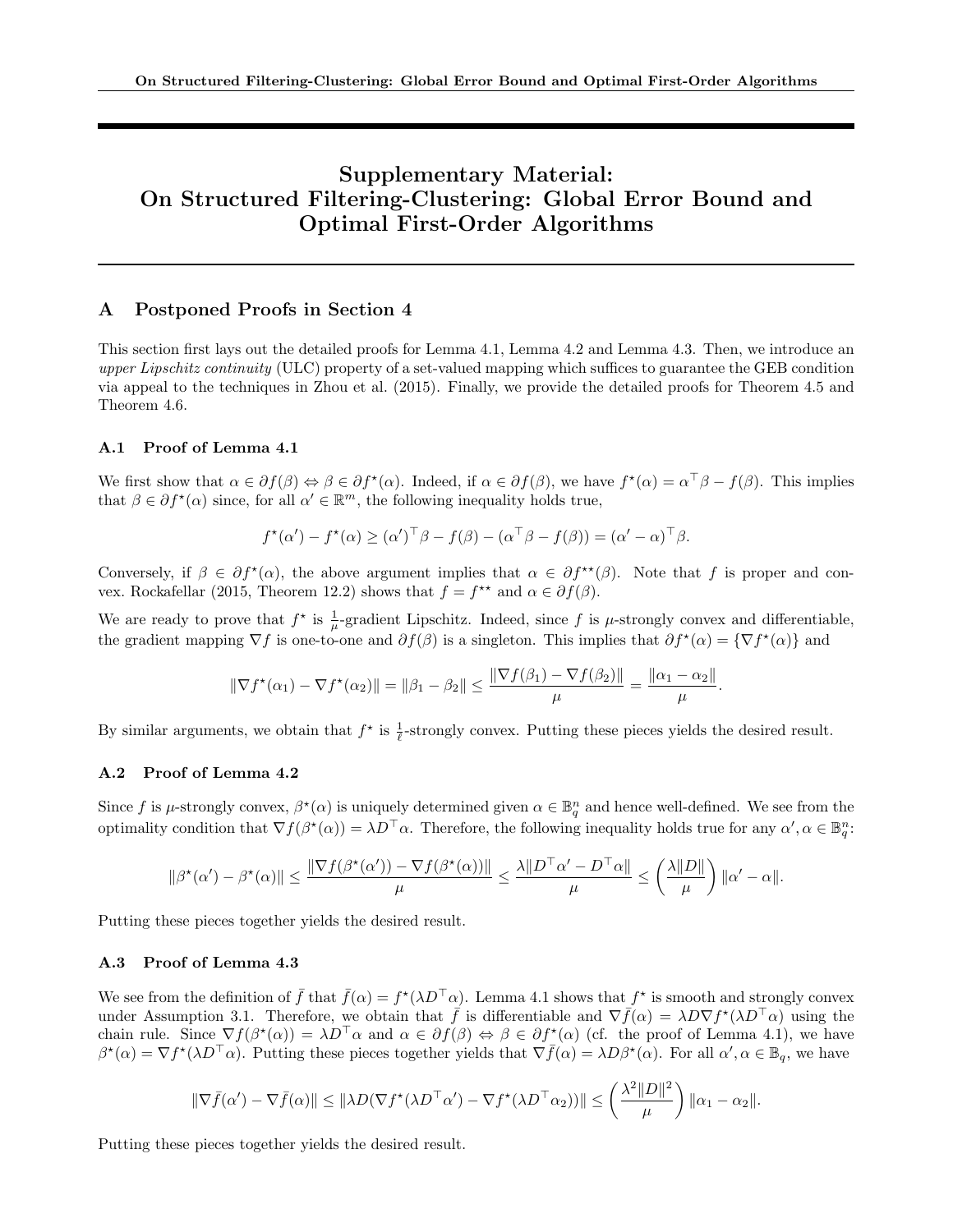### A.4 ULC property

We start with some mathematical notions. Indeed, let Y and Z be Euclidean spaces. A mapping  $\Gamma : \mathcal{Y} \mapsto \mathcal{Z}$  is said to be a set-valued mapping, or equivalently, a multifunction if for any  $y \in \mathcal{Y}$ , we have  $\Gamma(y) \subseteq \mathcal{Z}$ . The graph of Γ is defined by  $\{(y, z) \in \mathcal{Y} \times \mathcal{Z} \mid z \in \Gamma(y)\}\)$ . We now define a notion of upper Lipschitz continuity (ULC).

**Definition A.1** A set-valued mapping  $\Gamma : \mathcal{Y} \mapsto \mathcal{Z}$  has the ULC property at  $y \in \mathcal{Y}$  if  $\Gamma(y)$  is nonempty and closed, and there exist constants  $\kappa > 0$  and  $\delta > 0$  such that for any  $y \in \mathcal{Y}$  with  $||y' - y|| \leq \delta$ , we have  $\Gamma(y') \subseteq \Gamma(y) + \kappa ||y' - y||_{\mathbb{B}_2}$  where  $\mathbb{B}_2$  is the unit  $\ell_2$ -norm ball in  $\mathcal Z$  and "+" is the Minkowski sum of two sets.

Proceeding a further step, we opt to prove a sufficient condition which guarantees that the dual filtering-clustering model in Eq. (3.5) satisfies a GEB condition. Let  $\Sigma(\cdot, \cdot)$  be the set-valued mapping given by

$$
\Sigma(\mathbf{s}, \mathbf{g}) := \{ \alpha \in \mathbb{B}_q^n \mid D^\top \alpha = \mathbf{s}, -\mathbf{g} \in \mathcal{N}_{\mathbb{B}_q^n}(\alpha) \}, \quad \text{for all } (\mathbf{s}, \mathbf{g}) \in \mathbb{R}^d \times \mathbb{R}^{mn}.
$$
 (A.1)

Before proceeding to our main result, we summarize the relationship between the set-valued mapping  $\Sigma$  and the optimal set  $\Omega^*$  in the following proposition.

**Proposition A.1** Under Assumption 3.1, we have  $\Omega^* = \Sigma(s^*, g^*)$  for a pair  $(s^*, g^*)$  satisfying that  $s^* = D^{\top} \alpha^*$ and  $\mathbf{g}^* = \nabla \bar{f}(\alpha^*)$  for all  $\alpha^* \in \Omega^*$ .

Proof. Since the dual filtering-clustering model in Eq. (3.5) is a convex optimization problem, the first-order optimality condition is both necessary and sufficient. Therefore, we have

$$
\Omega^* = \{ \alpha^* \in \mathbb{R}^{mn} \mid 0 \in \nabla \bar{f}(\alpha^*) + \mathcal{N}_{\mathbb{B}_q^n}(\alpha^*) \}. \tag{A.2}
$$

We first show that  $\Omega^* \subseteq \Sigma(\mathbf{s}^*, \mathbf{g}^*)$ . Let  $\alpha^* \in \Omega^*$ , we notice that  $\bar{f}(\alpha) = f^*(\lambda D^\top \alpha)$  and  $f^*$  is strongly convex (cf. Lemma 4.1). This implies that  $\lambda D^{\top} \alpha^*$  remains the same for all  $\alpha^* \in \Omega^*$  and  $s^* = D^{\top} \alpha^*$  is well defined. In addition,  $\mathbf{g}^{\star} = \nabla \bar{f}(\alpha^{\star}) = \lambda D \nabla f^{\star}(\lambda D^{\top} \alpha) = \lambda D \nabla f^{\star}(\lambda \mathbf{s}^{\star})$ . This implies that  $\mathbf{g}^{\star}$  is well defined. Since  $0 \in \nabla \bar{f}(\alpha^*) + \mathcal{N}_{\mathbb{B}_q^n}(\alpha^*)$ , we have  $-\mathbf{g}^* \in \mathcal{N}_{\mathbb{B}_q^n}(\alpha^*)$ . Therefore, we have  $\alpha^* \in \Sigma(\mathbf{s}^*, \mathbf{g}^*)$ .

Conversely, let  $\alpha^* \in \Sigma(\mathbf{s}^*, \mathbf{g}^*)$ , we have  $\mathbf{s}^* = D^\top \alpha^*$  and  $-\mathbf{g}^* \in \mathcal{N}_{\mathbb{B}_q^n}(\alpha^*)$ . In addition,  $\mathbf{g}^* = \nabla \bar{f}(\alpha^*)$ . Therefore, we conclude from Eq. (A.2) that  $\alpha^* \in \Omega^*$ . The contract of  $\mathbb{Z}$  is the contract of  $\mathbb{Z}$  is the contract of  $\mathbb{Z}$ 

Given the result of Proposition A.1, we prove that the ULC property of  $\Sigma$  guarantees that the GEB condition holds for the dual filtering-clustering model in Eq.  $(3.5)$ .

**Theorem A.2** Under Assumption 3.1, the GEB condition holds for the dual filtering-clustering model in Eq. (3.5) if the mapping  $\Sigma$  in Eq. (A.1) has the ULC property at  $(s^*, g^*)$  where a pair  $(s^*, g^*)$  is given in Proposition A.1.

Proof. Since  $\Sigma$  has the ULC property at  $(s^*, g^*)$ , there exist constants  $\kappa > 0$  and  $\delta > 0$  such that for all  $(\mathbf{s}, \mathbf{g}) \in \mathbb{R}^d \times \mathbb{R}^{mn}$  with  $\|(\mathbf{s}, \mathbf{g}) - (\mathbf{s}^*, \mathbf{g}^*)\| \leq \delta$ , we have

$$
\Sigma(\mathbf{s}, \mathbf{g}) \subseteq \Sigma(\mathbf{s}^{\star}, \mathbf{g}^{\star}) + \kappa \| (\mathbf{s}, \mathbf{g}) - (\mathbf{s}^{\star}, \mathbf{g}^{\star}) \| \mathbb{B}_2.
$$
 (A.3)

We recall the residual function  $R(\alpha) = \mathcal{P}_{\mathbb{B}_q^n}(\alpha - \nabla \bar{f}(\alpha)) - \alpha$  in Eq. (4.1) and define two functions  $\mathbf{s}^+ : \mathbb{B}_q^n \to \mathbb{R}^d$ and  $\mathbf{g}^+ : \mathbb{B}_q^n \to \mathbb{R}^{mn}$  by

$$
\mathbf{s}^{+}(\alpha) := D^{\top}(\alpha + R(\alpha)), \quad \mathbf{g}^{+}(\alpha) := \nabla \bar{f}(\alpha) + R(\alpha). \tag{A.4}
$$

Since  $\mathbb{B}_q^n$  is convex and bounded,  $R(\cdot)$  is Lipschitz continuous (Rockafellar, 2015). Combining it with the Lipschitz continuity of  $\nabla \bar{f}$  implies that  $\mathbf{s}^+(\cdot)$  and  $\mathbf{g}^+(\cdot)$  are Lipschitz continuous. This together with Proposition A.1 implies that there exists a constant  $\rho > 0$  such that,

$$
\|(\mathbf{s}^+(\alpha), \mathbf{g}^+(\alpha)) - (\mathbf{s}^*, \mathbf{g}^*)\| \le \delta, \quad \text{for all } \alpha \in \mathbb{B}_q^n \cap \{d(\alpha, \Omega^*) \le \rho\}.
$$
 (A.5)

By the definition of the residual function  $R$ , we have

$$
\alpha + R(\alpha) = \underset{z \in \mathbb{B}_q^n}{\operatorname{argmin}} \ z^{\top} \nabla \bar{f}(\alpha) + \frac{1}{2} \|z - \alpha\|^2.
$$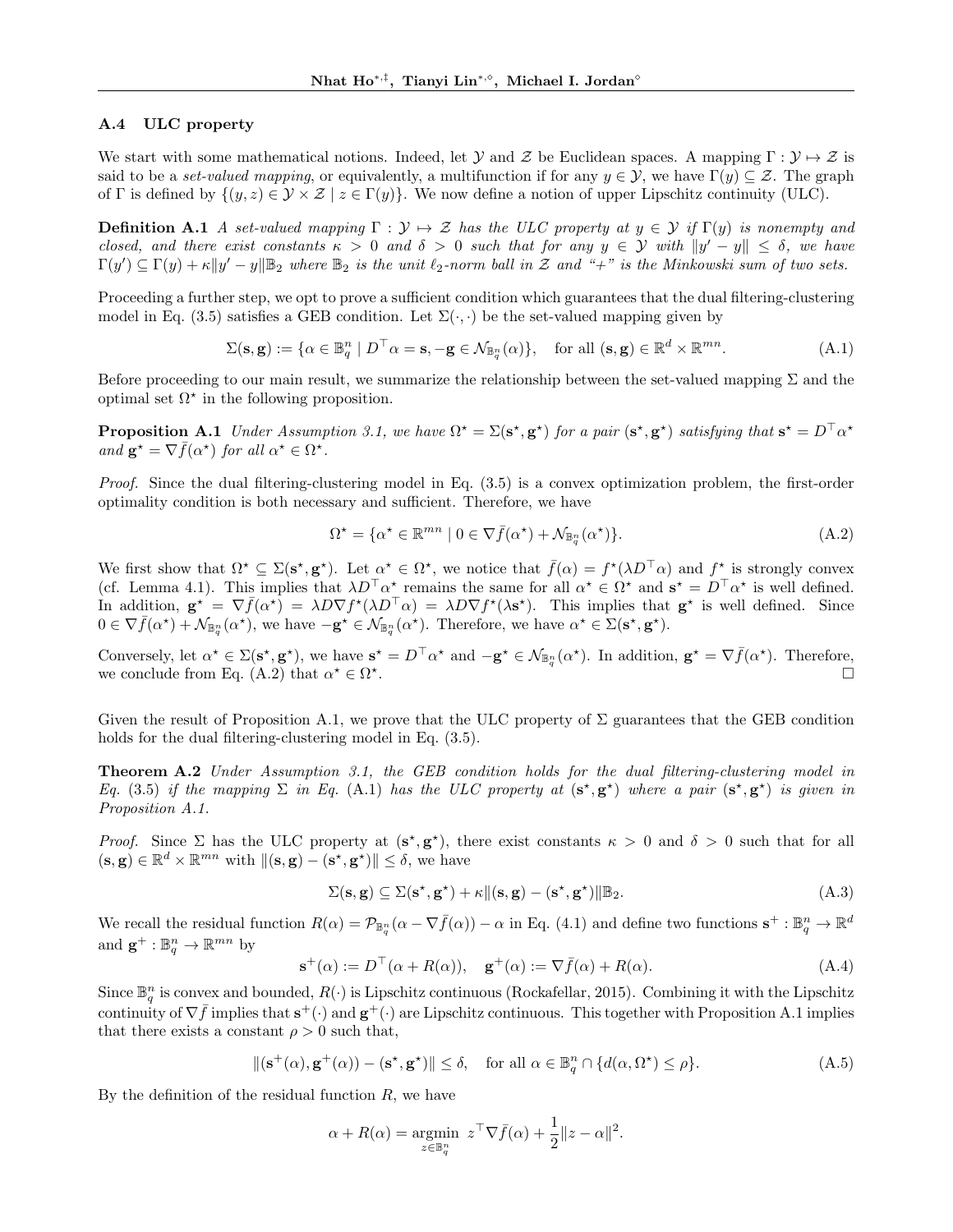By the optimality condition, we have

$$
-\nabla \bar{f}(\alpha) - R(\alpha) \in \mathcal{N}_{\mathbb{B}_q^n}(\alpha + R(\alpha)).
$$
\n(A.6)

Combining Eq. (A.4) and Eq. (A.6) yields that  $\alpha + R(\alpha) \in \Sigma(\mathbf{s}^+(\alpha), \mathbf{g}^+(\alpha))$  for all  $\alpha \in \mathbb{B}_q^n$ . This together with Eq.  $(A.3)$  and Eq.  $(A.5)$  yields that

$$
d(\alpha + R(\alpha), \Sigma(\mathbf{s}^{\star}, \mathbf{g}^{\star})) \le \kappa ||(\mathbf{s}^+(\alpha), \mathbf{g}^+(\alpha)) - (\mathbf{s}^{\star}, \mathbf{g}^{\star})||, \quad \text{for all } \alpha \in \mathbb{B}_q^n \cap \{d(\alpha, \Omega^{\star}) \le \rho\}.
$$

Recalling that  $\nabla \bar{f}(\alpha) = \lambda D \nabla f^*(\lambda D^{\top} \alpha)$  and  $\mathbf{g}^* = \lambda D \nabla f^*(\lambda \mathbf{s}^*)$ , we obtain from the definition of  $\mathbf{s}^+(\cdot)$  and  $\mathbf{g}^+(\cdot)$ in Eq. (A.4) that

$$
\begin{array}{rcl}\|\mathbf{s}^+(\alpha)-\mathbf{s}^{\star}\|&\leq&\|D^\top\alpha-\mathbf{s}^{\star}\|+\|D\|\|R(\alpha)\|,\\ \|\mathbf{g}^+(\alpha)-\mathbf{g}^{\star}\|&\leq&\left(\frac{\lambda^2\|D\|}{\mu}\right)\|D^\top\alpha-\mathbf{s}^{\star}\|+\|R(\alpha)\|. \end{array}
$$

In view of Proposition A.1, we have  $d(\alpha, \Omega^*) \leq d(\alpha + R(\alpha), \Sigma(\mathbf{s}^*, \mathbf{g}^*)) + ||R(\alpha)||$ . Putting these pieces together yields that, for all  $\alpha \in \mathbb{B}^n_q \cap \{d(\alpha,\Omega^{\star}) \leq \rho\}$ , we have

$$
d(\alpha, \Omega^{\star}) \leq \left(\kappa + \frac{\lambda^2 ||D||\kappa}{\mu}\right) ||D^{\top}\alpha - \mathbf{s}^{\star}|| + (\kappa ||D|| + \kappa + 1)||R(\alpha)||.
$$

Letting  $\kappa_0 = \max\{\kappa + \frac{\lambda^2 \|D\|\kappa}{\mu}$  $\frac{D\|\kappa}{\mu}, \kappa \|D\| + \kappa + 1$  and using the inequality  $(a + b)^2 \leq 2(a^2 + b^2)$  yields that, for all  $\alpha \in \mathbb{B}^n_q \cap \{d(\alpha, \Omega^{\star}) \leq \rho\}$ , we have

$$
d^2(\alpha, \Omega^*) \le 2\kappa_0^2 (\|D^\top \alpha - \mathbf{s}^\star\|^2 + \|R(\alpha)\|^2). \tag{A.7}
$$

Since  $f^*$  is  $\frac{1}{\ell}$ -strongly convex, we have

$$
||D^{\top}\alpha - \mathbf{s}^*||^2 = \frac{||\lambda D^{\top}\alpha - \lambda \mathbf{s}^*||^2}{\lambda^2} \leq \frac{\ell}{\lambda^2} (\lambda D^{\top}\alpha - \lambda \mathbf{s}^*)^{\top} (\nabla f^*(\lambda D^{\top}\alpha) - \nabla f^*(\lambda \mathbf{s}^*)).
$$

Let  $\alpha^*$  be the projection of  $\alpha$  onto  $\Omega^*$ , we have  $s^* = D^\top \alpha^*$ . It also follows from the definition that  $g^* =$  $\nabla \bar{f}(\alpha^*) = \lambda D \nabla f^*(\lambda \mathbf{s}^*)$ . Then, we have

$$
||D^{\top}\alpha - \mathbf{s}^{\star}||^{2} \le \frac{\ell}{\lambda^{2}}(\alpha - \alpha^{\star})^{\top}(\nabla \bar{f}(\alpha) - \mathbf{g}^{\star}).
$$
\n(A.8)

For all  $u \in \mathcal{N}_{\mathbb{B}_q^n}(\alpha + R(\alpha))$  and  $v \in \mathcal{N}_{\mathbb{B}_q^n}(\alpha^*)$ , we obtain from the definition of the normal cone that  $(u-v)^\top(\alpha +$  $R(\alpha) - \alpha^* \geq 0$ . Plugging  $u = -\nabla \bar{f}(\alpha) - R(\alpha)$  and  $v = -g^*$  into the above inequality yields that

$$
(\alpha - \alpha^*)^\top (\nabla \bar{f}(\alpha) - \mathbf{g}^*) + ||R(\alpha)||^2 \leq (\mathbf{g}^* - \nabla \bar{f}(\alpha) + \alpha^* - \alpha)^\top R(\alpha).
$$

Since  $\mathbf{g}^* = \nabla \bar{f}(\alpha^*)$  and Lemma 4.3 implies that  $\nabla \bar{f}$  is Lipschitz continuous, there exists a constant  $\kappa_1 > 0$  such that

$$
(\mathbf{g}^* - \nabla \bar{f}(\alpha) + \alpha^* - \alpha)^{\top} R(\alpha) \le \kappa_1 \| \alpha - \alpha^* \| \| R(\alpha) \|.
$$

Since  $||R(\alpha)||^2 \geq 0$ , we have

$$
(\alpha - \alpha^*)^\top (\nabla \bar{f}(\alpha) - \mathbf{g}^*) \le \kappa_1 \|\alpha - \alpha^*\| \|R(\alpha)\|.
$$
 (A.9)

Combining Eq. (A.7), Eq. (A.8) and Eq. (A.9) yields that there exists a constant  $\kappa_2 > 0$  such that the following inequality holds true,

$$
d^2(\alpha, \Omega^{\star}) \le \kappa_2(\|\alpha - \alpha^{\star}\| \|R(\alpha)\| + \|R(\alpha)\|^2), \quad \text{for all } \alpha \in \mathbb{B}_q^n \cap \{d(\alpha, \Omega^{\star}) \le \rho\}.
$$

Notice that  $d(\alpha, \Omega^*) = ||\alpha - \alpha^*||$ . Thus, by solving the above quadratic inequality, we obtain that there exists a constant  $\kappa_3 > 0$  such that

$$
d(\alpha, \Omega^*) \le \kappa_3 ||R(\alpha)||
$$
, for all  $\alpha \in \mathbb{B}_q^n \cap \{d(\alpha, \Omega^*) \le \rho\}$ .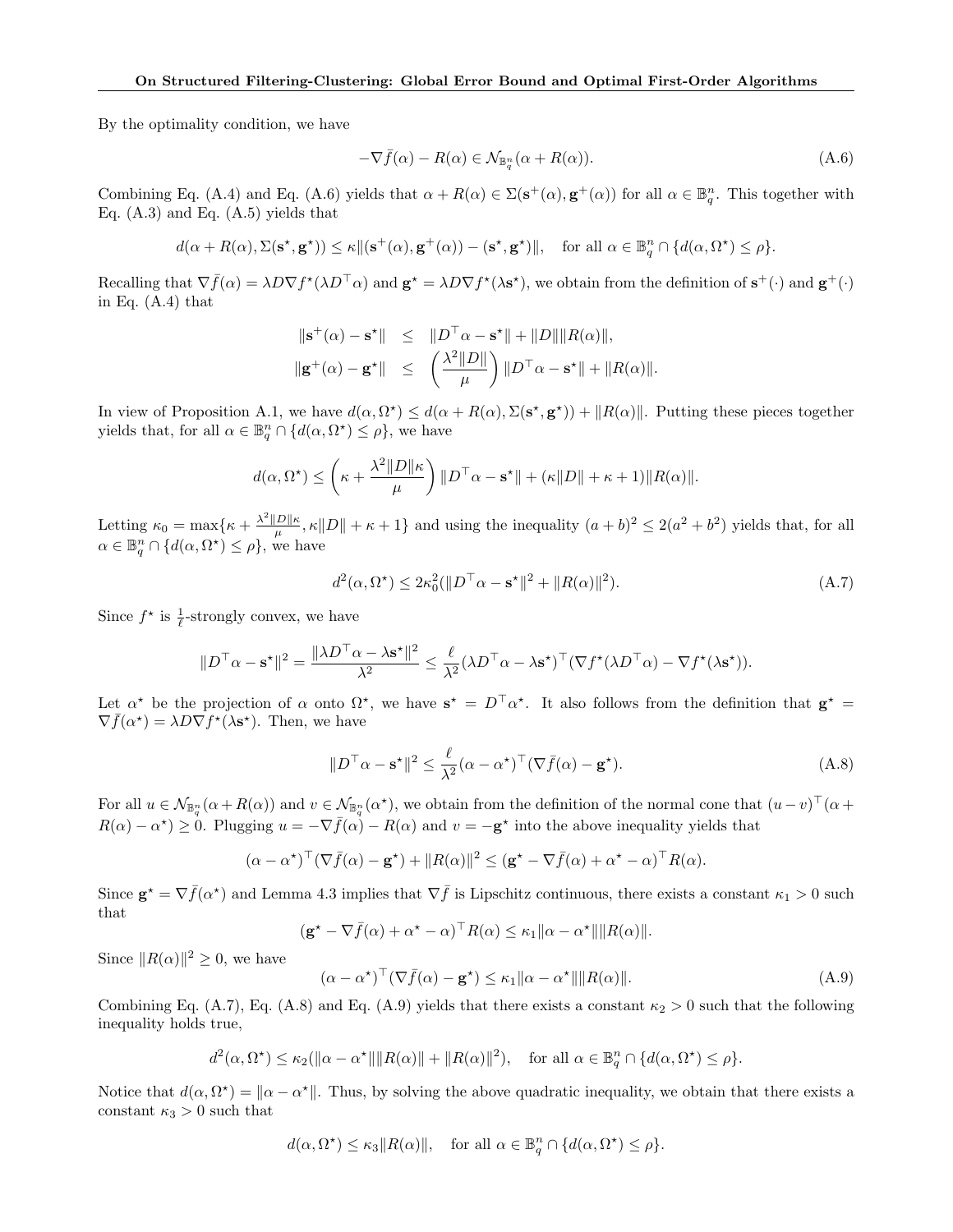Since  $R(\alpha) = 0$  if and only if  $d(\alpha, \Omega^*) = 0$ , the function  $h(\alpha) = \frac{d(\alpha, \Omega^*)}{\|R(\alpha)\|}$  $\frac{d(\alpha, Y)}{\|R(\alpha)\|}$  is well defined and continuous over the domain  $\mathbb{B}_q^n \cap \{d(\alpha,\Omega^*) > \rho\}$ . Since  $\mathbb{B}_q^n$  is convex and bounded, there exists a constant  $\kappa_4 > 0$  such that  $h(\alpha) \leq \kappa_4$ for all  $\alpha \in \mathbb{B}_{q}^{n} \cap \{d(\alpha, \Omega^{\star}) > \rho\}$ . Equivalently, we have

$$
d(\alpha, \Omega^*) \le \kappa_4 ||R(\alpha)||
$$
, for all  $\alpha \in \mathbb{B}_q^n \cap \{d(\alpha, \Omega^*) > \rho\}$ .

Setting  $\tau = \max\{\kappa_3, \kappa_4\} > 0$ , we obtain that  $d(\alpha, \Omega^{\star}) \leq \tau || R(\alpha) ||$  for all  $\alpha \in \mathbb{B}_{q}^n$ . Therefore, the GEB condition holds for the dual filtering-clustering model in Eq.  $(3.5)$ .

Equipped with the result of Theorem A.2, we will prove that the GEB condition holds for the dual filteringclustering model in Eq. (3.5) when  $q \in [1, 2] \cup \{+\infty\}.$ 

### A.5 Proof of Theorem 4.5

We show that  $\Sigma$  has the ULC property when  $q = 1$  or  $q = +\infty$ .

**Lemma A.3** Under Assumption 3.1 and let  $q \in \{1, +\infty\}$ , the set-valued mapping  $\Sigma$  is a polyhedral multifunction.

*Proof.* Since  $q \in \{1, +\infty\}$ , we have  $\mathbb{B}_q^n$  is a polyhedron which implies that its indicator function has a polyhedral epigraph. By the definition of the normal cone, we have  $\mathcal{N}_{\mathbb{B}_q^n}$  is the subdifferential of an indicator function of  $\mathbb{B}_q^n$ . Putting these pieces together with Zhou et al. (2015, Lemma 2) yields that  $\Sigma$  is a polyhedral multifunction.  $\square$ 

With Theorem A.2 and Lemma A.3 at hand, we can prove that the GEB condition holds for the dual filteringclustering model in Eq. (3.5). Indeed, by Assumption 3.1, we have  $\Omega^*$  is an nonempty set. Proposition A.1 guarantees that there exists a pair  $(s^*, g^*) \in \mathbb{R}^d \times \mathbb{R}^{mn}$  such that  $\Omega^* = \Sigma(s^*, g^*)$  where the set-valued mapping  $\Sigma$  is given by Eq. (A.1). By Lemma A.3, the set-valued mapping  $\Sigma$  is a polyhedral multifunction. Putting these pieces together with Zhou et al. (2015, Lemma 1) implies that  $\Sigma$  has the ULC property at  $(s^*, g^*)$ . Therefore, we conclude from Theorem A.2 that the GEB condition holds for the dual filtering-clustering model in Eq.  $(3.5)$ .

### A.6 Proof of Theorem 4.6

It suffices to show that  $\Sigma$  has the ULC property when  $q \in (1,2]$  under certain conditions. Our first lemma provides the linear regularity of a collection of polyhedral sets. It has been stated as Bauschke and Borwein (1996, Corollary 5.26) and we omit the proof here.

**Lemma A.4** Suppose that  $S_1, \ldots, S_M$  are a collection of polyhedra in  $\mathbb{R}^{mn}$ . Then, there exists a constant  $\bar{\kappa} > 0$ such that  $d(\alpha, \bigcap_{i=1}^{\tilde{M}} S_i) \leq \bar{\kappa} \sum_{i=1}^{\tilde{M}} d(\alpha, \tilde{S}_i)$  for all  $\alpha \in \mathbb{R}^{mn}$ .

The next proposition provides a concrete representation of  $\Omega^* = \Sigma(\mathbf{s}^*, \mathbf{g}^*)$ . In particular, we let  $\mathcal{J} = \{j \in [n] \mid \mathbf{g} \in \mathcal{J} \}$  $\mathbf{g}_j^* \neq 0$  be the set of indices of nonzero coordinates.

**Proposition A.5** Under Assumption 3.1 and let the mapping  $\Sigma$  be defined in Eq. (A.1) and  $(\mathbf{s}^*, \mathbf{g}^*) \in \mathbb{R}^d \times \mathbb{R}^{mn}$ be given in Proposition A.1. Then, we have

$$
\Sigma(\mathbf{s}^{\star}, \mathbf{g}^{\star}) = \left\{ \alpha^{\star} = \begin{bmatrix} \alpha_1^{\star} \\ \vdots \\ \alpha_n^{\star} \end{bmatrix} \in \mathbb{R}^{mn} \middle| \begin{array}{l} D^{\top} \alpha^{\star} = \mathbf{s}^{\star}, \\ \alpha_j^{\star} = -\frac{v(\mathbf{g}_j^{\star})}{\|v(\mathbf{g}_j^{\star})\|_q}, \text{ for all } j \in \mathcal{J}, \\ \alpha_j^{\star} \in \text{int}(\mathbb{B}_q^n), \text{ for all } j \notin \mathcal{J}. \end{array} \right\},
$$

where the function  $v : \mathbb{R}^m \to \mathbb{R}^m$  is defined by  $v(g) = (\text{sign}(g_1)|g_1|^{\frac{p}{q}}, \dots, \text{sign}(g_m)|g_m|^{\frac{p}{q}})$ . Fixing any  $q \in (1,2]$ , there exists some constants  $\delta > 0$  and  $\nu > 0$  such that, for all  $\mathbf{g} \in \mathbb{R}^m$  satisfying that  $\|\mathbf{g} - \mathbf{g}^{\star}\| \leq \delta$ , we have  $||v(\mathbf{g}) - v(\mathbf{g}^*)|| \leq \nu ||\mathbf{g} - \mathbf{g}^*||.$ 

*Proof.* By the definition of  $(s^*, g^*) \in \mathbb{R}^d \times \mathbb{R}^{mn}$  in Proposition A.1, we have  $D^{\top} \alpha^* = s^*$ ,  $\nabla \bar{f}(\alpha^*) = g^*$  and  $\alpha^* \in \mathbb{B}_q^n$ . Then, we consider two different cases:  $\mathbf{g}_j^* = 0$  and  $\mathbf{g}_j^* \neq 0$ .

If  $\mathbf{g}_j^* = 0$ , the j-th block of  $\alpha^*$  is in the interior of  $\mathbb{B}_q^n$  and  $\alpha_j^* \in \text{int}(\mathbb{B}_q^n)$  for all  $j \notin \mathcal{J}$ .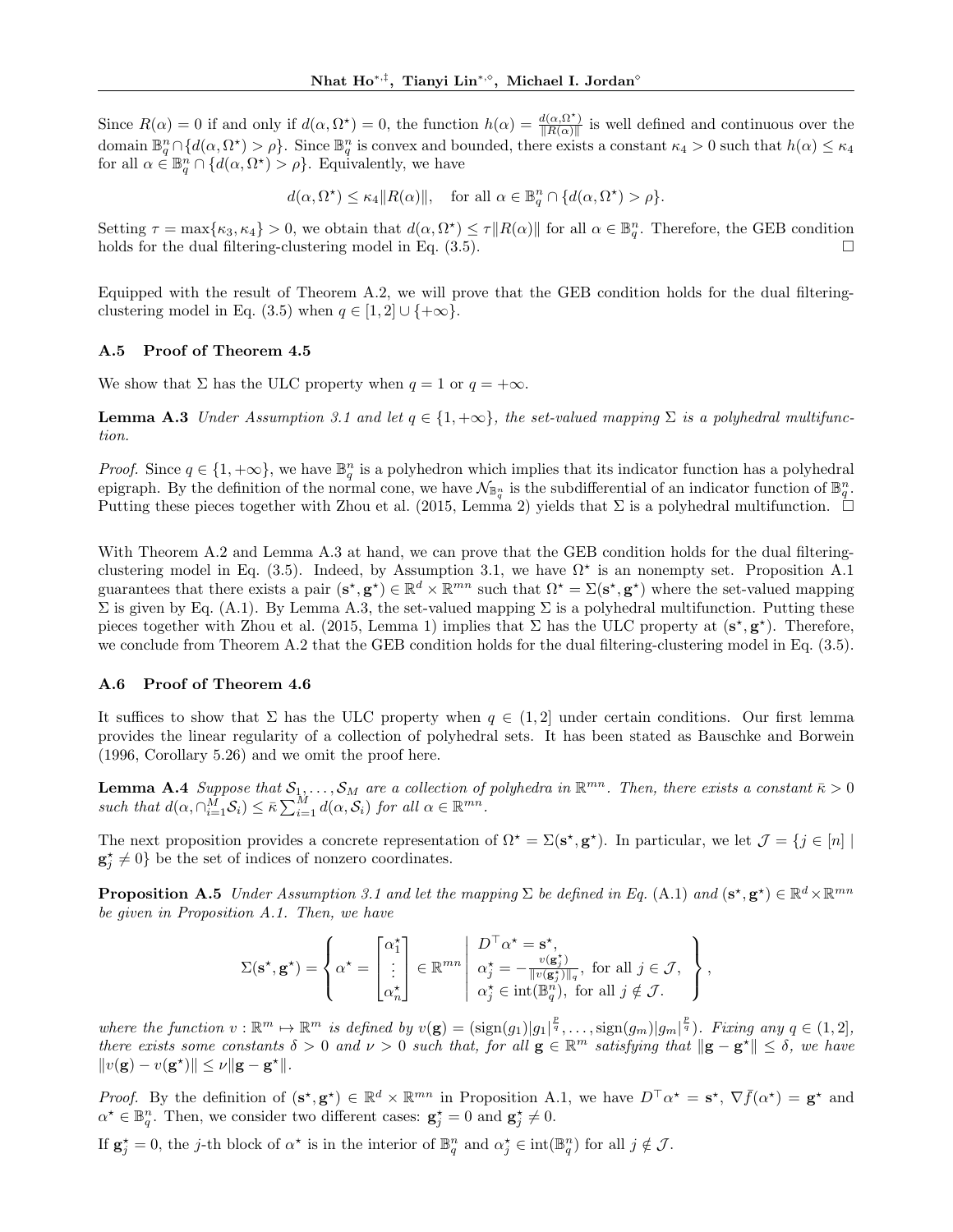If  $g_j^* \neq 0$ , the j-th block of  $\alpha^*$  is in the interior of  $\mathbb{B}_q^n$  and  $\|\alpha_j^*\|_q = 1$  for all  $j \in \mathcal{J}$ . By the KKT condition in constrained optimization,  $\alpha^* \in \Omega^*$  if and only if there exists a multiplier  $\mu \geq 0$  such that the following statement holds true,

$$
1 - \|\alpha_j^{\star}\|_q \geq 0,
$$
  
\n
$$
\mathbf{s}^{\star} - D^{\top} \alpha^{\star} = 0,
$$
  
\n
$$
\mathbf{g}_j^{\star} + \mu \cdot \frac{(\text{sign}((\alpha_j^{\star})_1)|(\alpha_j^{\star})_1|^{q-1}, \dots, \text{sign}((\alpha_j^{\star})_m)|(\alpha_j^{\star})_m|^{q-1})}{\|\alpha_j^{\star}\|_q^{q/p}} = 0,
$$
  
\n
$$
\mu(1 - \|\alpha_j^{\star}\|_q) = 0.
$$

Since  $\mathbf{g}_j^* \neq \mathbf{0}$ , we have  $\mu > 0$  and again  $\|\alpha_j^*\|_q = 1$ . Thus, we can solve  $\alpha_j^*$  in terms of  $\mathbf{g}_j^*$  by using the above equations and obtain that

$$
\mathbf{s}^{\star} - D^{\top} \alpha^{\star} = 0, \quad \alpha_j^{\star} + \frac{v(\mathbf{g}_j^{\star})}{\|v(\mathbf{g}_j^{\star})\|_q} = 0.
$$

Putting these pieces together yields that

$$
\Sigma(\mathbf{s}^{\star}, \mathbf{g}^{\star}) = \left\{ \alpha^{\star} = \begin{bmatrix} \alpha_1^{\star} \\ \vdots \\ \alpha_n^{\star} \end{bmatrix} \in \mathbb{R}^{mn} \middle| \begin{array}{l} D^{\top} \alpha^{\star} = \mathbf{s}^{\star}, \\ \alpha_j^{\star} = -\frac{v(\mathbf{g}_j^{\star})}{\|v(\mathbf{g}_j^{\star})\|_q}, \text{ for all } j \in \mathcal{J}, \\ \alpha_j^{\star} \in \text{int}(\mathbb{B}_q^n), \text{ for all } j \notin \mathcal{J}. \end{array} \right\}.
$$

Fixing any  $q \in (1,2]$ , we have  $\frac{p}{q} \geq 1$ . Then, the function  $s \mapsto \text{sign}(s)|s|^{\frac{p}{q}}$  is continuously differentiable and hence locally Lipschitz (Rockafellar, 2015). So there exist some constants  $\delta > 0$  and  $\nu > 0$  such that, for all  $s', s \in \mathbb{R}$ satisfying that  $|s'-s| \leq \delta$ , we have

$$
|\text{sign}(s')|s'|^{\frac{p}{q}} - \text{sign}(s)|s|^{\frac{p}{q}}| \leq \nu |s_1 - s_2|.
$$

By the definition of v, we have  $||v(\mathbf{g}) - v(\mathbf{g}^*)|| \leq \nu ||\mathbf{g} - \mathbf{g}^*||$  for all  $g \in \mathbb{R}^m$ . As a consequence, we reach the conclusion of the proposition.

Proposition A.5 shows that  $\Sigma(\mathbf{s}^*, \mathbf{g}^*)$  is closed. Since  $\Sigma(\mathbf{s}^*, \mathbf{g}^*) \subseteq \mathbb{B}_q^n$ , we have  $\Sigma(\mathbf{s}^*, \mathbf{g}^*)$  is bounded where  $(\mathbf{s}^*, \mathbf{g}^*) \in \mathbb{R}^d \times \mathbb{R}^{mn}$  is given in Proposition A.1. Now we are ready to prove that  $\Sigma$  has the ULC property when  $q \in (1, 2]$  and  $\mathcal{J} = [n]$ .

By Assumption 3.1, we have  $\Omega^*$  is an nonempty set. Proposition A.1 guarantees that there exists a pair  $(\mathbf{s}^*, \mathbf{g}^*) \in \mathbb{R}^d \times \mathbb{R}^{mn}$  such that  $\Omega^* = \Sigma(\mathbf{s}^*, \mathbf{g}^*)$  where the set-valued mapping  $\Sigma$  is given by Eq. (A.1).

Define the sets  $S$  and  $S_1, S_2, \ldots, S_n$  by

$$
\mathcal{S} := \{ \alpha^{\star} \in \mathbb{R}^{mn} \mid D^{\top} \alpha^{\star} = \mathbf{s}^{\star} \}, \quad \mathcal{S}_j := \left\{ \alpha^{\star} = \begin{bmatrix} \alpha_1^{\star} \\ \vdots \\ \alpha_n^{\star} \end{bmatrix} \in \mathbb{R}^{mn} \middle| \alpha_j^{\star} = -\frac{v(\mathbf{g}_j^{\star})}{\|v(\mathbf{g}_j^{\star})\|_q} \right\}.
$$

By Proposition A.5 and using the assumption that  $\mathcal{J} = [n]$ , we have

$$
\Sigma(\mathbf{s}^{\star}, \mathbf{g}^{\star}) = \mathcal{S} \cap (\cap_{j=1}^{n} \mathcal{S}_{j}).
$$

Moreover,  $S, S_1, \ldots, S_n$  are all polyhedral subsets of  $\mathbb{R}^{mn}$ . By Lemma A.4, there exists a constant  $\bar{\kappa} > 0$  such that, for any  $\alpha \in \mathbb{R}^{mn}$ , we have

$$
d(\alpha, \Sigma(\mathbf{s}^*, \mathbf{g}^*)) \le \bar{\kappa} \left( d(\alpha, \mathcal{S}) + \sum_{j=1}^n d(\alpha, \mathcal{S}_j) \right). \tag{A.10}
$$

Thus, it suffices to bound the right-hand side of the above inequality for all  $\alpha \in \Sigma(\mathbf{s}, \mathbf{g})$  in which  $(\mathbf{s}, \mathbf{g})$  lies in the neighborhood of  $(s^*, g^*) \in \mathbb{R}^d \times \mathbb{R}^{mn}$  and  $\Sigma(s, g)$  is nonempty. Towards that end, we discuss the bound on  $d(\alpha, \mathcal{S})$  and  $d(\alpha, \mathcal{S}_i)$  separately.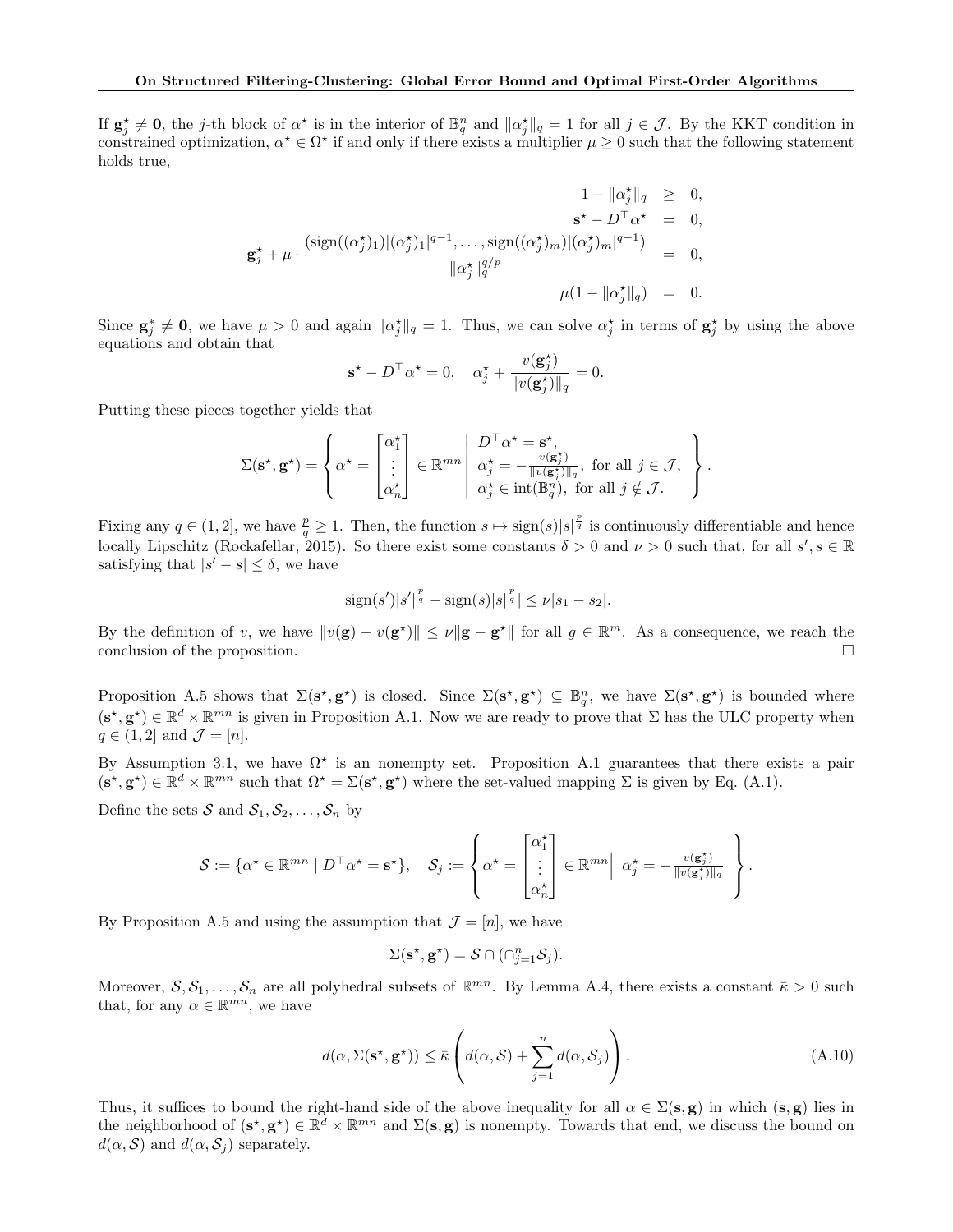The bound on  $d(\alpha, \mathcal{S})$  follows from the well-known Hoffman bound (see Jourani (2000) for example). In particular, there exists a constant  $\theta > 0$  such that  $d(\alpha, \mathcal{S}) \leq \theta \| D^{\top} \alpha - \mathbf{s}^* \|$  for all  $\alpha \in \mathbb{R}^{mn}$ . In addition, for all  $\alpha \in \Sigma(\mathbf{s}, \mathbf{g})$ with  $\mathbf{g} \neq 0$ , we have  $D^{\top} \alpha = \mathbf{s}$ . Putting these pieces together yields that

$$
d(\alpha, \mathcal{S}) \le \theta \|\mathbf{s} - \mathbf{s}^{\star}\|, \quad \text{for all } \alpha \in \Sigma(\mathbf{s}, \mathbf{g}). \tag{A.11}
$$

Proceeding a further step, we bound  $d(\alpha, S_j)$  via appeal to Hölder inequality. In particular, we notice that  $\mathbf{g}_j^* \neq 0$ for all  $j \in [n]$ . Therefore, there exists a constant  $\delta_j > 0$  such that  $\|(\mathbf{s}, \mathbf{g}) - (\mathbf{s}^*, \mathbf{g}^*)\| \leq \delta_j$  and  $\mathbf{g}_j \neq 0$  for all  $j \in [n]$ . For any  $\alpha \in \Sigma(\mathbf{s}, \mathbf{g})$  satisfying that  $\|(\mathbf{s}, \mathbf{g}) - (\mathbf{s}^*, \mathbf{g}^*)\| \leq \delta_j$ , we have

$$
\mathbf{s} - D^{\top} \alpha = 0, \quad \alpha_j + \frac{v(\mathbf{g}_j)}{\|v(\mathbf{g}_j)\|_q} = 0.
$$

Since  $\mathbf{g}_j, \mathbf{g}_j^* \neq 0$ , we have  $||v(\mathbf{g}_j)||_q > 0$  and  $||v(\mathbf{g}_j^*)||_q > 0$ . Putting these pieces together with Proposition A.5, we have

$$
d(\alpha, S_j) \leq \left\| \frac{v(\mathbf{g}_j)}{\|v(\mathbf{g}_j)\|_q} - \frac{v(\mathbf{g}_j^*)}{\|v(\mathbf{g}_j^*)\|_q} \right\|,
$$

which implies that

$$
\left\|\frac{v(\mathbf{g}_j)}{\|v(\mathbf{g}_j)\|_q} - \frac{v(\mathbf{g}_j^*)}{\|v(\mathbf{g}_j^*)\|_q}\right\| = \frac{\|v(\mathbf{g}_j) - v(\mathbf{g}_j^*)\|_q \|v(\mathbf{g}_j)\| + \|v(\mathbf{g}_j) - v(\mathbf{g}_j^*)\| \|v(\mathbf{g}_j)\|_q}{\|v(\mathbf{g}_j)\|_q \|v(\mathbf{g}_j^*)\|_q}.
$$

Since  $\|(\mathbf{s}, \mathbf{g}) - (\mathbf{s}^*, \mathbf{g}^*)\| \le \delta_j$ , we have  $\|v(\mathbf{g}_j)\|$  and  $\|\|v(\mathbf{g}_j)\|_q$  are bounded. Since  $q \in (1, 2]$ , the Hölder inequality implies that  $||v(\mathbf{g}_j) - v(\mathbf{g}_j^*)||_q \leq m^{\frac{2-q}{2q}} ||v(\mathbf{g}_j) - v(\mathbf{g}_j^*)||$ . Putting these pieces together yields that

$$
d(\alpha, \mathcal{S}_j) \le C \left( m^{\frac{2-q}{2q}} + 1 \right) \left\| v(\mathbf{g}_j) - v(\mathbf{g}_j^*) \right\|^{Proposition A.5} \le C \nu_j \left( m^{\frac{2-q}{2q}} + 1 \right) \|\mathbf{g}_j - \mathbf{g}_j^* \|.
$$
 (A.12)

Plugging Eq. (A.11) and Eq. (A.12) into Eq. (A.10) yields that

$$
d(\alpha, \Sigma(\mathbf{s}^{\star}, \mathbf{g}^{\star})) \leq \left(\bar{\kappa} \max \left\{\theta, C\left(m^{\frac{2-q}{2q}} + 1\right) \left(\sum_{j \in \mathcal{J}} \nu_j\right) \right\}\right) ||(\mathbf{s}, \mathbf{g}) - (\mathbf{s}^{\star}, \mathbf{g}^{\star})||,
$$

for any  $\alpha \in \Sigma(\mathbf{s}, \mathbf{g})$  with  $\|(\mathbf{s}, \mathbf{g}) - (\mathbf{s}^*, \mathbf{g}^*)\| \le \min_{j=1}^n \delta_j$ . This implies that  $\Sigma$  has the ULC property at  $(\mathbf{s}^*, \mathbf{g}^*) \in$  $\mathbb{R}^d \times \mathbb{R}^{mn}$ . Therefore, we conclude from Theorem A.2 that the GEB condition holds for the dual filteringclustering model in Eq. (3.5).

## A.7 Counterexample to the case without  $\mathcal{J} = [n]$

The following example, which is presented in Jane et al. (2021, Remark 2), shows that the GEB condition fails in general when  $q \in (1, 2]$ . In particular, we consider

$$
\min_{\mathbf{x} \in \mathbb{B}_2} \bar{f}(\alpha) = \frac{1}{2} (\alpha_2 - 1)^2.
$$
\n(A.13)

.

It is clear that  $(0, 1)$  is the only point in  $\Omega^*$  and  $\mathbf{g}^* = 0$ . Define the sequence

$$
\alpha_t = (\cos \theta_t, \sin \theta_t), \quad \theta_t \in (0, \frac{\pi}{2}), \quad \theta_t \to \frac{\pi}{2},
$$

we have  $\alpha_t \in \mathbb{B}_2$  and  $\alpha_t \to (0, 1)$ . Furthermore,

$$
R(\alpha_t) = \frac{((1 - \sqrt{1 + \cos^2 \theta_t}) \cos \theta_t, 1 - \sin \theta_t \sqrt{1 + \cos^2 \theta_t})}{\sqrt{1 + \cos^2 \theta_t}}
$$

Let  $z_t = \sin \theta_t$ , we have

$$
||R(\alpha_t)|| = \frac{\sqrt{2 + 2\cos^2\theta_t - 2\sqrt{1 + \cos^2\theta_t}((\cos^2\theta_t + \sin\theta_t))}}{\sqrt{1 + \cos^2\theta_t}} = \sqrt{2 - \frac{2 + 2z_t - 2z_t^2}{\sqrt{2 - z_t^2}}}.
$$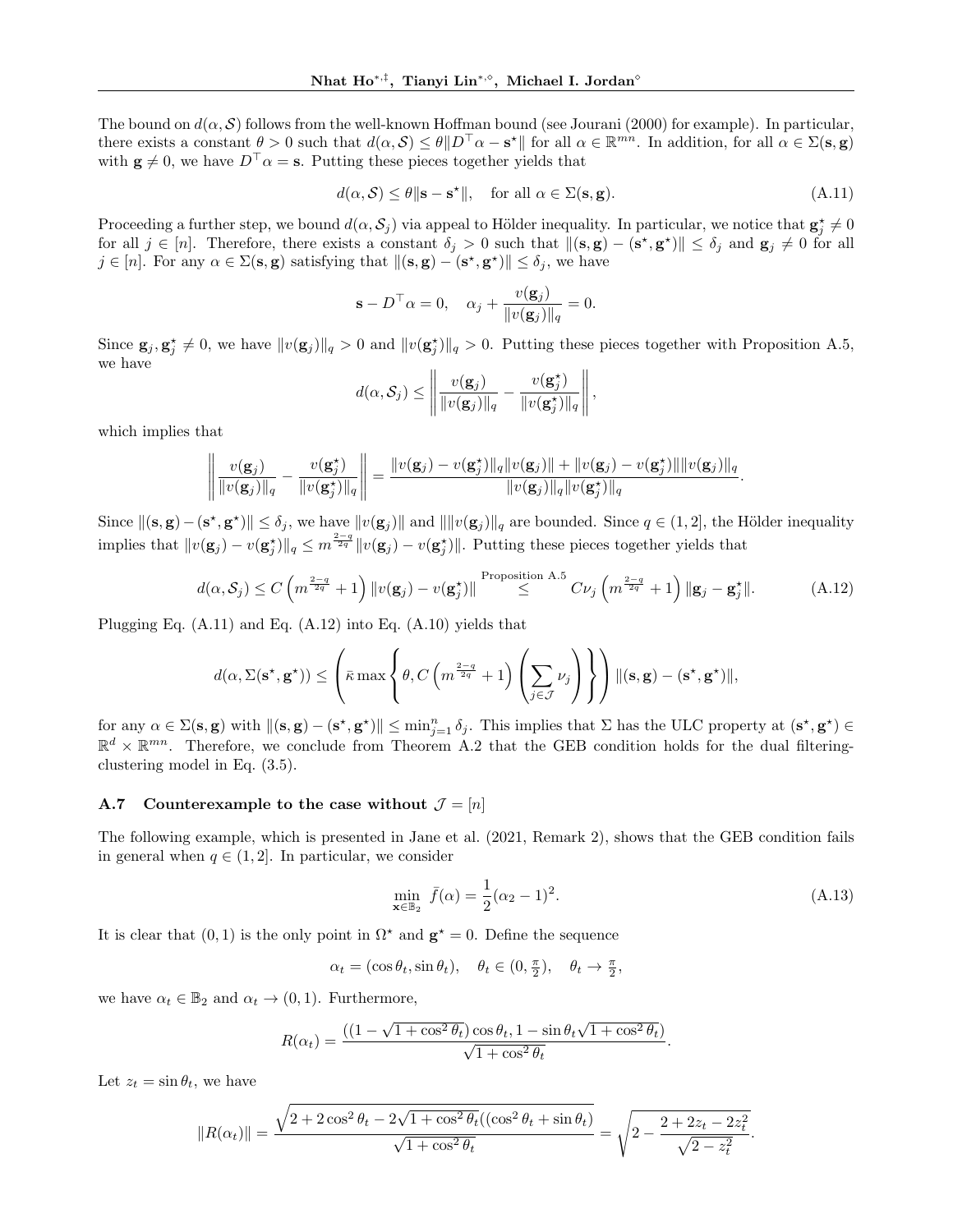Therefore, we conclude that

$$
\frac{d(\alpha_t, \Omega^*)}{\|R(\alpha_t)\|} = \sqrt{\frac{(1 - z_t)(2 - z_t^2)}{2 - z_t^2 - (1 + z_t - z_t^2)\sqrt{2 - z_t^2}}}
$$

.

Letting  $t \to +\infty$  and using the L'Hospital's rule, we have

$$
\lim_{t \to +\infty} \left( \frac{d(\alpha_t, \Omega^*)}{\|R(\alpha_t)\|} \right)^2 = \lim_{z \to 1} \frac{3z^2 - 2z - 2}{-2z - (1 - 2z)\sqrt{2 - z^2} + z(1 + z - z^2)(2 - z^2)^{-1/2}} = +\infty.
$$

This implies that the GEB condition does not hold true for the model in Eq. (A.13).

# B Postponed Proofs in Section 5

This section lays out the detailed proofs for Theorem 5.1, Corollary 5.2, Theorem 5.4, Theorem 5.5 as well as Theorem 5.6.

### B.1 Technical lemmas

We prove several useful technical lemmas. The key quantity here is the distance between  $\beta_t$  and  $\beta^*(\alpha_t)$  $\operatorname{argmin}_{\beta \in \mathbb{R}^d} f(\beta) - \lambda \alpha_t^\top D \beta$  given by

$$
\delta_t := \|\beta_t - \beta^\star(\alpha_t)\|.
$$

We also denote  $\bar{\alpha}_t$  as the projection of  $\alpha_t$  onto the optimal set  $\Omega^*$  of the dual filtering-clustering model in Eq. (3.5), and define the objective gap between  $\bar{f}(\alpha_t)$  and  $\bar{f}(\bar{\alpha}_t)$  by

$$
\Delta_t := \bar{f}(\alpha_t) - \bar{f}(\bar{\alpha}_t).
$$

Our first lemma provides a key lower bound for the iterative objective gap  $\Delta_t - \Delta_{t+1}$ .

**Lemma B.1** Under Assumption 3.1 and let  $(\alpha_t, \beta_t)_{t\geq 0}$  be generated by Algorithm 1 with the stepsize  $\eta \in$  $(0, \min\{1, \frac{\mu}{4||D||^2 \max\{1,\lambda^2\}}\})$ . Then, for any  $t \geq 0$ , we have

$$
\Delta_t - \Delta_{t+1} \ge \left(\frac{\lambda^2}{4\eta}\right) \|\alpha_t - \alpha_{t+1}\|^2 - \left(\frac{\eta \|D\|^2}{2}\right) \delta_t^2.
$$

*Proof.* Since  $\alpha_{t+1} = \mathcal{P}_{\mathbb{B}_{q}^{n}}(\alpha_{t} - \eta \lambda D \beta_{t}),$  we have

$$
(\alpha - \alpha_{t+1})^{\top}(\alpha_{t+1} - \alpha_t + \eta \lambda D\beta_t) \ge 0
$$
, for all  $\alpha \in \mathbb{B}_q^n$ .

Plugging  $\alpha = \alpha_t$  into the above inequality and rearranging yields that

$$
\lambda(\alpha_t - \alpha_{t+1})^{\top} D\beta_t \ge \frac{\|\alpha_t - \alpha_{t+1}\|^2}{\eta}.
$$
\n(B.1)

Since  $\bar{f}$  is  $\frac{\lambda^2 ||D||^2}{\mu}$  $\frac{D\|\Gamma}{\mu}$ -gradient Lipschiz (cf. Lemma 4.3), we have

$$
(\alpha_t - \alpha_{t+1})^\top \lambda D\beta_t = (\alpha_t - \alpha_{t+1})^\top \nabla \bar{f}(\alpha_t) + (\alpha_t - \alpha_{t+1})^\top (\lambda D\beta_t - \nabla \bar{f}(\alpha_t))
$$
(B.2)  

$$
\leq \bar{f}(\alpha_t) - \bar{f}(\alpha_{t+1}) + \left(\frac{\lambda^2 ||D||^2}{\mu}\right) ||\alpha_t - \alpha_{t+1}||^2 + (\alpha_t - \alpha_{t+1})^\top (\lambda D\beta_t - \nabla \bar{f}(\alpha_t)).
$$

Using  $\nabla \bar{f}(\alpha_t) = \lambda D\beta^*(\alpha_t)$  and the Young's inequality, we have

$$
(\alpha_t - \alpha_{t+1})^{\top} (\lambda D\beta_t - \nabla \bar{f}(\alpha_t)) = (\alpha_t - \alpha_{t+1})^{\top} (\lambda D\beta_t - \lambda D\beta^*(\alpha_t))
$$
\n
$$
\leq \left(\frac{\lambda^2}{2\eta}\right) \|\alpha_t - \alpha_{t+1}\|^2 + \left(\frac{\eta}{2}\right) \|D\beta_t - D\beta^*(\alpha_t)\|^2 \leq \left(\frac{\lambda^2}{2\eta}\right) \|\alpha_t - \alpha_{t+1}\|^2 + \left(\frac{\eta \|D\|^2}{2}\right) \delta_t^2.
$$
\n(B.3)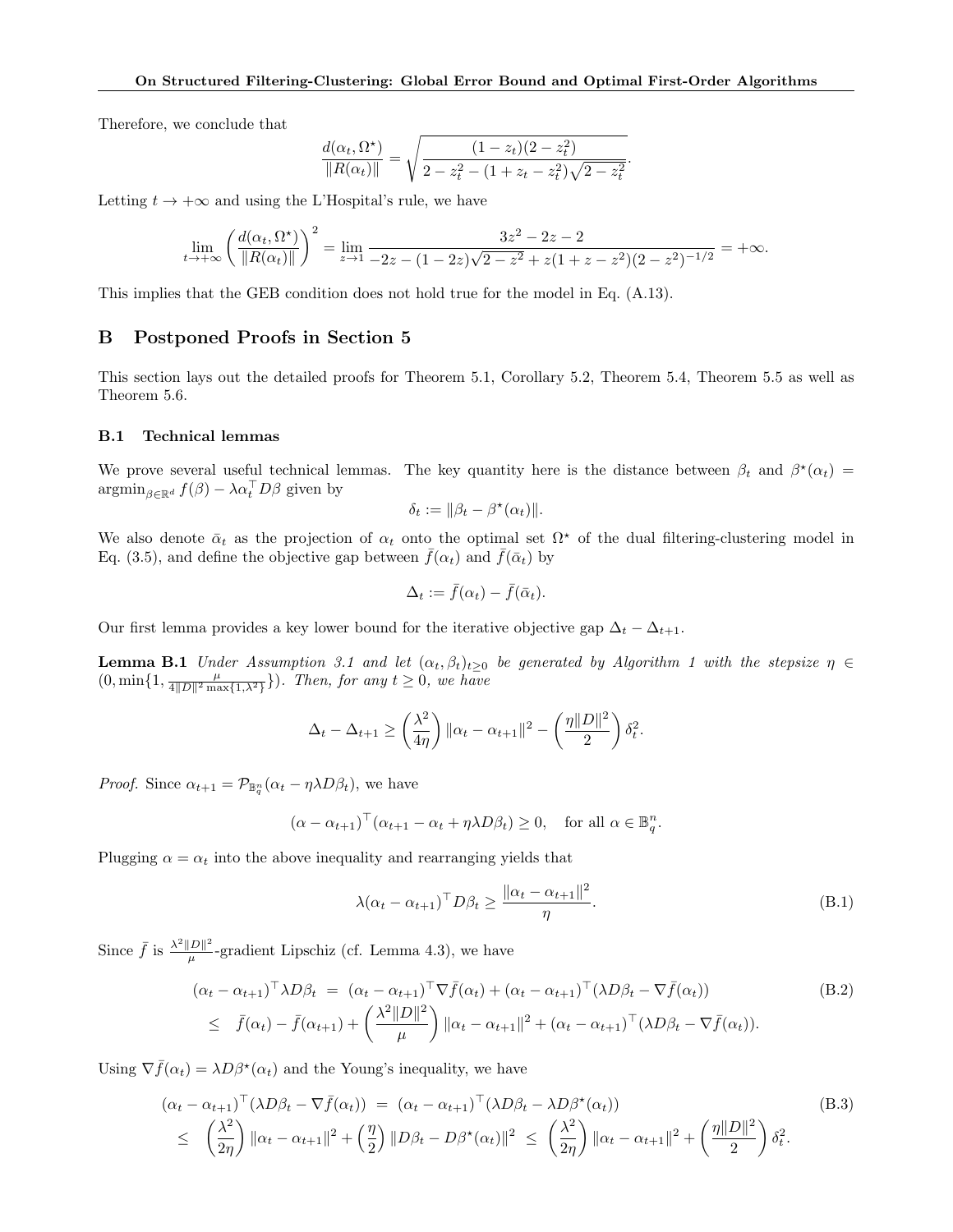Plugging Eq. (B.2) and Eq. (B.3) into Eq. (B.1) yields that

$$
\bar{f}(\alpha_t) - \bar{f}(\alpha_{t+1}) \geq \left(\frac{\lambda^2}{2\eta} - \frac{\lambda^2 ||D||^2}{\mu}\right) ||\alpha_t - \alpha_{t+1}||^2 - \left(\frac{\eta ||D||^2}{2}\right) \delta_t^2
$$
\n
$$
\geq \left(\frac{\lambda^2}{4\eta}\right) ||\alpha_t - \alpha_{t+1}||^2 - \left(\frac{\eta ||D||^2}{2}\right) \delta_t^2.
$$
\nThis completes the proof.

Our second lemma presents an upper bound for  $\Delta_{t+1}$  based on  $\|\alpha_t - \alpha_{t+1}\|^2$  using a global error bound for the dual filtering-clustering model in Theorem 4.5 and 4.6.

**Lemma B.2** Under Assumption 3.1 and let  $(\alpha_t, \beta_t)_{t\geq 0}$  be generated by Algorithm 1 with the stepsize  $\eta \in$  $(0, \min\{1, \frac{\mu}{4||D||^2 \max\{1,\lambda^2\}}\})$ . Then, for any  $t \geq 0$ , we have

$$
\|\alpha_{t+1} - \alpha_t\|^2 \ge \left(\frac{4\tau\eta^2}{17\tau^2 + 14\tau + 1}\right) \Delta_{t+1} - \left(\frac{8\tau^2\lambda^2 \|D\|^2\eta^2}{17\tau^2 + 14\tau + 1}\right) \delta_t^2.
$$

*Proof.* By the definition of  $\nabla \bar{f}$  and using the triangle inequality, we have

$$
\begin{array}{ll}\n\|\alpha_t - \mathcal{P}_{\mathbb{B}_q^n}(\alpha_t - \eta \nabla \bar{f}(\alpha_t))\| = \|\alpha_t - \mathcal{P}_{\mathbb{B}_q^n}(\alpha_t - \eta \lambda D\beta^{\star}(\alpha_t))\| \\
\leq \|\alpha_t - \alpha_{t+1}\| + \|\alpha_{t+1} - \mathcal{P}_{\mathbb{B}_q^n}(\alpha_t - \eta \lambda D\beta^{\star}(\alpha_t))\|.\n\end{array}
$$

Since  $\alpha_{t+1} = \mathcal{P}_{\mathbb{B}_q^n}(\alpha_t - \eta \lambda D \beta_t)$  and the projection operator is nonexpansive, we have

$$
\|\alpha_{t+1} - \mathcal{P}_{\mathbb{B}_q^n}(\alpha_t - \eta \lambda D\beta^{\star}(\alpha_t))\| \leq \eta \lambda \|D\|\delta_t.
$$

We see from Gafni and Bertsekas (1984, Lemma 1) that  $(1/\eta) \|\alpha_t - \mathcal{P}_{\mathbb{B}_q^n}(\alpha_t - \eta \nabla \bar{f}(\alpha_t))\|$  is nonincreasing as a function of  $\eta > 0$ . Since  $\eta \in (0, 1)$ , we have

$$
\eta \|\alpha_t-\mathcal{P}_{\mathbb{B}_q^n}(\alpha_t-\nabla \bar{f}(\alpha_t))\| \leq \|\alpha_t-\mathcal{P}_{\mathbb{B}_q^n}(\alpha_t-\eta \nabla \bar{f}(\alpha_t))\|.
$$

Putting these pieces together yields that

$$
\|\alpha_t - \mathcal{P}_{\mathbb{B}_q^n}(\alpha_t - \nabla \bar{f}(\alpha_t))\| \le \frac{\|\alpha_t - \alpha_{t+1}\|}{\eta} + \lambda \|D\|\delta_t.
$$
 (B.4)

Since  $\bar{\alpha}_t$  is the projection of  $\alpha_t$  onto  $\Omega^*$ , we derive from Theorem 4.5 and 4.6 that

$$
\|\alpha_t - \bar{\alpha}_t\| \leq \tau \|\alpha - \mathcal{P}_{\mathbb{B}_q^n}(\alpha_t - \nabla \bar{f}(\alpha_t))\|.
$$

Plugging Eq. (B.4) into the above inequality yields that

$$
\|\alpha_t - \bar{\alpha}_t\| \le \left(\frac{\tau}{\eta}\right) \|\alpha_t - \alpha_{t+1}\| + \tau \lambda \|D\| \delta_t.
$$
 (B.5)

It suffices to lower bound  $\|\alpha_t - \bar{\alpha}_t\|$  using  $\Delta_{t+1}$ . Since  $\alpha_{t+1} = \mathcal{P}_{\mathbb{B}_q^n}(\alpha_t - \eta \lambda D\beta_t)$ , we have

$$
(\alpha - \alpha_{t+1})^{\top}(\alpha_{t+1} - \alpha_t + \eta \lambda D \beta_t) \ge 0, \text{ for all } \alpha \in \mathbb{B}_q^n.
$$

Letting  $\alpha = \bar{\alpha}_t$  in the above inequality and rearranging the inequality yields that

$$
\lambda(\alpha_{t+1} - \bar{\alpha}_t)^\top D \beta_t \le \left(\frac{1}{\eta}\right) (\alpha_{t+1} - \bar{\alpha}_t)^\top (\alpha_t - \alpha_{t+1}).
$$
\n(B.6)

Since  $\bar{\alpha}_t, \bar{\alpha}_{t+1} \in \Omega^*$ , we have  $\bar{f}(\bar{\alpha}_t) = \bar{f}(\bar{\alpha}_{t+1})$ . By the convexity of  $\bar{f}$ , we have

$$
\Delta_{t+1} = \bar{f}(\alpha_{t+1}) - \bar{f}(\bar{\alpha}_{t+1}) = \bar{f}(\alpha_{t+1}) - \bar{f}(\bar{\alpha}_{t}) \leq (\alpha_{t+1} - \bar{\alpha}_{t})^{\top} \nabla \bar{f}(\alpha_{t+1}).
$$
\n(B.7)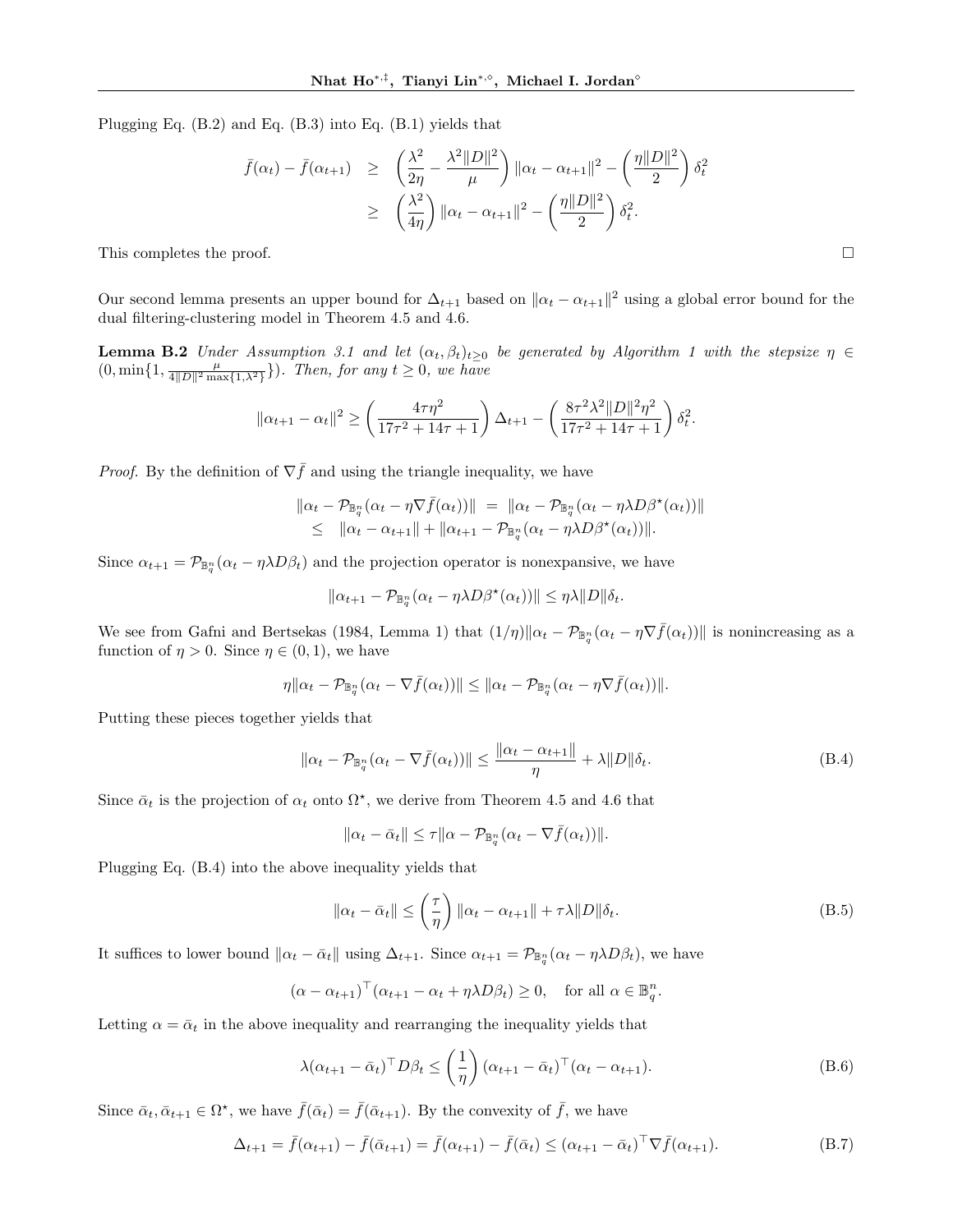Since  $\nabla \bar{f}(\alpha_t) = \lambda D\beta^*(\alpha_t)$ , we have

$$
(\alpha_{t+1} - \bar{\alpha}_t)^{\top} \nabla \bar{f}(\alpha_{t+1}) \leq (\alpha_{t+1} - \bar{\alpha}_t)^{\top} (\nabla \bar{f}(\alpha_{t+1}) - \nabla \bar{f}(\alpha_t))
$$

$$
+ (\alpha_{t+1} - \bar{\alpha}_t)^{\top} (\lambda D \beta^{\star}(\alpha_t) - \lambda D \beta_t) + \lambda (\alpha_{t+1} - \bar{\alpha}_t)^{\top} D \beta_t.
$$

Since  $\bar{f}$  is  $\frac{\lambda^2 ||D||^2}{\mu}$  $\frac{D_{\parallel}}{\mu}$ -gradient Lipschiz (cf. Lemma 4.3), we have

$$
\mathbf{I} \leq \left(\frac{\lambda^2 ||D||^2}{\mu}\right) ||\alpha_{t+1} - \alpha_t|| ||\alpha_{t+1} - \bar{\alpha}_t||.
$$

By the definition of  $\delta_t$ , we have

$$
\mathbf{II} \leq \lambda \delta_t ||D|| ||\alpha_{t+1} - \bar{\alpha}_t||.
$$

In addition, Eq. (B.6) implies that

$$
III \leq \left(\frac{1}{\eta}\right) \|\alpha_t - \alpha_{t+1}\| \|\alpha_{t+1} - \bar{\alpha}_t\|.
$$

Therefore, we conclude that

$$
(\alpha_{t+1} - \bar{\alpha}_t)^{\top} \nabla \bar{f}(\alpha_{t+1}) \leq \left(\lambda \delta_t \|D\| + \left(\frac{\lambda^2 \|D\|^2}{\mu} + \frac{1}{\eta}\right) \|\alpha_{t+1} - \alpha_t\|\right) \|\alpha_{t+1} - \bar{\alpha}_t\|.
$$

By the triangle inequality, we have

$$
\|\alpha_{t+1} - \bar{\alpha}_t\| \le \|\alpha_{t+1} - \alpha_t\| + \|\alpha_t - \bar{\alpha}_t\| \overset{\text{Eq. (B.5)}}{\le} \left(1 + \frac{\tau}{\eta}\right) \|\alpha_t - \alpha_{t+1}\| + \tau\lambda \|D\|\delta_t.
$$

Putting these pieces together yields that

$$
(\alpha_{t+1} - \bar{\alpha}_t)^{\top} \nabla \bar{f}(\alpha_{t+1}) \leq \left(\lambda \delta_t \|D\| + \left(\frac{\lambda^2 \|D\|^2}{\mu} + \frac{1}{\eta}\right) \|\alpha_{t+1} - \alpha_t\|\right) \left(\left(1 + \frac{\tau}{\eta}\right) \|\alpha_t - \alpha_{t+1}\| + \tau \lambda \|D\| \delta_t\right).
$$

By the definition of  $\eta$ , we have  $\eta \leq 1$  and  $\frac{\lambda^2 ||D||^2}{\mu} < \frac{1}{\eta}$ . Combining these two inequalities with the above inequality yields that

$$
(\alpha_{t+1} - \bar{\alpha}_t)^{\top} \nabla \bar{f}(\alpha_{t+1}) \leq \left(\lambda \delta_t \|D\| + \left(\frac{2}{\eta}\right) \|\alpha_{t+1} - \alpha_t\|\right) \left(\left(\frac{\tau + 1}{\eta}\right) \|\alpha_t - \alpha_{t+1}\| + \tau \lambda \|D\| \delta_t\right).
$$

which implies that

$$
(\alpha_{t+1} - \bar{\alpha}_t)^{\top} \nabla \bar{f}(\alpha_{t+1}) \leq \left(\frac{2\tau + 2}{\eta^2}\right) \|\alpha_{t+1} - \alpha_t\|^2 + \left(\frac{(3\tau + 1)\lambda \|D\|}{\eta}\right) \delta_t \|\alpha_{t+1} - \alpha_t\| + \tau \lambda^2 \|D\|^2 \delta_t^2.
$$

By the Young's inequality, we have

$$
\delta_t \|\alpha_{t+1} - \alpha_t\| \le \left(\frac{\tau \eta \lambda \|D\|}{3\tau + 1}\right) \delta_t^2 + \left(\frac{3\tau + 1}{4\tau \eta \lambda \|D\|}\right) \|\alpha_{t+1} - \alpha_t\|^2.
$$

Combining the above two inequalities, we have

$$
(\alpha_{t+1} - \bar{\alpha}_t)^{\top} \nabla \bar{f}(\alpha_{t+1}) \le \left(\frac{17\tau^2 + 14\tau + 1}{4\tau\eta^2}\right) \|\alpha_{t+1} - \alpha_t\|^2 + 2\tau\lambda^2 \|D\|^2 \delta_t^2.
$$

This together with Eq. (B.7) yields that

$$
\|\alpha_{t+1} - \alpha_t\|^2 \ge \frac{4\tau\eta^2\Delta_{t+1}}{17\tau^2 + 14\tau + 1} - \left(\frac{8\tau^2\lambda^2 \|D\|^2\eta^2}{17\tau^2 + 14\tau + 1}\right)\delta_t^2.
$$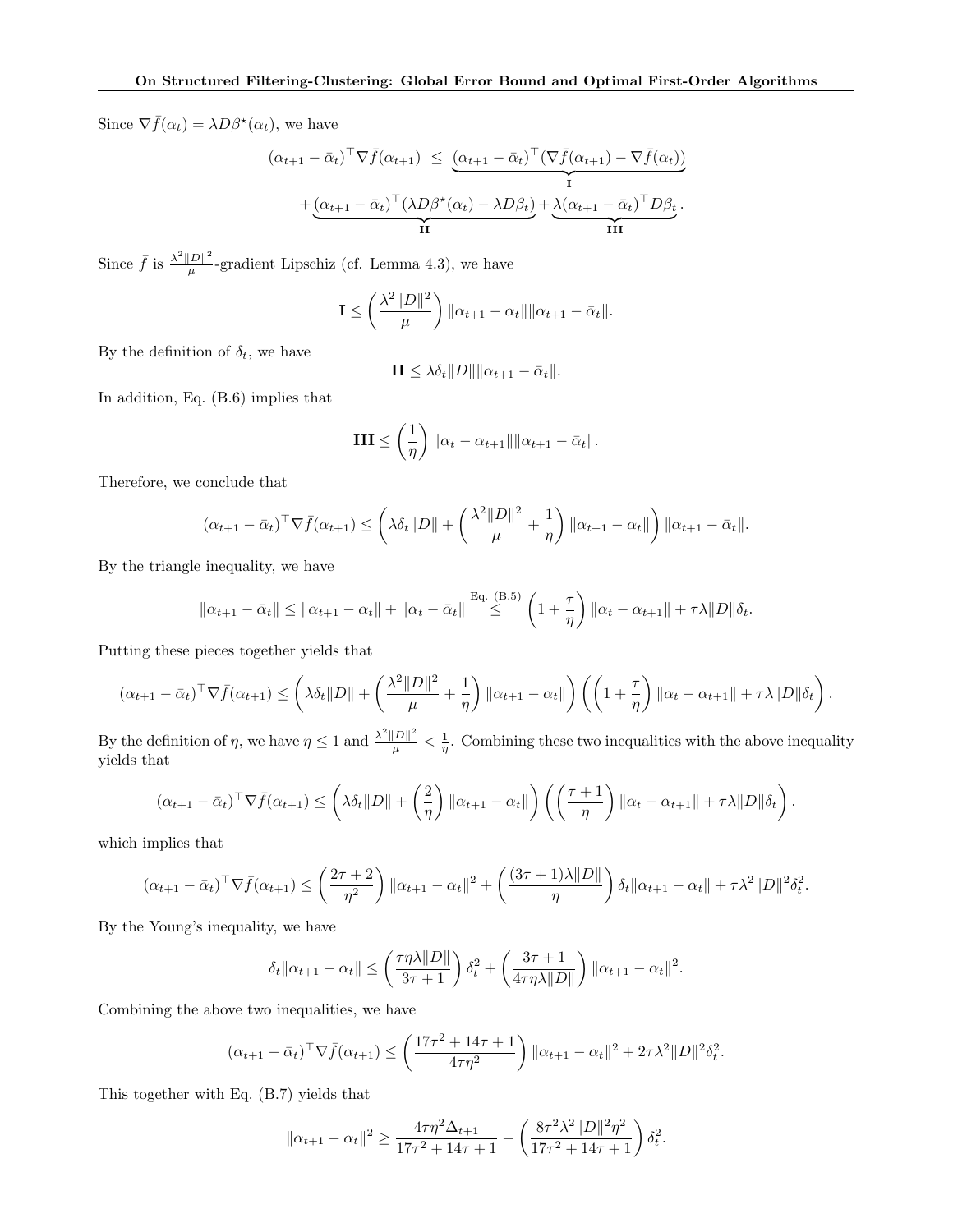This completes the proof.  $\Box$ 

Equipped with the bounds of iterative objective gap  $\Delta_t - \Delta_{t+1}$  and objective gap  $\Delta_{t+1}$  in Lemma B.1 and B.2, we prove the main lemma on the number of iterations required by Algorithm 1 to reach a certain threshold with objective gap  $\Delta_t$ . Before stating that result, we assume the key technical assumption with an error  $\hat{\varepsilon}$  for each inner. √

$$
\hat{\varepsilon} = \frac{\sqrt{\varepsilon}}{2} \cdot \min\left\{1, \frac{\lambda \mu}{2\sqrt{\ell}} \sqrt{\frac{\tau}{C(17\tau^2 + (14 + \eta \lambda^2)\tau + 1)}}\right\},\tag{B.8}
$$

where  $C > 0$  is defined as

$$
C:=\frac{2\tau^2\lambda^4\|D\|^2}{17\tau^2+14\tau+1}+\frac{\|D\|^2}{2}.
$$

**Lemma B.3** Under Assumption 3.1 and let  $(\alpha_t, \beta_t)_{t>0}$  be generated by Algorithm 1 with the stepsize  $\eta \in$  $(0, \min\{1, \frac{\mu}{4||D||^2 \max\{1, \lambda^2\}}\})$  and  $\hat{\varepsilon} > 0$  satisfies Eq. (B.8). Then, the number of iterations  $T > 0$  required to reach  $\Delta_T \leq (\frac{\mu^2}{8\ell})$  $\frac{\mu}{8\ell}$ )ε satisfies that

$$
T \le 1 + \left(\frac{17\tau^2 + 14\tau + 1}{\tau\lambda^2\eta}\right) \log\left(\frac{16\ell\Delta_1}{\mu^2 \varepsilon}\right).
$$

Proof. Invoking the results from Lemma B.1 and Lemma B.2, we have

$$
\Delta_t - \Delta_{t+1} \geq \frac{\lambda^2}{4\eta} \left( \left( \frac{4\tau\eta^2}{17\tau^2 + 14\tau + 1} \right) \Delta_{t+1} - \left( \frac{8\tau^2\lambda^2 ||D||^2\eta^2}{17\tau^2 + 14\tau + 1} \right) \delta_t^2 \right) - \left( \frac{\eta ||D||^2}{2} \right) \delta_t^2
$$
  
=  $\left( \frac{\tau\lambda^2\eta}{17\tau^2 + 14\tau + 1} \right) \Delta_{t+1} - \left( \frac{2\tau^2\lambda^4 ||D||^2}{17\tau^2 + 14\tau + 1} + \frac{||D||^2}{2} \right) \eta \delta_t^2.$ 

Since  $\beta_t \leftarrow \text{INNERLoop}(f, \lambda, D, \alpha_t, \beta_{t-1}, \hat{\varepsilon})$ , we have  $\delta_t \leq \hat{\varepsilon}$ . In addition, we define  $\rho > 0$  by

$$
\rho := \left( 1 + \frac{\tau \lambda^2 \eta}{17\tau^2 + 14\tau + 1} \right)^{-1}.
$$

Then, for any  $t \geq 0$ , we find that

$$
\Delta_t - \Delta_{t+1} \ge \left(\frac{1}{\rho} - 1\right) \Delta_{t+1} - C\eta \hat{\varepsilon}^2,
$$

which implies that

$$
\Delta_{t+1} \leq \rho \Delta_t + \rho C \eta \hat{\varepsilon}^2.
$$

Recursively performing the above inequality yields that

$$
\Delta_t \le \rho^{t-1} \Delta_1 + \left(\sum_{j=1}^{t-1} \rho^{t-j}\right) \cdot C\eta \hat{\varepsilon}^2 \le \rho^{t-1} \Delta_1 + \left(\frac{C\eta}{1-\rho}\right) \hat{\varepsilon}^2.
$$

By the definition of  $\rho$ , we have

$$
\frac{C\eta}{1-\rho} = C\eta + \frac{C\left(17\tau^2 + 14\tau + 1\right)}{\tau\lambda^2}.
$$

By the definition of  $\hat{\varepsilon}$  in Eq. (B.8), we have  $\Delta_t \leq \rho^{t-1}\Delta_1 + (\frac{\mu^2}{160})^2$  $\frac{\mu^2}{16\ell}$ ) $\varepsilon$ . Therefore, the number of iterations  $T > 0$ required to reach  $\Delta_T \leq (\frac{\mu^2}{8\rho})$  $\frac{\mu}{8\ell}$ ) $\varepsilon$  is

$$
T \le 1 + \left(\frac{17\tau^2 + 14\tau + 1}{\tau\lambda^2\eta}\right) \log\left(\frac{16\ell\Delta_1}{\mu^2 \varepsilon}\right).
$$

This completes the proof.  $\Box$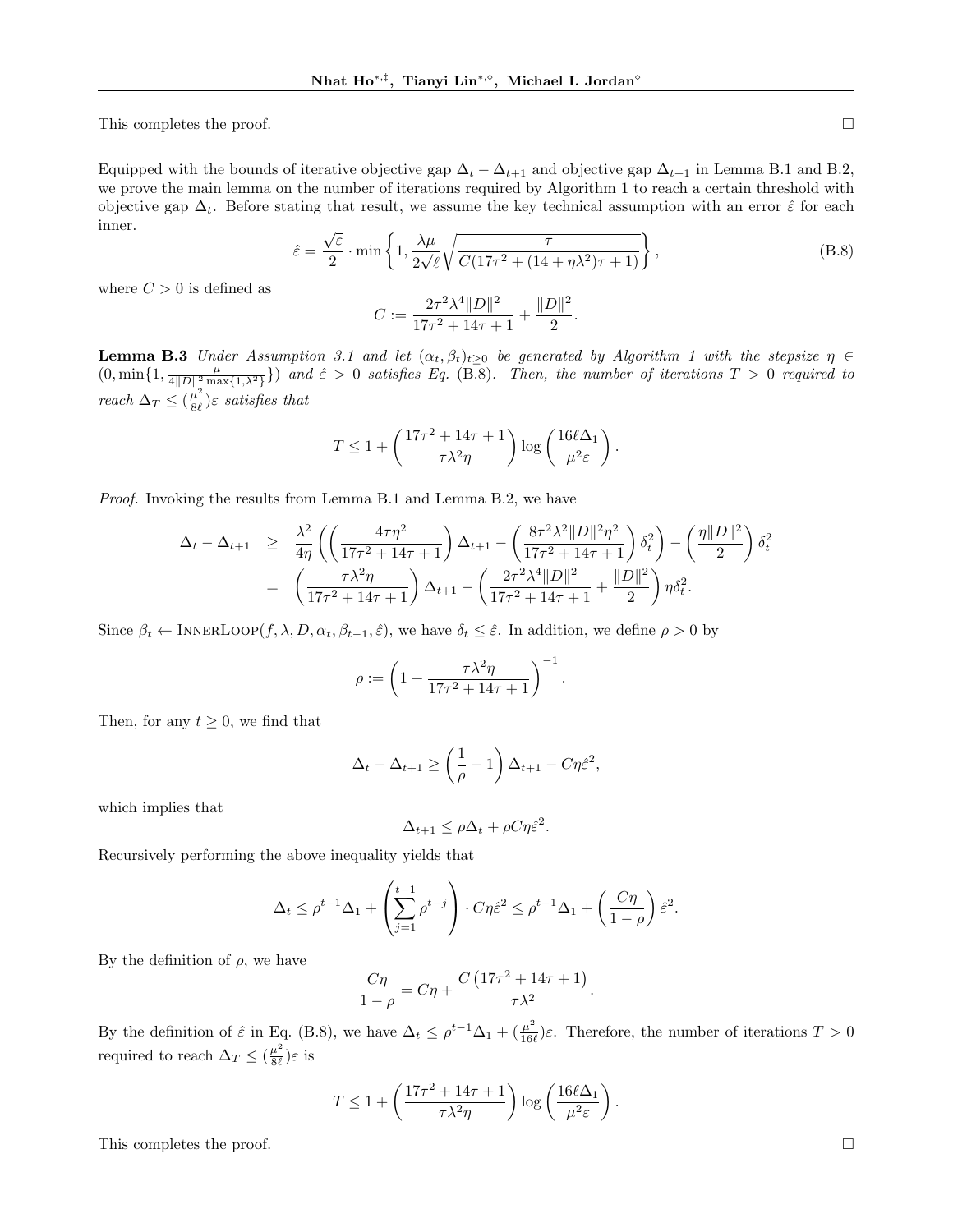Finally, we present the lemmas which will be used for the finite-sum setting and the online setting. Indeed, we consider the stochastic variant of the GDGA algorithm in these two settings which can be much more efficient than the deterministic counterpart in real applications (Lan, 2020). The stochastic GDGA algorithms are associated with the subroutines which are implemented using stochastic first-order optimization algorithms, e.g., Katyusha (Allen-Zhu, 2017) and optimal SGD (Rakhlin et al., 2012), and the stopping criterion  $\mathbb{E}[\delta_t] \leq \hat{\varepsilon}$ . We omit the proofs since they resemble the proofs for Lemma B.1, B.2 and B.3 in the deterministic setting.

**Lemma B.4** Under Assumption 3.1 and let  $(\alpha_t, \beta_t)_{t\geq 0}$  be generated by Algorithm 1 with the stepsize  $\eta \in$  $(0, \min\{1, \frac{\mu}{4||D||^2 \max\{1,\lambda^2\}}\})$ . Then, for any  $t \geq 0$ , we have

$$
\mathbb{E}[\Delta_t] - \mathbb{E}[\Delta_{t+1}] \ge \left(\frac{\lambda^2}{4\eta}\right) \mathbb{E}[\|\alpha_t - \alpha_{t+1}\|^2] - \left(\frac{\eta \|D\|^2}{2}\right) \mathbb{E}[\delta_t^2].
$$

**Lemma B.5** Under Assumption 3.1 and let  $(\alpha_t, \beta_t)_{t\geq 0}$  be generated by Algorithm 1 with the stepsize  $\eta \in$  $(0, \min\{1, \frac{\mu}{4||D||^2 \max\{1,\lambda^2\}}\})$ . Then, for any  $t \geq 0$ , we have

$$
\mathbb{E}[\|\alpha_{t+1} - \alpha_t\|^2] \ge \left(\frac{4\tau\eta^2}{17\tau^2 + 14\tau + 1}\right) \mathbb{E}[\Delta_{t+1}] - \left(\frac{8\tau^2\lambda^2 \|D\|^2\eta^2}{17\tau^2 + 14\tau + 1}\right) \mathbb{E}[\delta_t^2].
$$

**Lemma B.6** Under Assumption 3.1 and let  $(\alpha_t, \beta_t)_{t>0}$  be generated by Algorithm 1 with the stepsize  $\eta \in$  $(0, \min\{1, \frac{\mu}{4||D||^2 \max\{1,\lambda^2\}}\})$  and  $\hat{\varepsilon} > 0$  satisfies Eq. (B.8). Then, the number of iterations  $T > 0$  required to reach  $\mathbb{E}[\Delta_T] \leq (\frac{\mu^2}{8\ell})$  $\frac{\mu^2}{8\ell}$ )ε satisfies that

$$
T \le 1 + \left(\frac{17\tau^2 + 14\tau + 1}{\tau\lambda^2\eta}\right) \log\left(\frac{16\ell\Delta_1}{\mu^2 \varepsilon}\right).
$$

#### B.2 Proof of Theorem 5.1

We recall that  $\bar{\alpha}_t$  is the projection of  $\alpha_t$  onto the optimal set of the dual filtering-clustering model in Eq. (3.5) and  $\Delta_t = f(\alpha_t) - f(\bar{\alpha}_t)$  is the objective gap. The following is the full version of Theorem 5.1.

**Theorem B.7** Under Assumption 3.1 and set  $\eta \in (0, \min\{1, \frac{\mu}{4||D||^2 \max\{1, \lambda^2\}}\})$  in Algorithm 1 and  $\tau > 0$  be defined in Theorem 4.5 and 4.6. Given a tolerance  $\varepsilon > 0$ , we let  $\hat{\varepsilon} > 0$  be

$$
\hat{\varepsilon} = \frac{\sqrt{\varepsilon}}{2} \cdot \min \left\{ 1, \frac{\lambda \mu}{2\sqrt{\ell}} \sqrt{\frac{\tau}{C(17\tau^2 + (14 + \eta \lambda^2)\tau + 1)}} \right\},\,
$$

where  $C > 0$  is defined as

$$
C := \frac{2\tau^2 \lambda^4 ||D||^2}{17\tau^2 + 14\tau + 1} + \frac{||D||^2}{2}.
$$

Then, the number of iterations required by Algorithm 1 to return an  $\varepsilon$ -optimal solution is bounded by

$$
T \le 1 + \left(\frac{17\tau^2 + 14\tau + 1}{\tau\lambda^2\eta}\right) \log\left(\frac{16\ell\Delta_1}{\mu^2 \varepsilon}\right).
$$

Proof. Suppose that  $\beta^* \in \mathbb{R}^d$  is an optimal solution of the filtering-clustering model in Eq. (1.1), we have

$$
\|\beta_t - \beta^\star\|^2 \le 2(\underbrace{\|\beta_t - \beta^\star(\alpha_t)\|^2}_{\mathbf{I}} + \underbrace{\|\beta^\star(\alpha_t) - \beta^\star\|^2}_{\mathbf{II}}).
$$

Since  $\beta_t \leftarrow \text{INNERLoop}(f, \lambda, D, \alpha_t, \beta_{t-1}, \hat{\varepsilon})$  and  $\hat{\varepsilon} \leq \frac{\sqrt{\varepsilon}}{2}$  $\frac{\sqrt{\varepsilon}}{2}$ , we have  $\mathbf{I} \leq \hat{\varepsilon}^2 \leq \frac{\varepsilon^2}{4}$  $\frac{\epsilon^2}{4}$ .

Recall that  $\bar{\alpha}_t$  is the projection of  $\alpha_t$  onto the optimal set of the dual filtering-clustering model in Eq. (3.5). Since the objective of the filtering-clustering model is strongly convex, its optimal solution is unique. Then, by the definition of  $\beta^*(\cdot)$ , we have  $\beta^* = \beta^*(\bar{\alpha}_t)$ . Therefore, we conclude that

$$
\mathbf{II} \overset{\text{Lemma 4.3}}{\leq} \frac{\|\lambda D^{\top} \alpha_t - \lambda D^{\top} \bar{\alpha}_t\|^2}{\mu^2} \overset{\text{Lemma 4.1}}{\leq} \frac{2\ell(f^{\star}(\lambda D^{\top} \alpha_t) - f^{\star}(\lambda D^{\top} \bar{\alpha}_t))}{\mu^2} = \frac{2\ell \Delta_t}{\mu^2}.
$$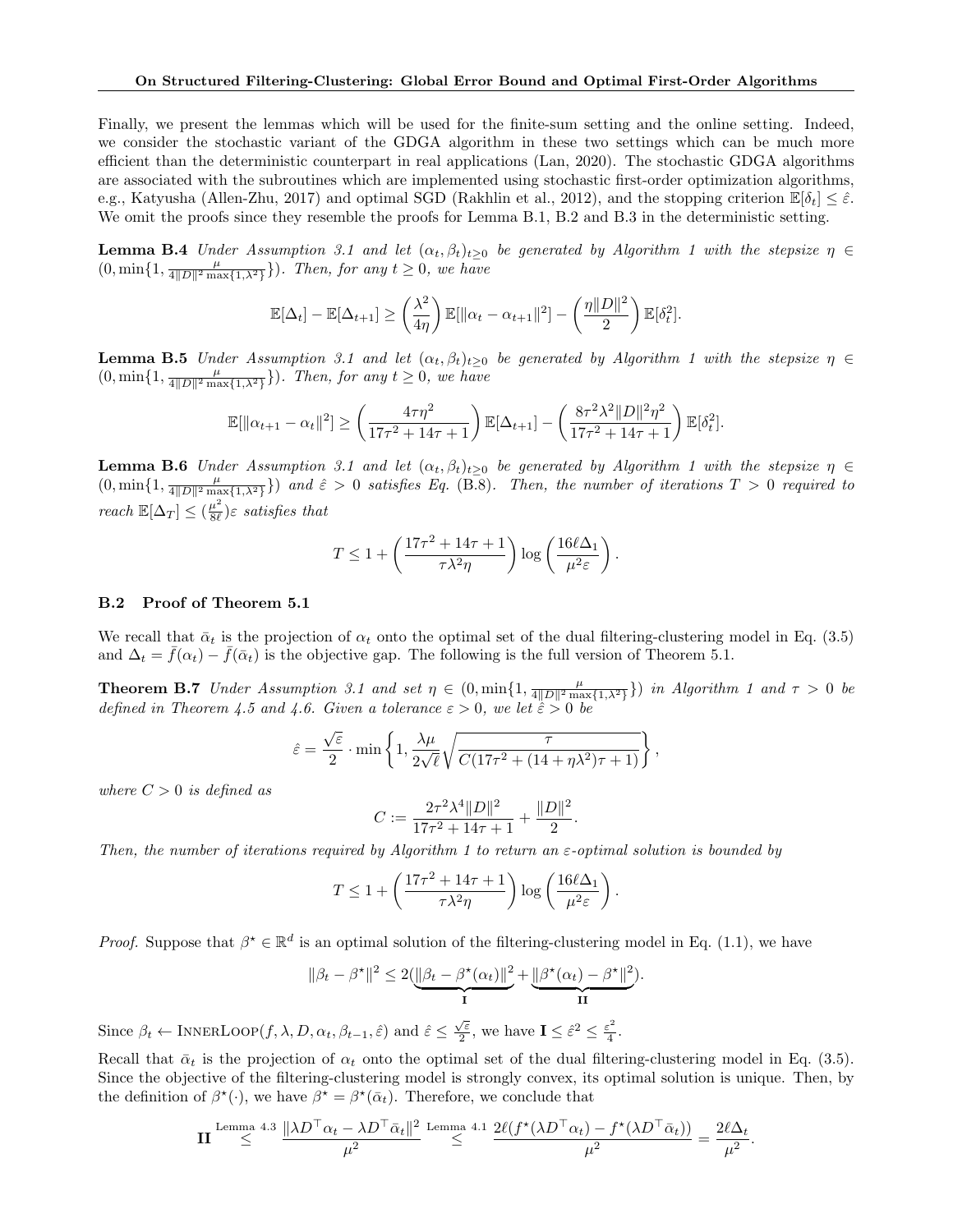If the number of iterations  $T > 0$  satisfies that

$$
T > 1 + \left(\frac{17\tau^2 + 14\tau + 1}{\tau\lambda^2\eta}\right) \log\left(\frac{16\ell\Delta_1}{\mu^2 \varepsilon}\right),\,
$$

we obtain from Lemma B.3 that  $\Delta_t \leq (\frac{\mu^2}{8\ell})$  $\frac{\mu}{8\ell}$ ) $\varepsilon$ . This implies that

$$
\|\beta^{\star}(\alpha_t) - \beta^{\star}\|^2 \leq \frac{\varepsilon}{4}.
$$

Putting these pieces together yields that  $\|\beta_t - \beta^*\|$  $2 \leq \varepsilon$ .

### B.3 Proof of Corollary 5.2

The proof is the same as that in Theorem 5.1. In particular, it suffices to bound  $\mathbb{E}[\|\beta^*(\alpha_t) - \beta^*\|^2]$  via appeal to Lemma B.6 instead of Lemma B.3.

### B.4 Proof of Theorem 5.4

We first present the complexity bound of the AGD-based subroutine in the following proposition.

Proposition B.8 Under Assumption 3.1, the required number of gradient evaluations in the implementation of  $\beta_t \leftarrow \text{INNERLoopAGD}(f(\cdot), \lambda, D, \alpha_t, \beta_{t-1}, \hat{\varepsilon})$  is bounded by

$$
N_t \le \sqrt{\frac{\ell}{\mu}} \cdot \left\{ \begin{array}{l} \log \left( \frac{\|\beta_0 - \beta^{\star}(\alpha_1)\|}{\hat{\varepsilon}} \right), & t = 1, \\ \log \left( 1 + \frac{\lambda \|D\| \|\alpha_t - \alpha_{t-1}\|}{\mu \hat{\varepsilon}} \right), & t \ge 2. \end{array} \right.
$$

Proof. Since f is  $\mu$ -strongly convex and  $\ell$ -gradient Lipschitz, we have  $f(\beta) - \lambda \alpha_t^{\top} D \beta$  is also  $\mu$ -strongly convex and  $\ell$ -gradient Lipschiz. For  $t = 1$ , the initial distance is  $\|\beta_0 - \beta^*(\alpha_1)\|$ . By the convergence theory for AGD in Nesterov (2018), we have

$$
N_1 \leq \sqrt{\frac{\ell}{\mu}} \log \left( \frac{\|\beta_0 - \beta^{\star}(\alpha_1)\|}{\hat{\varepsilon}} \right).
$$

For  $t \geq 2$ , the initial distance is  $\|\beta_{t-1} - \beta^{*}(\alpha_t)\|$ . Therefore, we have

$$
N_t \le \sqrt{\frac{\ell}{\mu}} \log \left( \frac{\|\beta_{t-1} - \beta^{\star}(\alpha_t)\|}{\hat{\varepsilon}} \right)
$$

.

By using the triangle inequality, we have

$$
\|\beta_{t-1} - \beta^{\star}(\alpha_t)\| \le \|\beta_{t-1} - \beta^{\star}(\alpha_{t-1})\| + \|\beta^{\star}(\alpha_{t-1}) - \beta^{\star}(\alpha_t)\| \le \hat{\varepsilon} + \|\beta^{\star}(\alpha_{t-1}) - \beta^{\star}(\alpha_t)\|.
$$

Since  $\beta^*(\alpha)$  is  $\frac{\lambda ||D||}{\mu}$ -Lipschitz over  $\mathbb{B}_q^n$  (cf. Lemma 4.3), we have

$$
\|\beta^*(\alpha_{t-1}) - \beta^*(\alpha_t)\| \le \frac{\lambda \|D\| \|\alpha_t - \alpha_{t-1}\|}{\mu}.
$$

Therefore, we have

$$
N_t \leq \sqrt{\frac{\ell}{\mu}} \log \left( 1 + \frac{\lambda ||D|| ||\alpha_t - \alpha_{t-1}||}{\mu \hat{\varepsilon}} \right).
$$

This completes the proof.  $\square$ 

Equipped with the result in Proposition B.8, we are ready to derive the complexity bound of deterministic GDGA in terms of the number of gradient evaluations.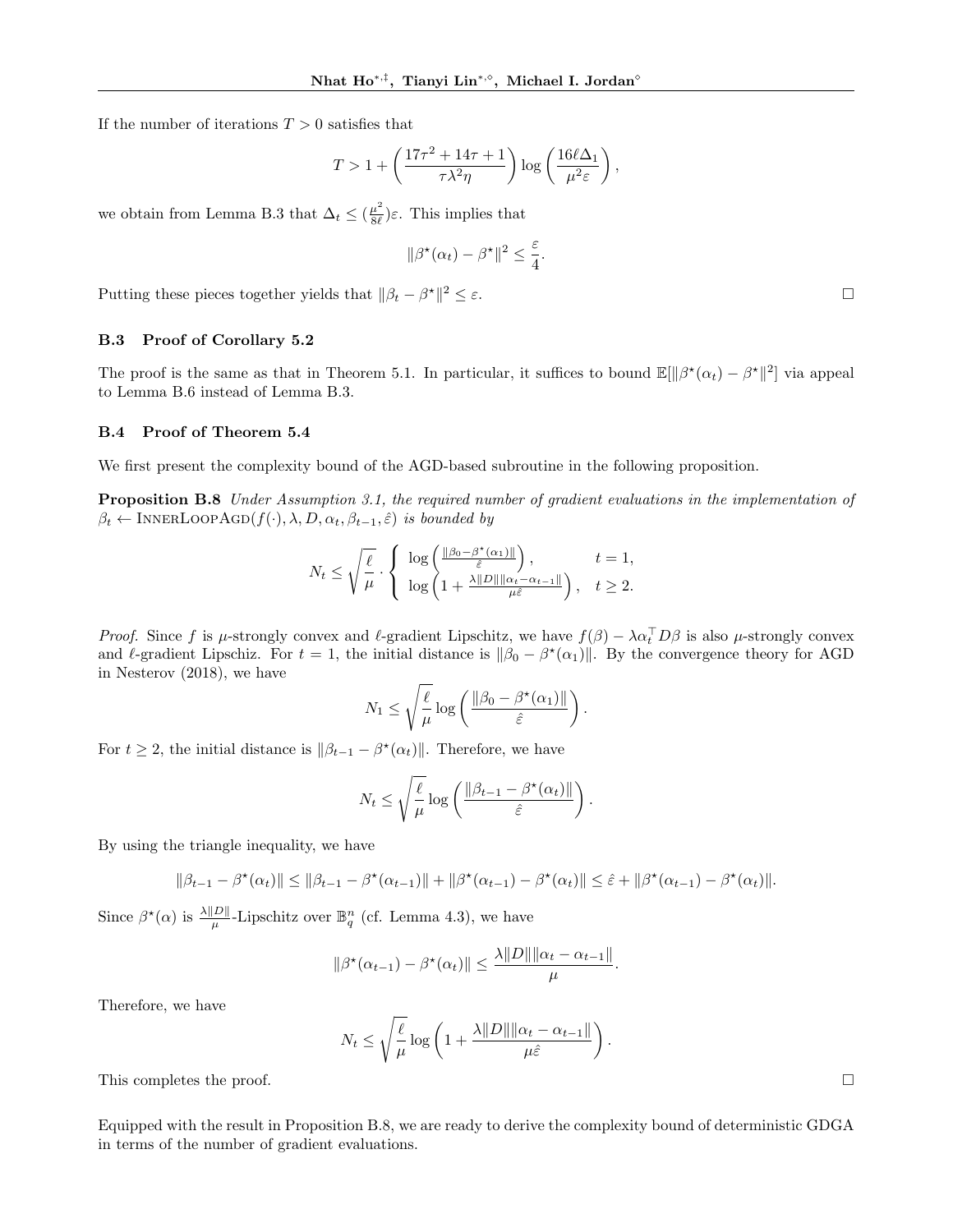By the definition, we have  $N = N_1 + \sum_{t=2}^{T} N_t$ . Then, Proposition B.8 implies that

$$
N \leq \sqrt{\frac{\ell}{\mu}} \left( (T-1) \log \left( 1 + \frac{\lambda ||D|| \bar{D}_q}{\mu \hat{\varepsilon}} \right) + \log \left( \frac{||\beta_0 - \beta^{\star}(\alpha_1)||}{\hat{\varepsilon}} \right) \right).
$$

By Theorem 5.1, we have

$$
T - 1 \le \left(\frac{17\tau^2 + 14\tau + 1}{\tau\lambda^2\eta}\right) \log\left(\frac{16\ell\Delta_1}{\mu^2 \varepsilon}\right).
$$

Putting these pieces together yields the desired result.

### B.5 Proof of Theorem 5.5

We first present the complexity bound of the Katyusha-based subroutine in the following proposition.

**Proposition B.9** Under Assumption 3.1, the required number of gradient evaluations in the implementation of  $\beta_t \leftarrow \text{INNERLoopKATYUSHA}(f(\cdot) = \frac{1}{M}(\sum_{i=1}^{M} f_i(\cdot)), \lambda, D, \alpha_t, \beta_{t-1}, \hat{\varepsilon})$  is bounded by

$$
N_t \leq C_{\text{Katyusha}} \cdot \left\{ \begin{array}{ll} M + \sqrt{\frac{\ell M}{\mu}} \log \left( \frac{\ell ||\beta_0 - \beta^\star(\alpha_1)||}{\mu \hat{\varepsilon}} \right), & t = 1, \\ M + \sqrt{\frac{\ell M}{\mu}} \log \left( \frac{\ell}{\mu} + \frac{\lambda \ell ||D|| ||\alpha_t - \alpha_{t-1}||}{\mu^2 \hat{\varepsilon}} \right), & t \geq 2, \end{array} \right.
$$

where  $C_{\text{Katvusha}} > 0$  is a universal constant defined in Allen-Zhu (2017, Theorem 2.1) and independent of  $\ell$ ,  $\mu$ ,  $||D||$  and  $1/\varepsilon$ .

Proof. Since f is  $\mu$ -strongly convex and  $\ell$ -gradient Lipschitz, we have  $f(\beta) - \lambda \alpha_t^{\top} D\beta$  is  $\mu$ -strongly convex and le-gradient Lipschiz. For  $t = 1$ , the initial distance is  $\|\beta_0 - \beta^*(\alpha_1)\|$ . By the convergence theory for Katyusha (Allen-Zhu, 2017, Theorem 2.1) with the suggested stepsize rule  $\max\{\frac{2}{3\ell},\frac{1}{\sqrt{3M\mu\ell}}\}$ , we have

$$
N_1 \leq C_{\text{Katyusha}} \cdot \left( M + \sqrt{\frac{\ell M}{\mu}} \log \left( \frac{\ell ||\beta_0 - \beta^{\star}(\alpha_1)||}{\mu \hat{\varepsilon}} \right) \right).
$$

For  $t \geq 2$ , the initial distance is  $\|\beta_{t-1} - \beta^{*}(\alpha_t)\|$ . Therefore, we have

$$
N_t \leq C_{\text{Katyusha}} \cdot \left( M + \sqrt{\frac{\ell M}{\mu}} \log \left( \frac{\ell || \beta_{t-1} - \beta^{\star}(\alpha_t) ||}{\mu \hat{\varepsilon}} \right) \right).
$$

Applying the similar argument as that in the proof of Proposition B.8, we have

$$
N_t \leq C_{\text{Katyusha}} \cdot \left( M + \sqrt{\frac{\ell M}{\mu}} \log \left( \frac{\ell}{\mu} + \frac{\lambda \ell ||D|| ||\alpha_t - \alpha_{t-1}||}{\mu^2 \hat{\varepsilon}} \right) \right).
$$

This completes the proof.  $\square$ 

Equipped with the result in Proposition B.9, we are ready to derive the complexity bound of stochastic variance reduced GDGA in terms of the number of component gradient evaluations.

By the definition, we have  $N = N_1 + \sum_{i=1}^{T} N_i$ . Then, Proposition B.9 implies that

$$
N \leq C_{\text{Katyusha}} \cdot \left( TM + (T - 1) \sqrt{\frac{\ell M}{\mu}} \log \left( \frac{\ell}{\mu} + \frac{\lambda \ell ||D|| \bar{D}_q}{\mu^2 \hat{\varepsilon}} \right) + \sqrt{\frac{\ell M}{\mu}} \log \left( \frac{\ell ||\beta_0 - \beta^{\star}(\alpha_1)||}{\mu \hat{\varepsilon}} \right) \right).
$$

By Corollary 5.2, we have

$$
T - 1 \le \left(\frac{17\tau^2 + 14\tau + 1}{\tau \lambda^2 \eta}\right) \log \left(\frac{16\ell \Delta_1}{\mu^2 \varepsilon}\right).
$$

Putting these pieces together yields the desired result.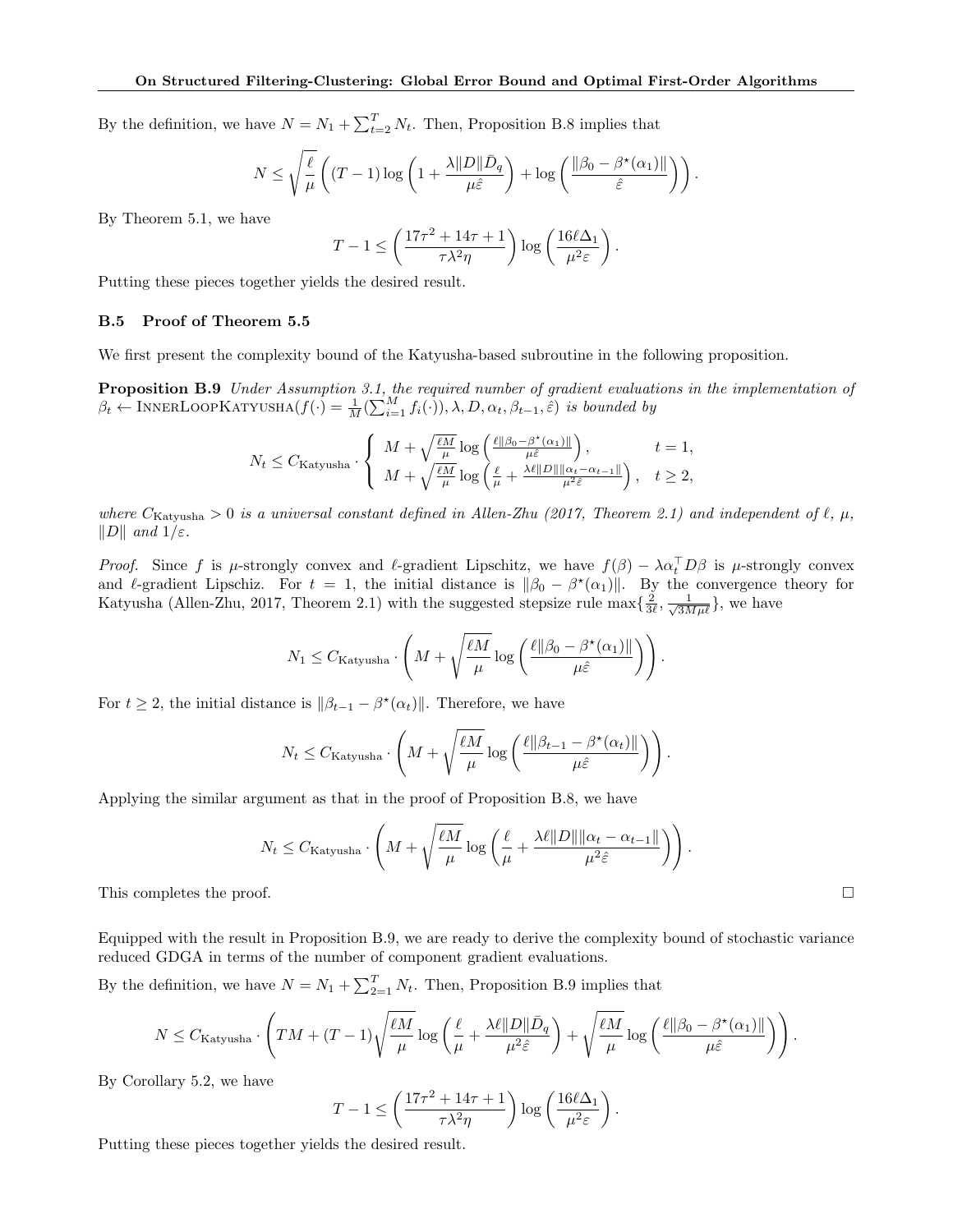### B.6 Proof of Theorem 5.6

We first present the complexity bound of the SGD-based subroutine in the following proposition.

Proposition B.10 Under Assumption 3.1, the required number of gradient evaluations in the implementation of  $\beta_t \leftarrow \text{INNERLoopSGD}(f(\cdot) = \mathbb{E}_P[F(\cdot, \xi)], \lambda, D, \alpha_t, \beta_{t-1}, \hat{\varepsilon})$  is bounded by

$$
N_t \le \frac{4G^2}{\mu^2 \hat{\varepsilon}^2}, \quad \text{for all } t \ge 0.
$$

where  $G > 0$  refers to the bound for stochastic gradient oracle in Assumption 3.1.

*Proof.* Since f is  $\mu$ -strongly convex and  $\ell$ -gradient Lipschitz, we have  $f(\beta) - \lambda \alpha_t^{\top} D\beta$  is  $\mu$ -strongly convex and  $\ell$ gradient Lipschiz. Under Assumption 3.1, we have the stochastic gradient oracle  $g(\cdot,\xi)$  is unbiased and bounded:  $\mathbb{E}[\|g(\beta,\xi)\|^2] \leq G^2$  for some  $G > 0$ . By the convergence theory for optimal SGD (Rakhlin et al., 2012, Lemma 1) with the suggested stepsize rule  $\frac{1}{\mu k}$  (k refers to SGD iteration count), we have

$$
N_t \le \frac{4G}{\mu^2 \hat{\varepsilon}^2}, \quad \text{for all } t \ge 1.
$$

This completes the proof.  $\square$ 

Equipped with the result in Proposition B.10, we are ready to derive the complexity bound of stochastic GDGA in terms of the number of stochastic gradient evaluations.

By the definition, we have  $N = \sum_{t=1}^{T} N_t$ . Then, Proposition B.10 implies that

$$
N \le \left(\frac{4G^2}{\mu^2 \hat{\varepsilon}^2}\right)T.
$$

By Corollary 5.2, we have

$$
T \le 1 + \left(\frac{17\tau^2 + 14\tau + 1}{\tau\lambda^2\eta}\right) \log\left(\frac{16\ell\Delta_1}{\mu^2 \varepsilon}\right).
$$

Putting these pieces together yields the desired result.

### C Additional Experimental Results

Setup. We include ADMM, specialized ADMM (Ramdas and Tibshirani, 2016) and projected Newton method (Wang et al., 2016b) as the baseline approaches and consider three real images with various sizes: 128 by 128 pixels (small image), 256 by 256 pixels (medium image) and 512 by 512 pixels (large image)<sup>3</sup>. All the algorithms are evaluated as the order k varies in the discrete difference operator  $D^{(k+1)}$  in which the evaluation metric is the objective function value. We choose  $\lambda = 0.2$  in our experiment and consider the adaptive step-size  $\eta_t > 0$  based on Barzilai-Borwein rule which is omitted due to space limit.

 $3$ These images can be found at: http://sipi.usc.edu/database/database.php?volume=misc